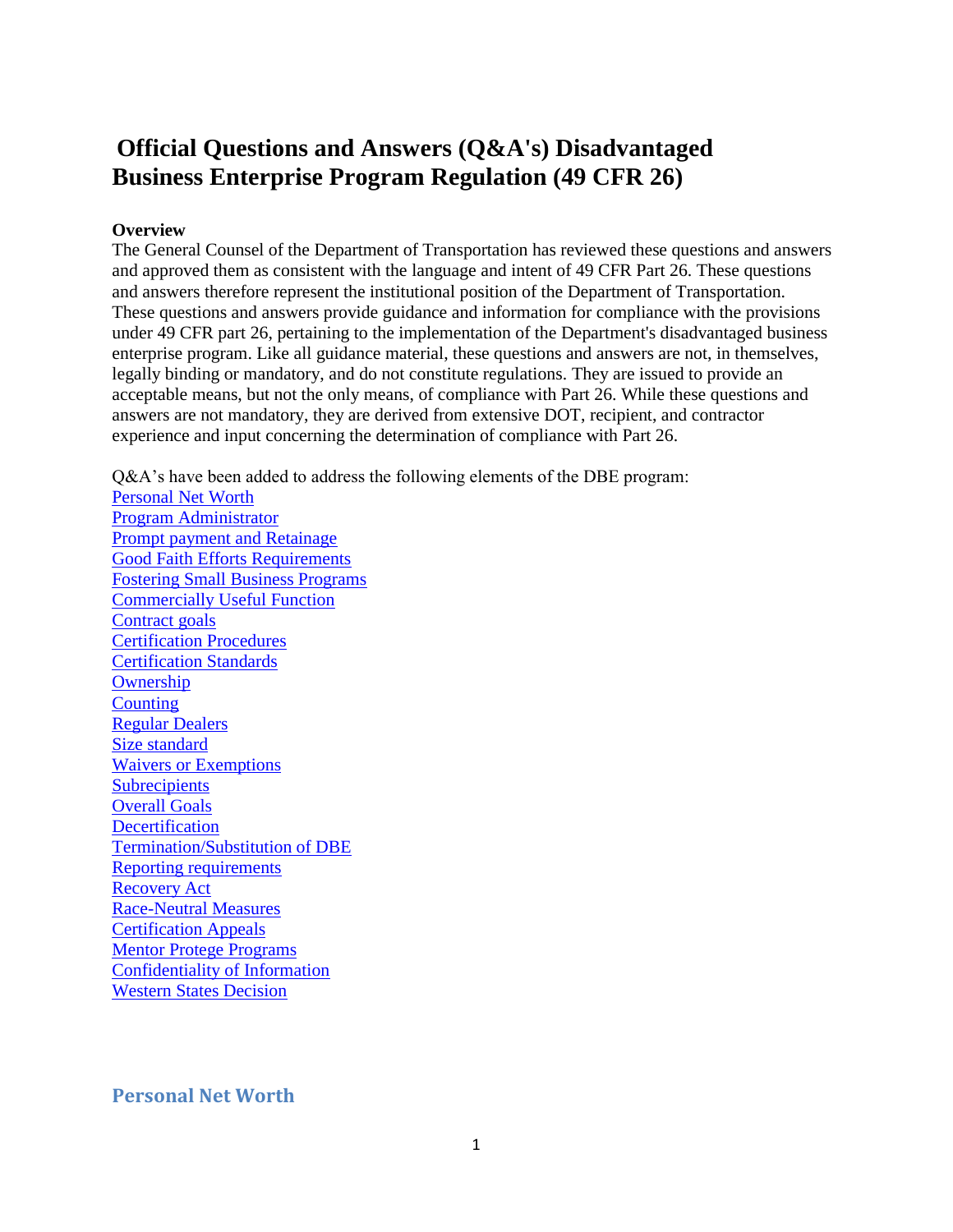**If the owner of a DBE or ACDBE certified firm or applicant firm has a personal net worth of less than \$1,320,000, does that necessarily mean that the recipient must regard the owner as being economically disadvantaged? Section 26.67(b) (2) (Posted - 11/14/12)**

• No. A person cannot be regarded as economically disadvantaged if he or she exceeds the \$1,320,000 personal net worth (PNW) cap. However, there may be some cases in which an individual whose PNW is less than \$1,320,000 may properly be regarded as not being economically disadvantaged.

• The legal and policy rationale behind the PNW provision of the rule is that a program designed to assist socially and economically disadvantaged individuals should not include people who can reasonably be regarded as having accumulated wealth too substantial to need the program's assistance.

• Consequently, in determining whether an individual is economically disadvantaged, a recipient is entitled to look not only at the individual's PNW but also at his or her overall economic situation to make a reasonable determination of whether the individual is fairly regarded as being economically disadvantaged.

• Consistent with Small Business Administration practice in the 8(a) program, it is appropriate for recipients to review the total fair market value of the individual's assets and determine if that level appears to be substantial and indicates an ability to accumulate substantial wealth.

• For example, an individual with very high assets and significant liabilities may, in accounting terms, have a PNW of less than \$1,320,000. However, the person's assets (e.g., a very expensive house, a yacht, extensive real or personal property holdings) may lead to a conclusion that he or she is not economically disadvantaged. The recipient can rebut the individual's presumption of economic disadvantage under these circumstances, as provided in sec. 26.67(b) (2).

This guidance applies to determinations of economic disadvantage under both 49 CFR Part 23 and 49CFR Part 26.

#### **Does a recipient simply accept an owner's PNW statement? Should the recipient investigate? Section 26.67 (a) (Posted - 4/12/99)**

• A PNW statement is a signed representation to a DOT recipient that the information presented is true. Falsification can lead to criminal prosecution. Recipients should first review a PNW statement to determine whether the individual's PNW is more than \$1,320,000.

• In addition, recipients should review each PNW statement to determine if there are any obvious mistakes, omissions, or suspicious information. Where the recipient has a reasonable basis to believe that the PNW statement is incomplete or inaccurate, the recipient may "look behind" it, by seeking further information or conducting an investigation to clear up the issues. Recipients have discretion to devise procedures to obtain needed information in these cases.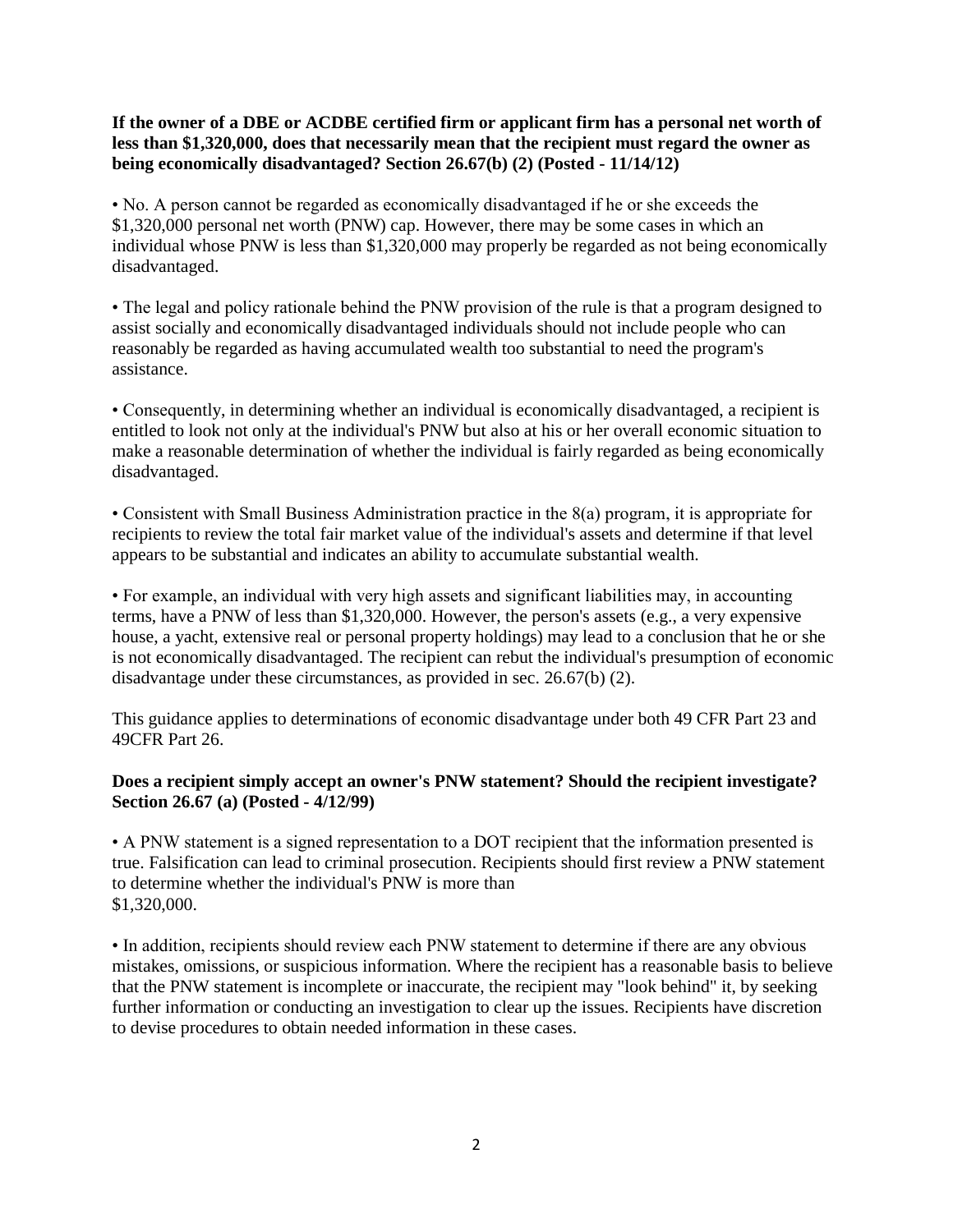• The Department emphasizes that recipients are prohibited from using requests for additional information concerning PNW issues as a way of targeting, punishing, harassing, or discriminating against specific firms or classes of firms. We regard such misconduct as noncompliance with part 26 (see  $26.7(b)$ ,  $26.109(d)$ ).

• If there is a credible allegation that an owner has falsified a PNW statement, the recipient should investigate and/or refer the matter to the Department of Transportation's Office of Inspector General.

# **In calculating personal net worth, how should retirement savings be counted? (Section 26.67(a) (2) (iii) (d)) (Posted - 2/17/00 - Edited 12/7/01)**

• The basic principle in counting assets in the personal net worth calculation is to count the present value of assets attributable to the individual.

• Retirement savings or investment devices (e.g., a pension plan, IRA, 401(k)) do count toward calculations of an individual's personal net worth. This is because these assets, even though generally not readily available as sources of financing for business operations, are part of an individual's overall wealth.

• Recipients should count only the present value of a retirement savings or investment device toward the personal net worth calculation. That is, the recipient needs to determine how much the asset is actually worth today, not what its face value is or what the individual's return on it may be at some point in the future.

• In making this present value determination, the recipient would subtract the interest or tax losses the individual would incur if he or she liquidated the asset today.

#### **In calculating personal net worth, how should assets held by spouses in joint or community property be counted? (Posted - 2/17/00 - Edited 12/7/01)**

• The Department is aware that there have been many questions about how to calculate personal net worth (PNW), of which this is one. The Department has asked for comment on potential changes to the rule on this subject. Meanwhile, we offer the following suggestions concerning marital assets. • The basic principle in counting assets in the personal net worth calculation is to count the present value of assets attributable to the individual.

• If an asset is held as community property, or jointly (including a tenancy by the entireties) between two people, 50 percent of the value of the asset is normally attributed to each person. For example, suppose a woman owner of a firm applying for DBE certification has, with her husband, a \$100,000 joint savings account. Half of this asset -- \$50,000 -- would be counted toward her personal net worth. The recipient to which her firm applied would not count the full \$100,000 toward her personal net worth.

• A legal instrument valid under state law can alter this normal attribution of assets between owner. [Back to Top](#page-0-1)

# <span id="page-2-0"></span>**Prompt Payment and Retainage**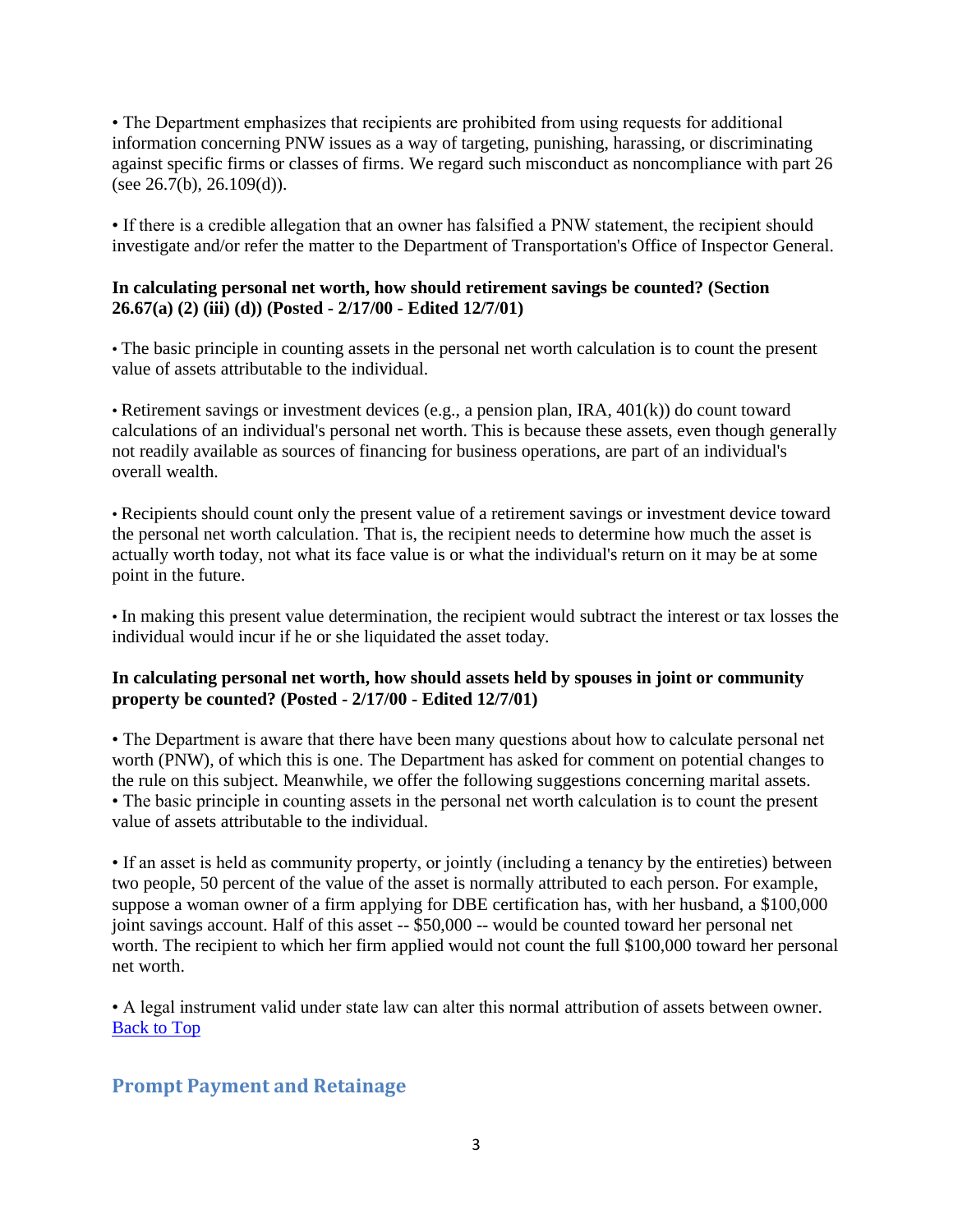#### **At what time does the rule require prime contractors to return retainage to subcontractors? (Posted - 9/20/99)**

• Many recipients hold back a certain percentage of the payment they owe the prime contractor ("retainage") until all the work of the prime contractor has been satisfactorily completed. In turn, prime contractors (and middle-tier subcontractors) often withhold a certain percentage of the payment they owe to subcontractors. In many cases, prime contractors' traditional practice has been to hold these funds until the recipient has made final payment to the prime contractor, even though the subcontractor's work may have been satisfactorily completed months or years earlier. The prompt payment provision of the DBE rule is intended to change this practice.

• The DBE rule requires recipients to mandate and enforce prompt payment of subcontractors, including the payment of retainage from the prime contractor to the subcontractor, as soon as subcontractor's work has been satisfactorily completed (i.e., all the tasks called for in the subcontract have been accomplished and documented as required by the recipient). The prompt payment provision is intended to apply to subcontractors at all tiers.

• For example, suppose there is a prime contract that will take three years to complete. Subcontractor X satisfactorily completes its work at the end of year one. The prime contractor must pay the retainage it has held to Subcontractor X at the end of year one. The prime contractor cannot wait until the end of year three, when the prime contract has been completed and the recipient has paid its retainage to the prime contractor, to make this payment to Subcontractor X.

• Recipient's DBE programs must include contractual provisions that unambiguously require contractors to make retainage payments to their subcontractors as soon as the subcontractor's work has been satisfactorily completed. This is a race-neutral feature that applies to all subcontractors, not just DBEs. The Department will not approve a DBE program that lacks this feature.

• The Department is fully aware that this requirement will cause recipients and many contractors to make changes in the traditional way they have done business. We believe that this change is necessary to remove a significant barrier to DBE participation in DOT- assisted contracts.

#### **In implementing the required prompt payment clause, may recipients require prime contractors to provide evidence of payment of retainage to subcontractors? (Posted - 4/12/99)**

• Yes. The rule's prompt payment clause requirement specifically applies to retainage (i.e., a portion of the payment owed by the prime contractor to a subcontractor that is held pending completion of the subcontractor's work).

• In ensuring compliance with the prompt payment provision, recipients may require prime contractors to provide information concerning payments to subcontractors, including retainage.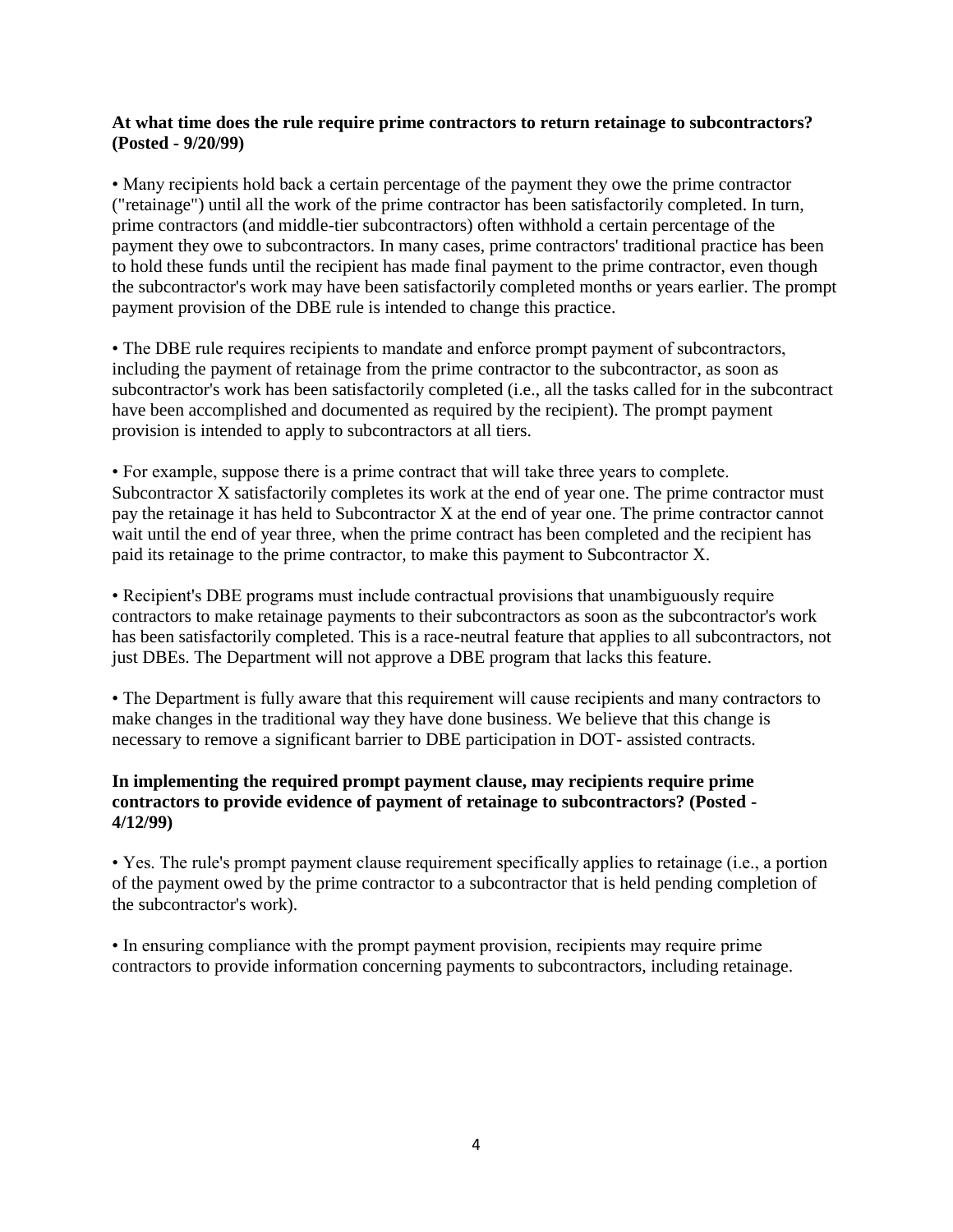• Yes. The rule's prompt payment clause requirement specifically applies to retainage (i.e., a portion of the payment owed by the prime contractor to a subcontractor that is held pending completion of the subcontractor's work).

• In ensuring compliance with the prompt payment provision, recipients may require prime contractors to provide information concerning payments to subcontractors, including retainage.

#### **Must a recipient enforce the prompt payment clause required by the rule? (Posted - 2/17/00)**

• Yes. Under 26.29(a), recipients are required to include a prompt payment clause in DOT- assisted contracts. This clause must require prime contractors to pay subcontractors and return any retainage within a certain number of days of satisfactory completion of the subcontractors' work. This provision is a race-neutral requirement applying to DBE and non-DBE subcontractors alike.

• As 26.37(a) provides, recipients must implement appropriate mechanisms to ensure compliance with Part 26 requirements - including prompt payment - by all program participants. To do so, recipients must use legal and contract remedies available under Federal, state, and local law.

• 26.29(a) (1) and (2) mention certain mechanisms a recipient may use to implement the prompt payment requirement (i.e., penalties, a requirement for the recipient's written consent for delays). The rule authorizes, but does not require, recipients to use these particular methods.

• However, the fact that these two cited methods are not mandatory does not mean that enforcement of the prompt payment clause itself is optional. Under 26.29 and 26.37, recipients must use some effective means or other to ensure compliance with prompt payment requirements. If the recipient does not choose to use the two methods mentioned in 26.29(a) (1) and (2), then it must use other effective methods.

#### **Is relying on complaints an appropriate means of enforcing the prompt payment and retainage requirements of the rule? (Posted - 12/09/11)**

• No. Relying only on complaints or notifications from subcontractors about a prime contractor's failure to comply with prompt payment and retainage requirements is not a sufficient mechanism to enforce the requirements of this section.

• Subcontractors are often reluctant to complain about prime contractors for fear that doing so will make it more difficult to get work in the future. This means that recipients may not receive complaints that would alert them to noncompliance by prime contractors.

• While this section does not mandate that a recipient employ a specific type of mechanism, recipients are expected to take affirmative steps to monitor and enforce prompt payment and retainage requirements of section 26.29.

**Are there ways that recipients can facilitate prompt payment of retainage to DBEs and other subcontractors while limiting burdens on prime contractors? (Posted - 2/17/00 – Edited 12/7/01)**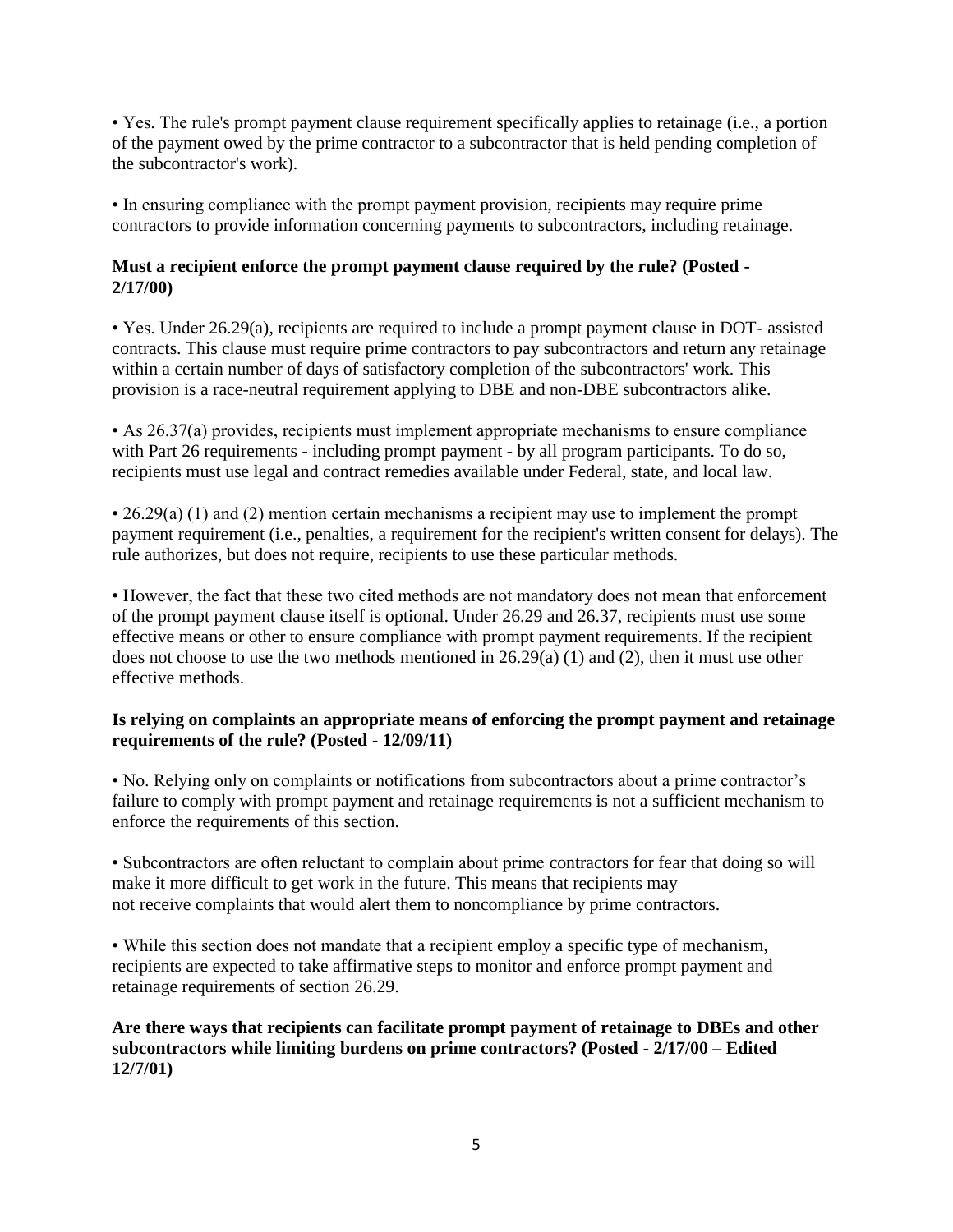• The Department's rule requires prime contractors to release retainage to subcontractors when the subcontractor's work on the contract has been satisfactorily completed. This requirement is intended to mitigate a problem that makes it difficult for DBEs and other subcontractors to remain competitive.

• Prime contractors have expressed the concern about what they view as burdens that this requirement creates for them.

• There are a number of ways that recipients could ease potential burdens on prime contractors while continuing to implement the protections that Part 26 provides for subcontractors. The Department strongly urges recipients to consider the steps mentioned below.

• Not every recipient has a retainage requirement. Given present-day bonding requirements for prime contractors, retainage requirements may not be essential to give recipients leverage to ensure that prime contractors complete a contract. Recipients could consider dropping their retainage requirement altogether.

• Frequently, recipients calculate retainage by the lesser of a percentage of total contract price or a fixed dollar amount (e.g., 5 percent or \$100,000). Recipients could reevaluate these factors with an eye to lowering the thresholds.

• Recipients could review experience with retainage under different types of contracts and contract values and eliminate retainage for types of contracts or contract values where experience reflects a lower risk of non-performance.

• Recipients could approve/accept work at intervals throughout the life of a contract, rather than waiting until the end of the entire project to do so.

• Recipients could pay retainage to prime contractors on a pro-rated basis throughout the life of the contract, as portions of the work were completed, rather than waiting until the end of the entire project to pay the entire retainage amount. [Back to Top](#page-0-1)

# <span id="page-5-0"></span>**Good Faith Efforts Requirements**

#### **Should recipients treat as evidence of good faith efforts to meet contract goals the proposed use of potential DBE firms that are not certified in the recipient's state? Section 26.53(b) (2) (vi); Appendix A (Posted - 12/09/11)**

• No. As background, bidders or offerors on prime contracts may, on some occasions, propose the use on a contract of minority- or women-owned firms that are not currently certified in the recipient's state. In some cases, such firms might be certified as DBEs in other states.

• Good faith efforts are efforts to obtain participation by certified DBEs on the contract. Efforts to include firms not certified as DBEs in the state where the contract is being let are consequently not good faith efforts to meet a DBE contract goal. This is true even if a non-certified firm is owned by minorities or women or is certified in another state.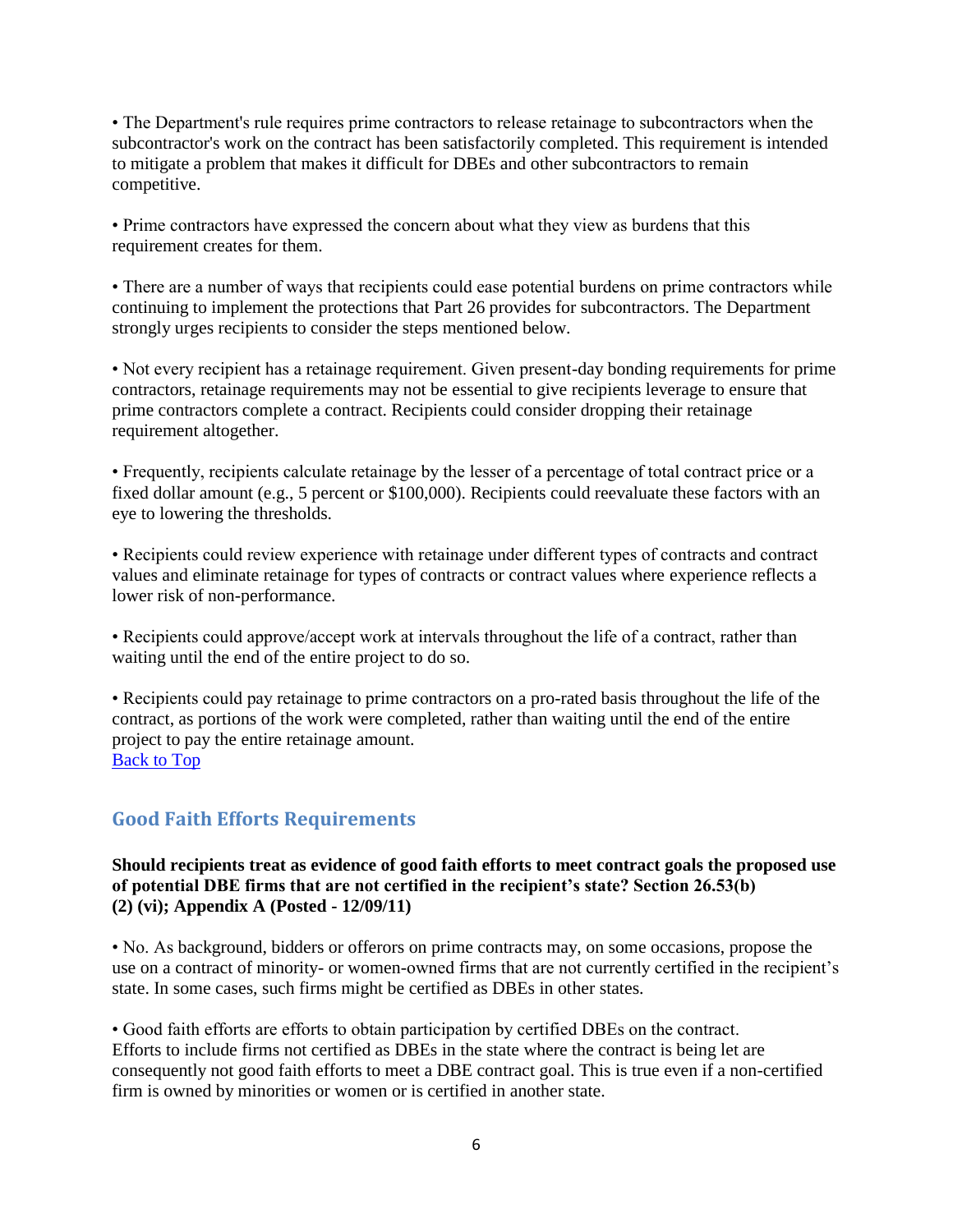• We would point out, however, that it is appropriate for recipients to take potential DBEs into account when calculating overall goals.

# **May a recipient consider a bidder's "track record" in using DBEs as it evaluates the firm's good faith efforts? Section 26.53 Appendix A (Posted - 2/17/00)**

• The factors cited in Appendix A, section IV, concerning good faith efforts are not an exclusive list of the things a recipient may consider in determining whether a bidder has made good faith efforts on a contract.

• It is permissible for a recipient, in evaluating the good faith of a bidder's efforts to meet a contract goal, to look at the "track record" of the firm in using DBEs in other situations.

• For example, suppose that Contractor X has a long, documented history of making good, and frequent, use of DBEs not only on DOT-assisted contracts but on non-Federally- assisted contracts as well. Contractor Y does not have such a positive track record.

• In evaluating the efforts Contractor X has made to meet a particular contract goal, a recipient might conclude that the credibility of its efforts is improved by its history of DBE utilization.

• In a similar situation, the recipient might decide that the less positive history of DBE utilization by Contractor Y did not provide the same degree of credibility of its efforts to meet the goal.

# **Do recipients apply post-award good faith efforts requirements to contracts on which there is no contract goal? Section 26.53(f) (Posted - 2/12/02)**

• No. The post-award good faith efforts requirements of 26.53(f) apply only to contracts in which there is a contract goal.

• These requirements (1) prohibit prime contractors from terminating a DBE for convenience and then substituting the prime contractor's own forces, and (2) require the prime contractor to make good faith efforts to replace a DBE firm that could not complete its contract with another DBE firm, to the extent needed to meet the contract goal.

• These provisions are premised on their having been a contract goal that the prime contractor has committed itself to make good faith efforts to meet. When there is a contract goal, the provisions of Section 26.53(f) are necessary to prevent a prime contractor from circumventing its good faith efforts obligation after the contract has been awarded.

• Where there is no contract goal (i.e., a race-neutral procurement), these provisions are not relevant.

**May a prime contractor use the union or non-union status of a DBE firm as a good-faith reason for not selecting the firm to work on a contact or as good cause to terminate the firm from a contract? Section 26.53 (f); Appendix A (IV) (E) (Posted - 5/24/12)**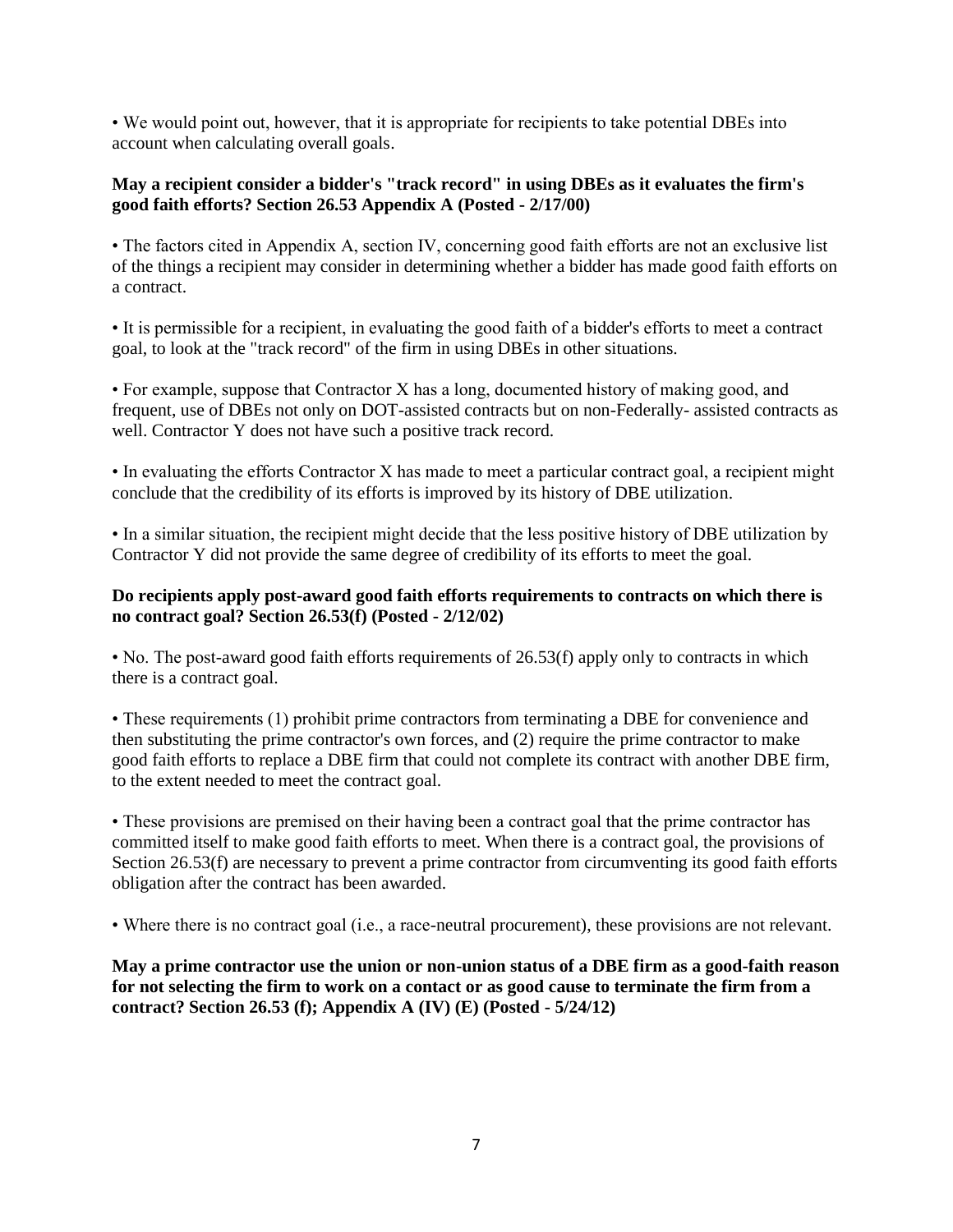• When a bidder or offer or on a prime contract is unable to meet a DBE contract goal, the bidder must, in order to be responsive or responsible, document the good faith efforts it made to meet the goal. The nature and scope of these efforts are explained in Appendix A to 49 CFR Part 26.

• The DBE rule provides that "The contractor's standing within the industry, membership in specific groups, organizations, or associations and political and social affiliations (for example, union vs. non- union employee status) are not legitimate causes for the rejection or non-solicitation of bids in the contractor's efforts to meet the project goal."

• This means that the bidder or offer or cannot successfully document good faith efforts if it has declined to use a DBE firm because that firm is a union or non-union firm.

• The terms of an applicable project labor agreement or collective bargaining agreement applying to a prime contract may mandate that all firms working on the contract observe stated wage or working conditions requirements, regardless of whether the firms are union or non-union firms. In a situation of this kind, a bidder or offer or on the prime contract is not obligated, as a condition of meeting good faith efforts requirements, to use a DBE firm that will not observe the stated requirements.

• A prime contractor is prohibited from terminating a DBE subcontractor it has listed to meet a contract goal without the written consent of the recipient agency. The DBE Liaison Officer (DBELO) is the most appropriate official to determine whether consent for a termination should be provided. Such a termination can only be for good cause.

• The DBE regulation lists eight specific circumstances that constitute good cause, none of which provide that union or non-union status is good cause to terminate a DBE firm. The ninth basis for a good cause termination is "other documented good cause that you [the recipient] determine compels the termination of the DBE subcontractor."

• The Department interprets this ninth ground for a good cause termination as not including the union or non-union status of the DBE firm. For example, if a prime contractor lists a non-union DBE subcontractor to work on a contract, and a union objects to or takes action against the prime contractor's use of the DBE firm, the recipient does not have a basis for consenting to the termination of the DBE firm by the prime contractor.

#### **What, and how much, assistance is it appropriate for a prime contractor to provide to a DBE? (Posted 6/18/08)**

• A DBE must be independent to be eligible for certification. In thinking about the assistance that prime contractors may properly provide to DBEs, recipients should determine whether there is a pattern of close, pervasive ties between a DBE and the prime contractor. If it appears that, absent its ties to a prime contractor, a DBE firm is not viable; it should not be regarded as independent. A firm must be independent to be eligible for DBE certification.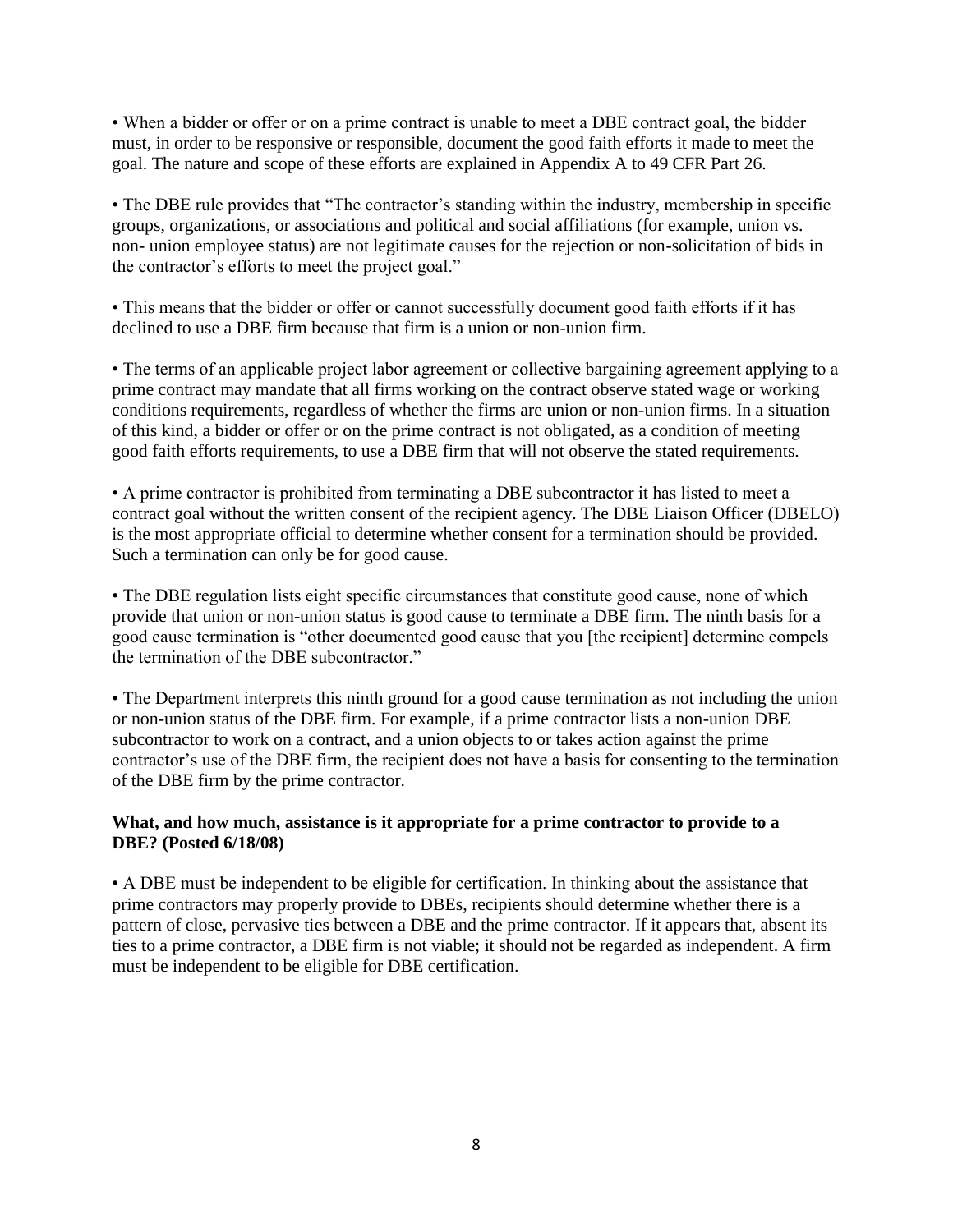• In Appendix A, the Department mentions that it is appropriate for prime contractors to provide assistance to DBEs in a variety of areas, such as bonding, credit, insurance, equipment, materials and supplies.

• In providing such assistance, a prime contractor should be careful not to provide so much assistance to a particular DBE in so many areas that a reasonable recipient or UCP would conclude that the DBE is not viable without the relationship to the prime contractor. It makes sense for a prime contractor to pick and choose ways of assisting a DBE that do not become so pervasive as to create independence issues. This assistance should be transparent and arms-length.

• As part of their contract performance oversight functions, recipients should continue to scrutinize the independence of DBEs as they work on projects. Recipients may require prime and subcontractors to report any contract performance issues that could call a DBE's independence into question.

• One situation that has been brought to the Department's attention concerns the use of cranes. Often, according to stakeholders, a crane provided by a prime contractor may be used jointly on a project by the prime contractor and subcontractors, including DBEs, as it is not practical or economically feasible for each contractor to have its own crane.

o In this situation, the Department believes that, as long as such arrangements are consistent with normal industry practice in a given jurisdiction, the joint use of a prime contractor's crane by a DBE should not cause the DBE to be regarded as failing to meet independence requirements for certification.

 $\circ$  We note, however, that as provided in 26.55(a) (1), the cost of equipment purchased or leased by a DBE from a prime contractor does not count for DBE credit. Consequently, if a charge for the use of a prime contractor's crane (as distinct from the DBE's labor in operating the crane) is part of the cost OF THE DBE's contract, it would be subtracted from the DBE credit allowed for the contract.

• There may be occasional short-term or emergency circumstances in which a DBE uses a prime contractor's equipment, supplies, etc. to a limited degree (e.g., the DBE's backhoe breaks down, and the DBE uses the prime contractor's backhoe for the rest of the day). Such short-term, limited use, as distinct from a pattern or practice of such use, would not usually result in a DBE being regarded as having lost the independence needed for certification and would not result in a subtraction from the DBE credit allowed for the DBE's work on the contract.

• It is possible that a group of prime contractors, or a state or local prime contractor's association, could join efforts to provide various kinds of assistance to a considerable number of DBEs in the jurisdiction in a way that would not create a dependent relationship between any given DBE and a particular prime contractor.

• Prime contractors with questions about the appropriateness of their assistance relationships with DBEs should consult in advance with recipients or the state's UCP, who should be prepared to provide advice about whether the relationship or some aspects of it may be problematic. If a recipient provides an opinion about the appropriateness of a relationship, the recipient should make clear that, even if the relationship appears appropriate on its face, dealings between prime contractor and the DBE during the implementation of the contract could still run contrary to the independence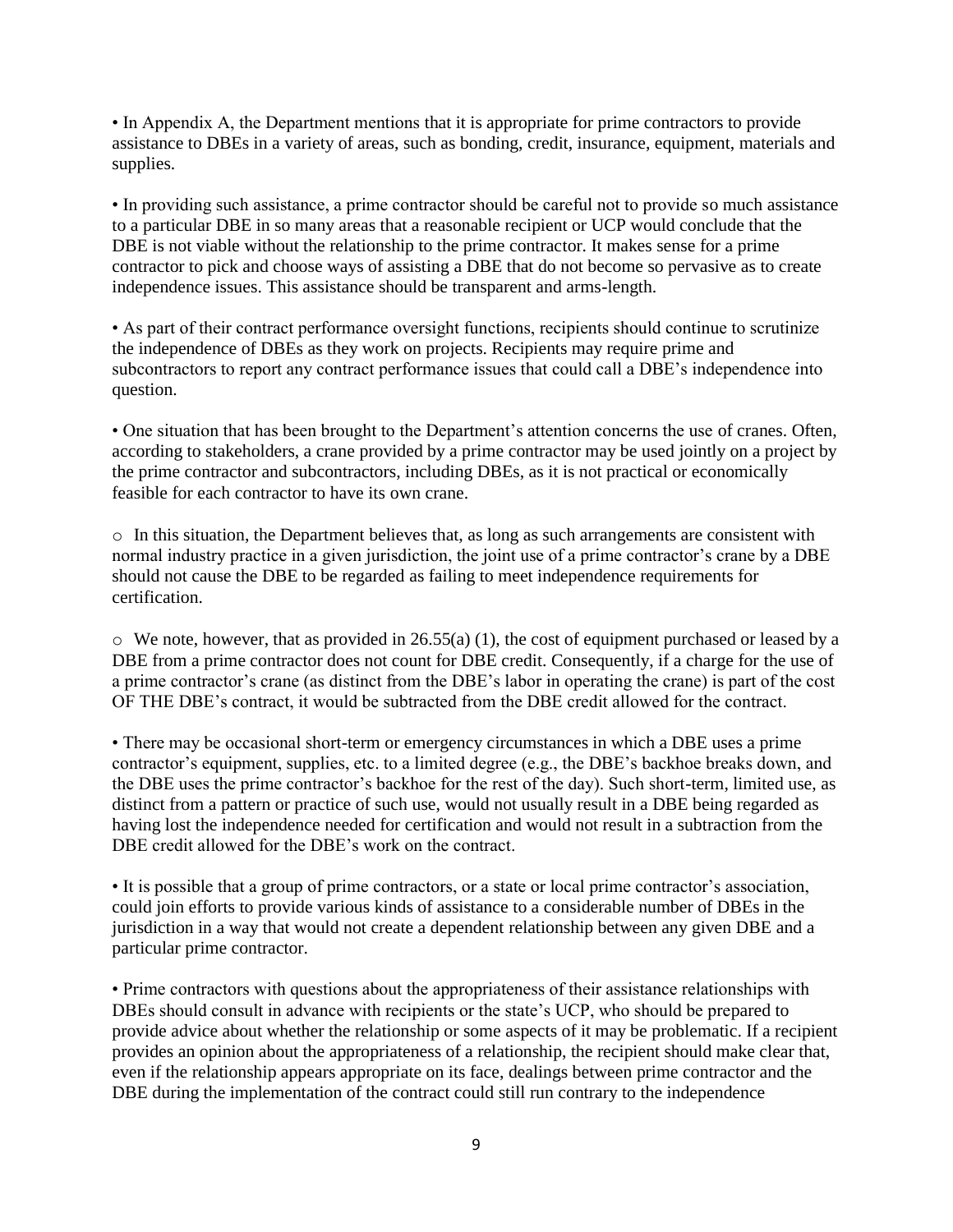requirements of the DBE rule.

• Mentor-protégé programs meeting the requirements of 26.35, which contain safeguards for the independence of DBE protégés, are another method through which prime contractors can assist DBEs without creating independence issues. Note that only a firm that the recipient has already certified as a DBE (necessarily including a determination that the firm is independent) can participate as a protégé.

[Back to Top](#page-0-1)

# <span id="page-9-0"></span>**Certification Procedures**

#### **Can recipients and UCPS charge application fees to firms seeking DBE certification? Section 26.83(f) (Posted - 12/09/11)**

• No, unless the relevant DOT operating administration approves the fee. An application fee may be charged only "subject to the approval of the concerned operating administration as part of your DBE program." This means that a certifying entity is prohibited from charging such a fee unless the concerned operating administration has approved it.

• This approval concerns not only the concept of charging a fee, but the specific dollar amount of a fee.

• If a certifying entity is currently charging an application fee in the absence of the concerned operating administration's approval, the certifying entity should immediately stop charging it.

• To be approved, a fee must be "reasonable." In keeping with the objective of encouraging firms to apply for DBE certification, rather than deterring them from doing so, any application fee should be modest.

• Recipients are reminded that fee waivers should be made in appropriate cases.

#### **What procedures should a Unified Certification Program (UCP) use to remove or replace the certification functions of one or more of its members? Section 26.81(a) (4) (Posted 12/9/11)**

• If a UCP member wants to stop performing certification functions, or if a UCP wants to remove or replace the certification functions of a member, the UCP must, submit to USDOT an amendment to its UCP plan for prior approval.

• The proposed amendment should do the following things: (1) describe how the certification functions of the UCP member will be delegated to other UCP partners; (2) provide details of how the UCP will ensure that DBE firms certified by the withdrawing UCP member will remain certified; (3) describe how one or more UCP members will divide the certification workload, for both currently certified firms and pending applications; (4) designate which UCP member or members will review annual affidavits of no change for firms certified by the withdrawing member; and (5) provide assurances that the UCP will inform all firms that their certification, annual affidavits, and applications will now be processed by another UCP member.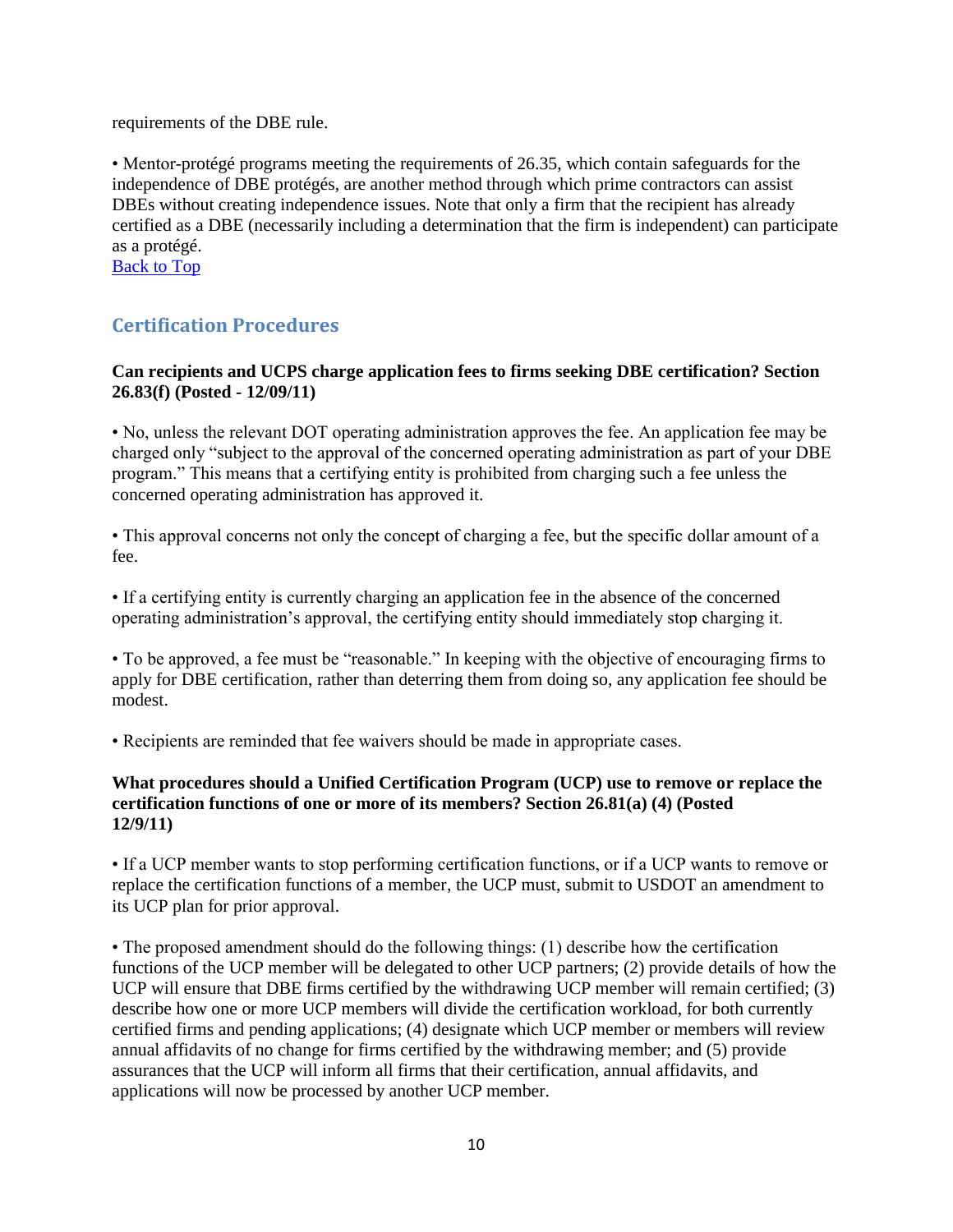• The Department may disapprove the proposed UCP amendment if proper protections for certified DBE firms and applicants are not adequately described.

• If the proposed amendment is not approved, disapproved, or remanded to the UCP for revisions within 180 days of its submission, it is deemed to be accepted.

# **How do recipients respond to applicants for certification who are certified by another UCP? (Section 26.83) (Posted - 2/23/99)**

- You have the discretion to handle this situation in any of the following ways.
- You can certify the firm in reliance on the certification decision of the other UCP.
- You can make your own certification decision based on documentation provided by the other UCP.

• You can require the applicant to go through your own certification process, without regard to the actions of the other UCP.

## **Can UCPS treat certified DBE firms as new applicants if the UCP member that originally certified the firm no longer certifies firms on behalf of the UCP? (Sections 26.81 – 26.83) (Updated December 9, 2011)**

• No. Once a DBE firm is certified, it remains certified unless and until decertified by the UCP under section 26.87.

• A firm does not lose its certification because the UCP member that originally certified it ceases to perform certification functions for the UCP.

• In the event that a UCP member that formerly had certification duties no longer performs certifications for the UCP, all DBE certifications issued by that member remain in effect until and unless the decertification procedures set forth in 26.87 have been completed.

• Certified firms are not considered new applicants just because a new certifying entity now has their file.

# **Is it appropriate for UCP's to require out-of-state applicants to appear in person for an interview? (Section 26.83(c) (1)) (Posted - 9/1/05)**

• UCPs may appropriately rely on reports of on-site reviews conducted by the home state of an outof-state applicant to meet the on-site review requirements of Part 26.

• UCPs should not routinely require all out-of-state applicants for certification to appear in person for an interview. Such a requirement may impose unnecessary financial hardships on the applicant and his or her small business.

• The information necessary for the UCP to make a certification decision should normally appear in the on-site review report of the applicant's home state. This information typically includes the results of the home state's interview with the applicant.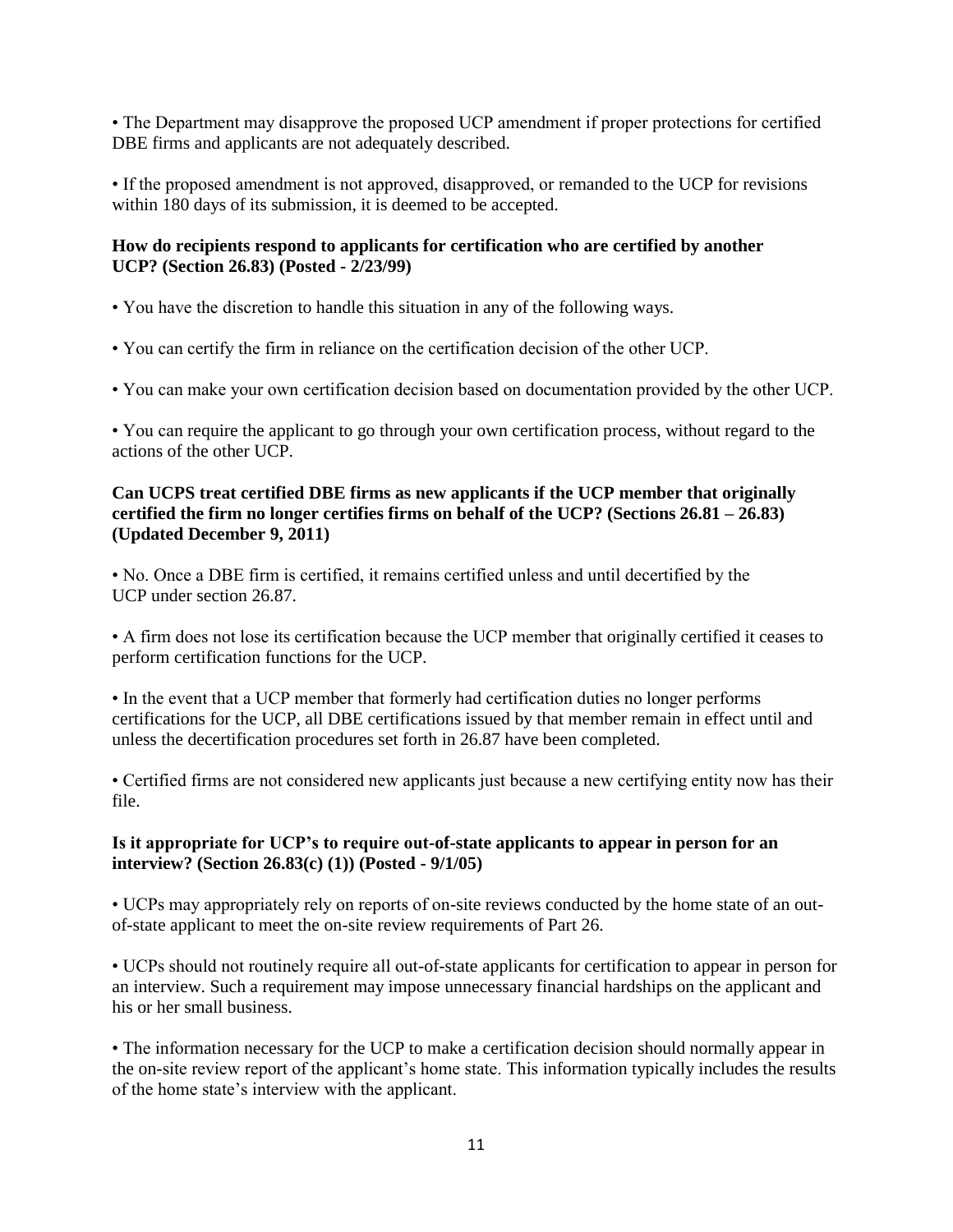• However, there may be individual cases in which the UCP has reason to believe that the home state's on-site review report does not sufficiently address important substantive questions necessary for the UCP's consideration of the firm's application.

• In such cases, the UCP has discretion to require the applicant to appear in person for an interview. Before imposing such a requirement, the UCP should determine if other, less onerous, means can be used to obtain the needed information (e.g., sending documents, participating in a teleconference or videoconference).

• When the UCP determines that the applicant must appear in person for an interview, the UCP should send a letter to the applicant explaining the reason for the requirement, including the information the UCP is seeking and the reasons why other means of obtaining it are impracticable.

**Would it be acceptable for a unified certification program (UCP) to be formed by all recipients in a state or region agreeing to one form, process, and procedure that all recipients would use, and DBE firms would only need to apply to one of the recipients involved? (Section 26.81) (Posted - 4/12/99)** 

• The DOT DBE rule does not prescribe the particular form a UCP must take.

• If all recipients in a state or region agreed to use the same form, process, and procedure, and a firm certified by one recipient was accepted by all, that would satisfy the "one-stop shopping" requirement of part 26. There could also be other ways of meeting this requirement.

• The Department will work with recipients in each state to facilitate their consideration of the best form of UCP for them.

#### **Must recipients "recertify" firms every three years? (Section 26.83(h)) (Posted - 4/12/99)**

• No. The rule does not say that recipients must recertify firms every three years. It says that recipients cannot require a firm to go through a recertification review process more frequently than once every three years.

• Once recipients have determined that a firm is an eligible DBE, it remains certified unless and until its eligibility has been removed through 26.87 procedures.

• Certifications do not "expire" after three years. Once certified, a firm remains an eligible DBE unless and until its eligibility has been removed under section 26.87.

• DBEs' "no change" affidavits and notices of change are intended to keep recipients current on the status of certified firms. If the facts on which the firm's certification was based change, the recipient can take action under 26.87 to remove eligibility.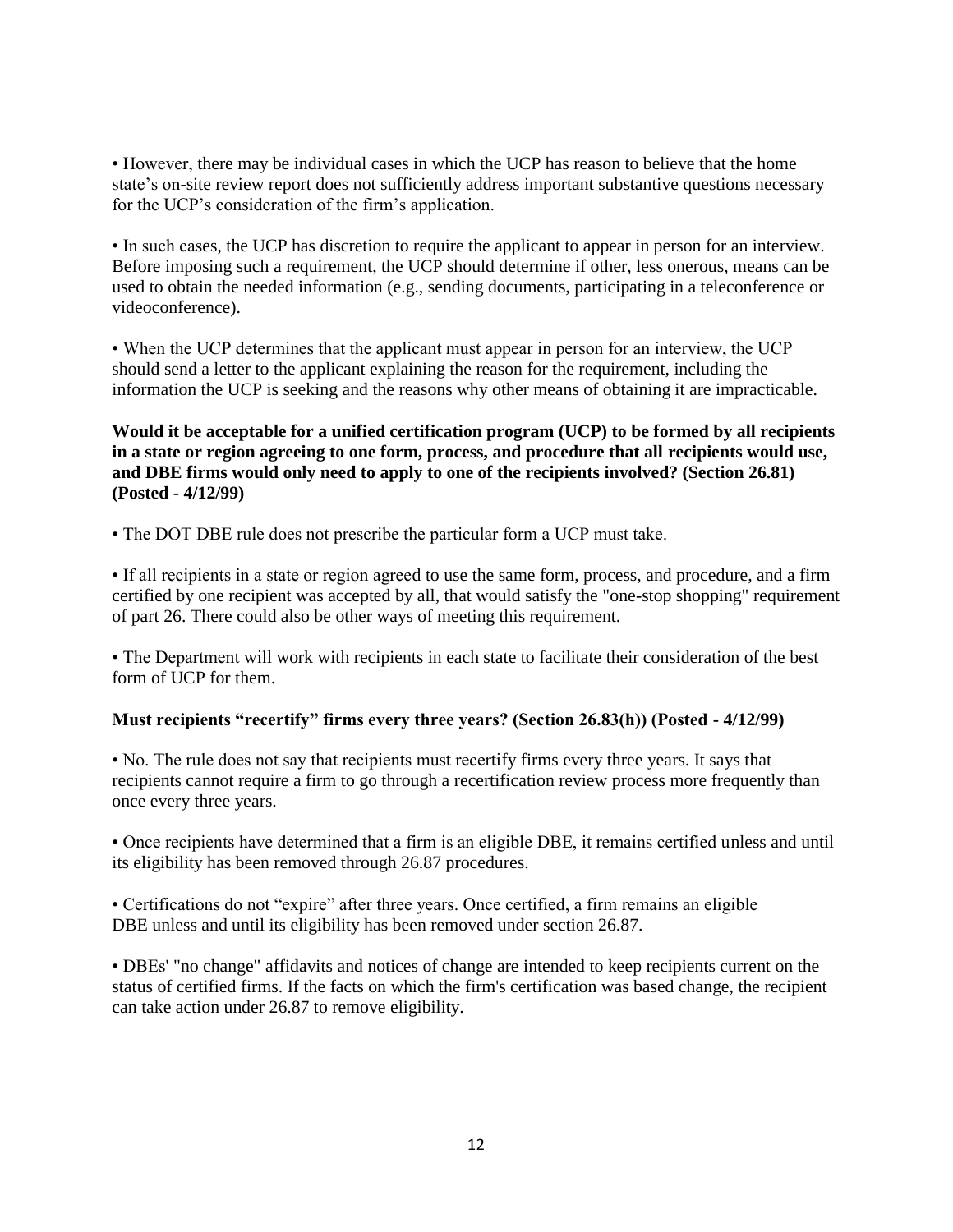• Of course, a recipient can investigate a firm if there is reason to believe that its current information is incorrect or outdated, or that there are problems with the firm's status as an eligible DBE.

#### **What points should UCP members emphasize in working together to make certifications decisions? (Posted - 6/18/08)**

• Recipients of DOT financial assistance are required to establish a unified certification program (UCP) to provide a one-stop shopping service to DBE program applicants and participants. Most recipients have formed or joined a UCP as required. All UCP participants operate under a "UCP agreement" and must comply with all provisions of the regulation concerning certification and nondiscrimination.

• Each UCP member is to follow the procedures listed in the UCP agreement, including the division of tasks assigned to particular members. According to §26.81(b) (1), all certification decisions by the UCP shall be binding on all DOT recipients within the state.

• In the event of a disagreement— (e.g., one or more UCP members believe a firm should not be certified and others believe the firm is eligible) UCP members should work through their differences. UCP agreements should always include a dispute-resolution mechanism.

• One possible way of resolving a disagreement is to use another certification officer from a neighboring UCP to serve as an arbitrator, and all parties agree to the decision made by the arbitrator.

• Another solution may be to request that another certification officer from a nearby state's UCP offer an opinion after conducting a site visit to the firm or after reviewing the administrative record used by the UCP in making its decision.

• UCP members should be treated as co-equals in the decision-making process. That is, a larger recipient (e.g., a State DOT) should not be presumed to have a stronger voice in making decisions than a smaller recipient (e.g., a city transit authority or airport).

• To achieve the goal of one-stop shopping, UCP members should coordinate their actions closely. For example, it is inconsistent with the purpose and structure of a UCP for one member to take action (e.g., certifying a firm) contrary to the action of another member or on its own, without following the UCP process.

• UCPs should evaluate a firm once it is notified of changes in the ownership of a DBE or ACDBE firm and advise the firm of its decision within ninety (90) days of the notification.

• UCPs are encouraged to update on-site reviews. Any on-site review over 3 years old should be updated to reflect current status.

• UCPs should promptly respond to requests from other UCPs for information needed for the certification process (e.g., a request from another state for an on-site review report).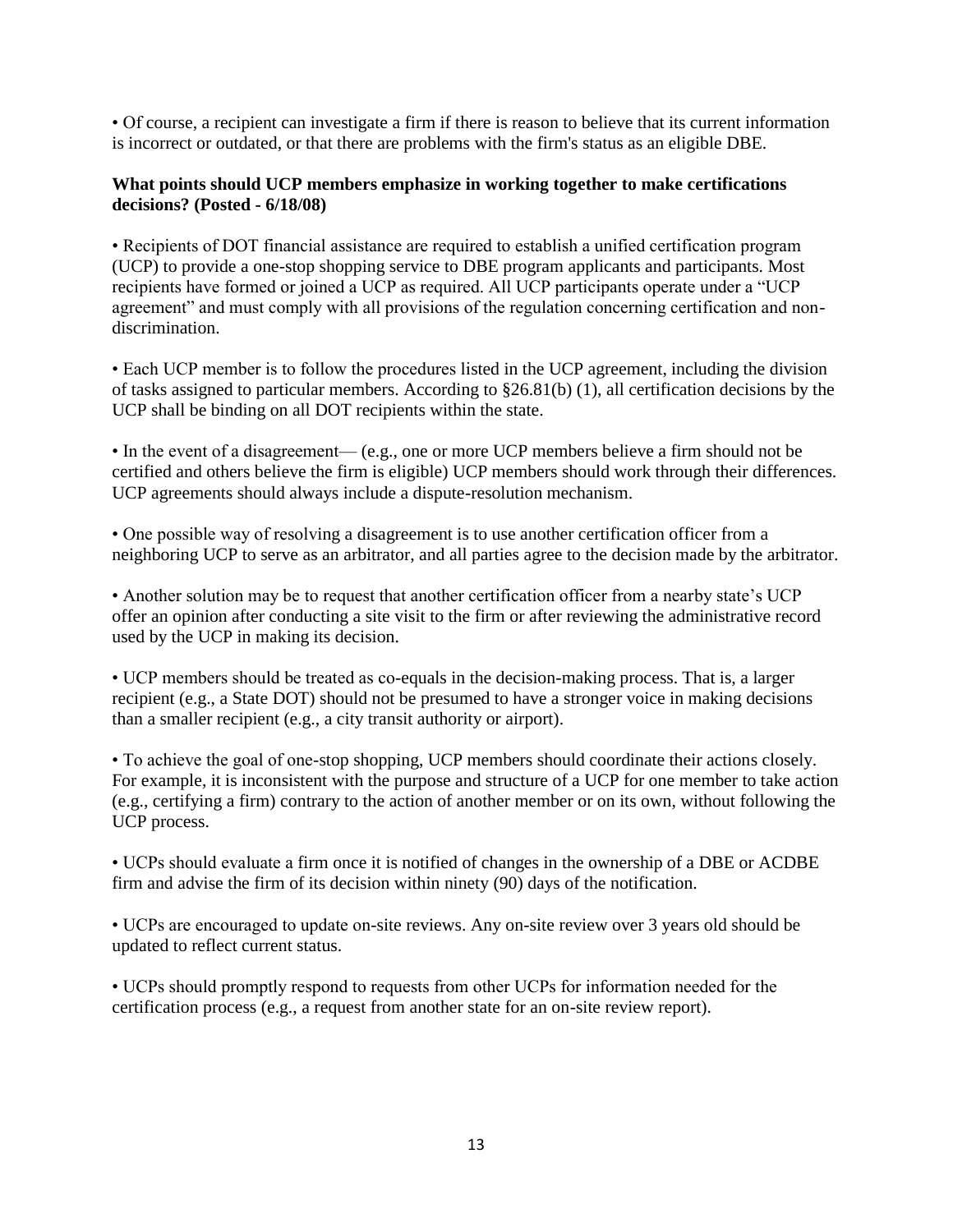• The decision of the UCP about a firm's eligibility is binding on all UCP members and staff. It is not appropriate for one UCP member, or the staff of a UCP member, to file a certification appeal with DOT because of disagreement with the UCP's decision. The Department's Office of Civil Rights will not consider such a complaint.

• UCPs should ensure that any state-level appeal process from certification decisions available to firms calls for appeals to be heard and decided by experienced, professional employees very familiar with DOT DBE program certification standards and procedures. The individuals making decisions on appeal should, to the maximum extent possible, be insulated from political pressure (e.g., by firewalls prohibiting contact with them by state or local elected or appointed officials concerning the merits or outcome of a case). In DOT's experience, a flawed state appeal process can be worse than none at all.

# **Do all recipients have to participate in Unified Certification Programs (UCPs)? Section 26.81 (Posted - 2/12/02)**

• Section 26.81(a) of the DBE regulation says to recipients that "you and all other recipients in your state must enter into in a Unified Certification Program (UCP)" (emphasis added).

• The purpose of this provision is to ensure that DBEs and applicants (including airport concessionaires) will have "one stop shopping" on certification matters with respect to every recipient in the state. This is not possible unless all recipients with certification responsibilities are part of the UCP.

• Recipients who are not required to have DBE programs do not have certification responsibilities. Therefore, they do not need to participate in a UCP.

• All state DOTs must participate in the UCP. However, subrecipients of state DOTs do not have to be involved in the UCP formation process or sign the UCP agreement on their own. The state DOT is responsible for ensuring (e.g., through subgrant agreements) that its subrecipients comply with all provisions of the UCP (e.g., that they accept as DBEs firms that the UCP has certified).

• Airports and transit properties that receive funds directly from FAA or FTA must also participate in the UCP. Since these recipients must participate in the UCP, it is vital that they have the opportunity to be involved in the discussions leading up to its formation (e.g., that they get notice of meetings and working drafts of documents). No direct recipient who wishes to be involved in the work of developing the UCP may be excluded.

• All parties who must participate in a UCP (i.e., state DOTs and airports and transit properties that receive funds directly from FAA or FTA) must commit in writing to participate.

• We recognize that UCP negotiations involving a large number of recipients may be complex and difficult. That is why the Department allowed three years from the effective date of the rule for recipients to agree on a UCP.

• The Department supports efforts by recipients to make this process as simple as possible. Here are a few ideas that we have heard: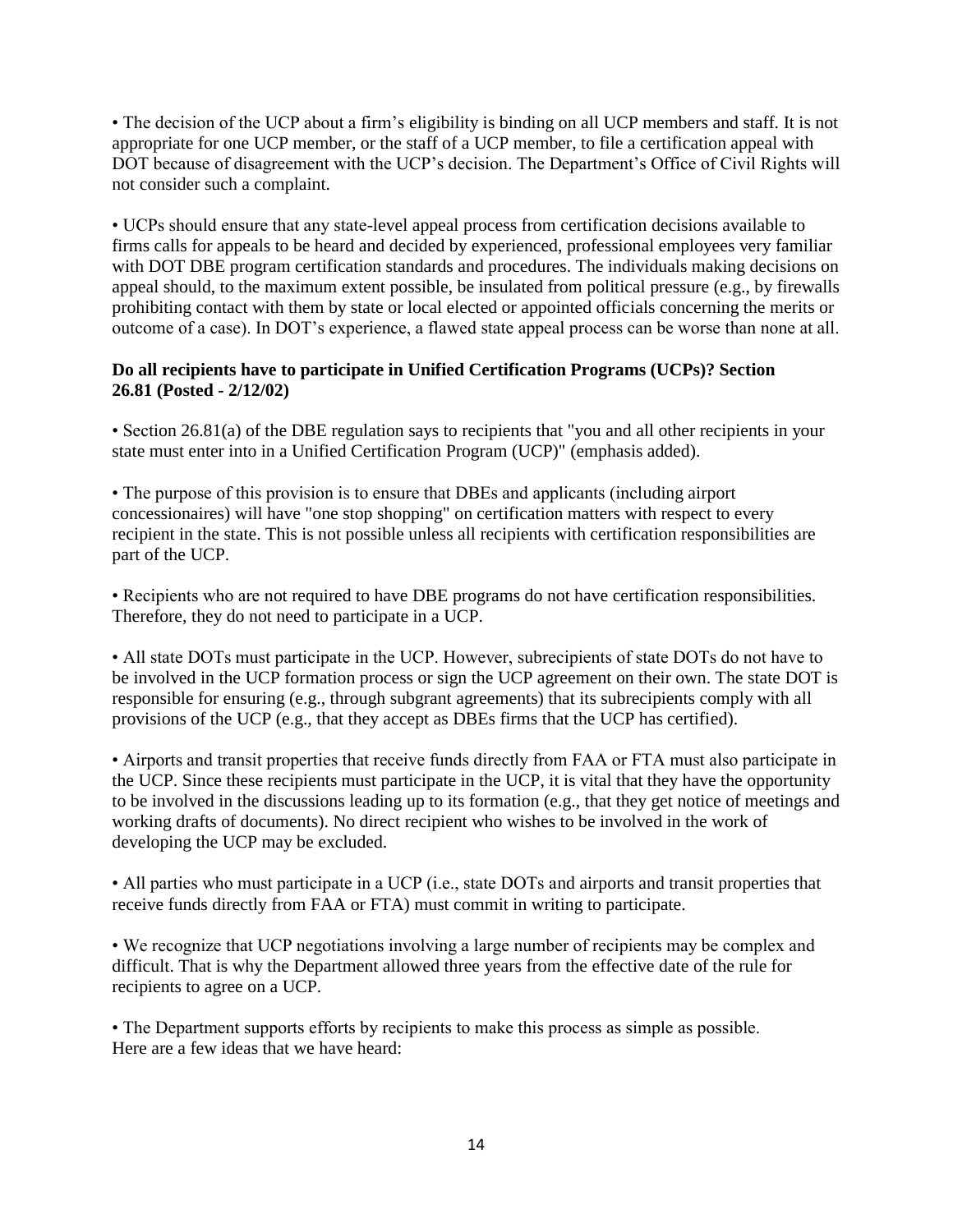o A steering committee of recipients in the state, representing all three modes, could take the lead on accomplishing the substantive work of drafting a UCP agreement. Other recipients would then receive and comment on drafts. The steering committee would respond to comments before obtaining written commitments from the other recipients.

o An organization (e.g., a state transit association) could negotiate on behalf of small grantees with individual larger grantees from its own and other modes.

o Where a single state agency or steering committee is taking the lead on developing the UCP, it could create a web site that permits recipients from around the state to view and participate in the ongoing work of drafting the UCP agreement.

o Creating a UCP is a "One DOT" project at the state level. We urge staffs from all highway, transit, and airport agencies to work cooperatively to make this effort succeed. The Department stands ready to assist the parties to UCP negotiations in achieving their objective.

# **How do recipients respond to applicants for certification who are certified for SBA programs? (Section 26.67(c)) (Posted - 4/12/99 - edited 12/7/01)**

• Recipients may sometimes receive applications from firms who have already been certified by the U.S. Small Business Administration (SBA) under the 8(a) or small and disadvantaged business (SBD) program.

• The certification criteria for these programs, which concern only procurement by Federal agencies, are similar - though not identical - to the certification standards for the DOT DBE program.

• Recipients have discretion concerning how they treat SBA-certified firms. This discretion is similar to the discretion recipients can exercise with respect to firms certified by another DOT recipient (see  $26.83(e)$ ).

• Recipients can accept an SBA certification for a firm, just as they can accept a certification by another DOT recipient.

• The recipient must ensure that an SBA-certified firm meets the DOT \$17.4 million annual average gross receipts cap.

• If the SBA firm has not been the subject of an on-site review, the DOT recipient must perform and evaluate the results of such a review before completing the certification. The recipient may also obtain additional information from the firm for administrative purposes.

• On the other hand, the recipient can require the firm to follow the recipient's normal application process, even though SBA (or another DOT recipient) has already certified it.

#### **Can recipients and UCPS charge application fees to firms seeking DBE certification? (Section 26.83(f)) (Posted - 12/09/11)**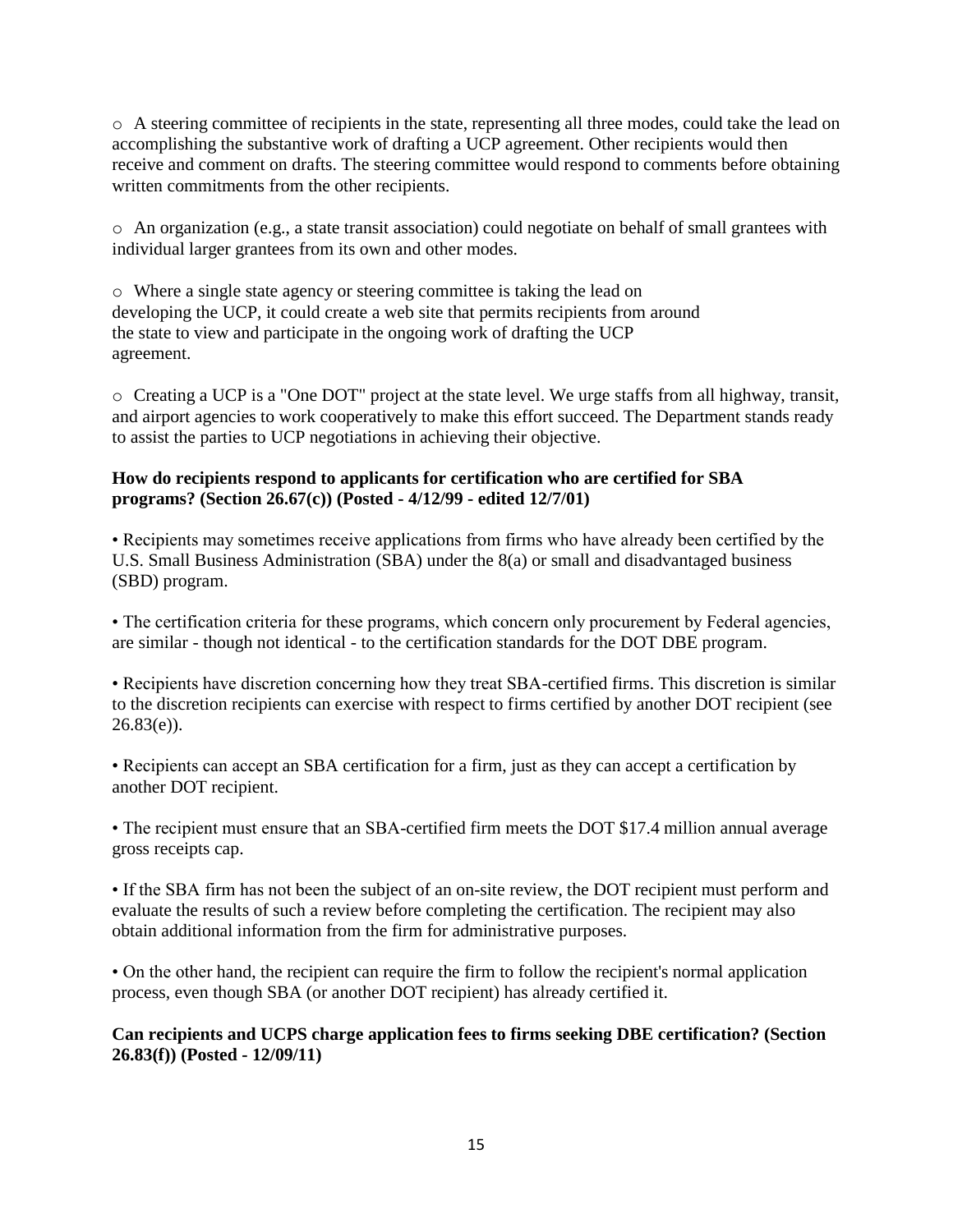• No, unless the relevant DOT operating administration approves the fee.

• An application fee may be charged only "subject to the approval of the concerned operating administration as part of your DBE program." This means that a certifying entity is prohibited from charging such a fee unless the concerned operating administration has approved it.

• This approval concerns not only the concept of charging a fee, but the specific dollar amount of a fee.

• If a certifying entity is currently charging an application fee in the absence of the concerned operating administration's approval, the certifying entity should immediately stop charging it.

• To be approved, a fee must be "reasonable." In keeping with the objective of encouraging firms to apply for DBE certification, rather than deterring them from doing so, any application fee should be modest.

• Recipients are reminded that fee waivers should be made in appropriate cases.

#### **What is a "notice of change" and when should recipients require DBE firms to submit one? (Section 26.83(i)) (Posted - 4/12/99)**

• A "notice of change" is a written affidavit that DBE firms must provide to the recipient within 30 days of any change in their circumstances affecting their ability to meet part 26 eligibility standards regarding size, disadvantage, ownership and control.

• A notice of change must include documentation describing the change in detail.

• The notice of change requirement became effective March 4, 1999.

• Recipients should ensure that all currently certified DBEs are aware of their obligation to submit notices of change.

• For purposes of this notice requirement, a "change" in the firm's circumstances includes a change in the regulation (e.g., from former part 23 to part 26) that affects the firm's eligibility. For example, part 26 includes a \$1,320,000 personal net worth cap that was not included in former part 23. A disadvantaged owner whose net worth exceeds this amount is obligated to file a notice of change.

#### **What is a "no change" affidavit and when should recipients require DBE firms to submit one? (Section 26.83(j)) (Posted - 4/12/99 - Edited 12/7/01)**

• A "no change" affidavit is an affidavit each DBE firm must provide to the recipient annually on the anniversary date of the firm's certification. The affidavit affirms that there have been no changes in the firm's circumstances affecting its ability to meet part 26 size, disadvantage, ownership, and control standards (except for changes about which the firm has submitted a "notice of change" to the recipient).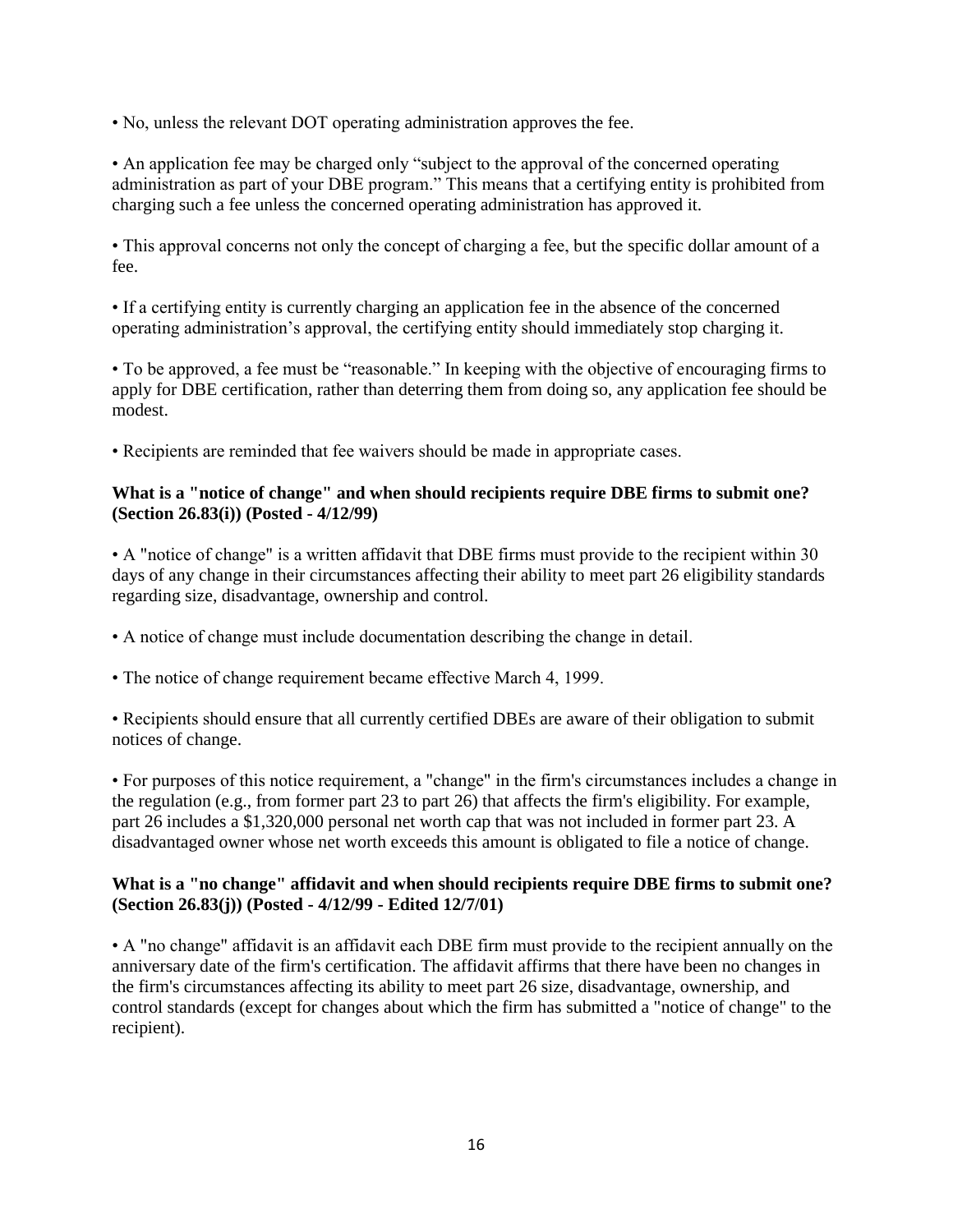• With a "no change" affidavit, the rule requires a firm to submit supporting documentation concerning its size and gross receipts.

• The "no change" affidavit requirement became effective March 4, 1999, for all DBE firms.

• All firms certified under former part 23 will have a certification anniversary date no later than March 3, 2000. Therefore, recipients should ensure that all such firms have submitted their initial "no change" affidavits in that time, each by its own certification anniversary date, and each year thereafter.

• For purposes of this notice requirement, "no change" in the firm's circumstances means, among other things, that changes in the regulation (e.g., from former part 23 to part 26) have not affected the firm's eligibility. For example, part 26 includes a \$1,320,000 personal net worth cap that was not included in former part 23. By submitting a "no change" affidavit, the owner of a DBE firm is affirming that his or her personal net worth does not exceed \$1,320,000. Recipients should ensure that currently certified DBEs are aware of this obligation.

#### **Are DBE and ACDBE firms required to transmit notices of change and affidavits of no change to all recipients/UCPS with which they are certified? (Section 26.83(i)-(j)) (Posted - 12/09/11)**

• Yes. A DBE or ACDBE, including one that is certified in more than one state, must always send an annual affidavit of no change or, as needed, a notice of change, to every recipient/UCP with which it is certified. For firms certified in more than one state, sending such documents only to the firm's home state is not sufficient.

• This requirement applies to ACDBEs under 49 CFR Part 23 as well as DBEs under 49 CFR Part 26.

• The fact that ACDBEs and DBEs remain certified until or unless decertified does not affect the requirement to provide annual affidavits of no change and notices of change.

• Failure to provide these documents subjects a firm to decertification proceedings for failure to cooperate (see 49 CFR 26.109(c)).

• When providing an affidavit of no change, the firm must attach documentation showing that it continues to meet applicable small business size standards. Recipients/UCPs may request additional information (e.g., concerning personal net worth or the firm's independence) where there is reason to believe that additional verification is necessary.

#### **Is an on-site review of a firm necessary to certify a firm? To deny certification to the firm? Section (26.83(c)1)) (posted 2/12/02)**

• As a recipient, you are not permitted to certify a firm as an eligible DBE unless there has been an on-site review of its eligibility that you take into account in making your decision. There are no exceptions to this requirement, which is crucial to preventing DBE fraud and ensuring the integrity of the DBE program.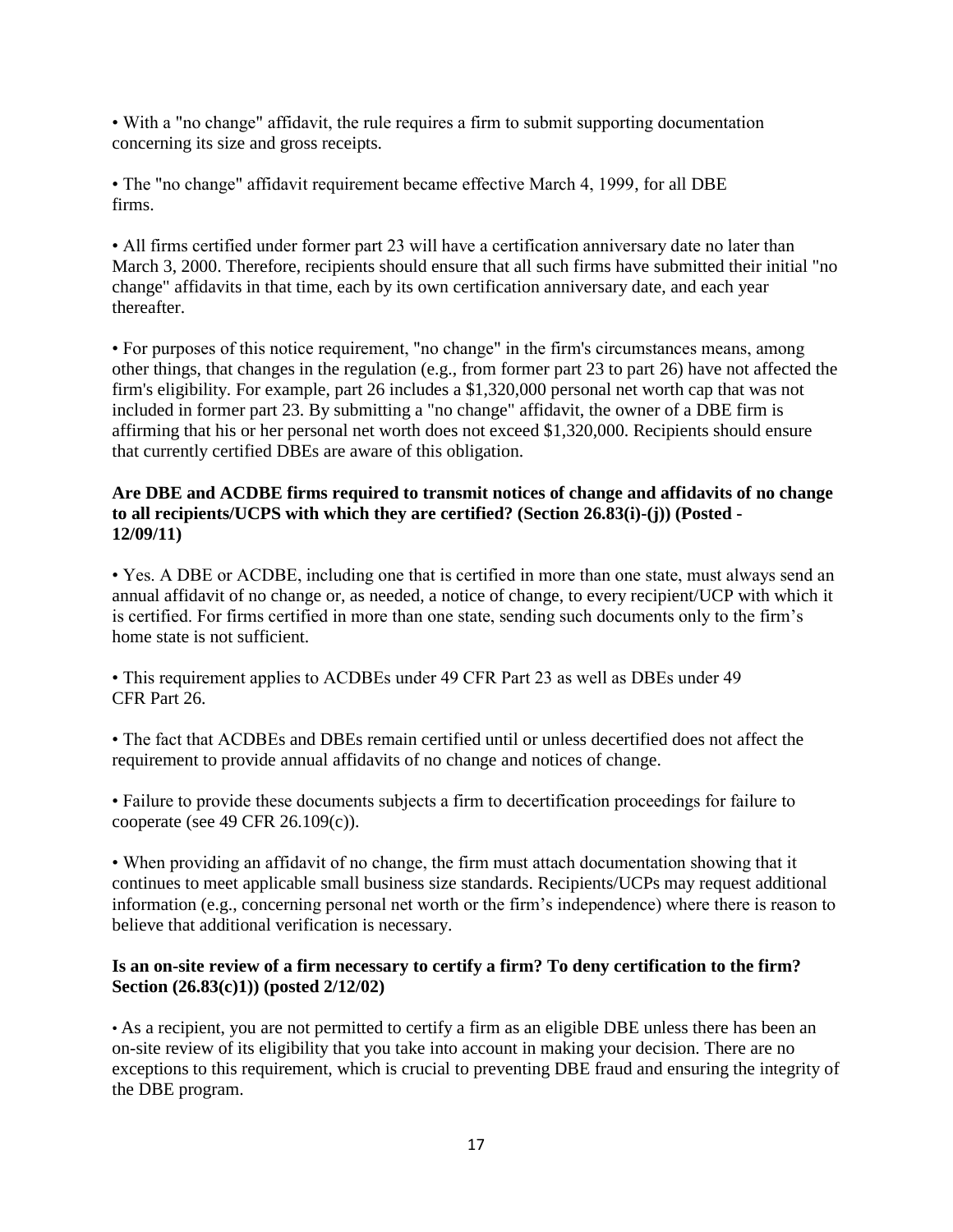• However, there are some situations in which you may deny certification to a firm without an on-site review.

• Generally, these situations are ones in which the information contained in the firm's application, viewed in the light most favorable to the firm, precludes it from being certified.

- Here are examples of these situations:
	- $\circ$  The personal net worth statement of the sole owner of a firm exceeds the \$1.32 million limit
	- o The firm exceeds the \$23.98 million cap on gross annual receipts, averaged over three years, or exceeds the applicable SBA business size standard
	- o The applicant fails to cooperate with the recipient's information requests (e.g., an owner refuses to supply necessary personal net worth information)
	- o It is clear from the application that disadvantaged individuals do not own or control the firm (e.g., that non-disadvantaged individuals own 60 percent of the stock, or that white males make all day-to-day business decisions of the company)

• In other situations, there must be an on-site review before you deny a firm's application for certification.

#### **Would it be acceptable for a multi-state unified certification program (UCP) to be formed by states in a region, so that DBE firms would only need to apply to one of the UCP's involved? (Section 26.81) (Posted - 4/12/99)**

• If all UCPs in a region agreed to use the same form, process, and procedure, and a firm certified by one recipient was accepted by all, that would satisfy the "one-stop shopping" requirement of part 26.

• The Department encourages recipients and UCPs to work together to form regional UCPs or to have other reciprocity agreements. Doing so will further reduce burdens on small businesses.

#### **WHAT HAPPENS IF A STATE FAILS TO RESPOND TO DOT COMMENTS ON ITS DRAFT UCP? (Section 26.81) (Posted - 9/1/05)**

• The DBE rule requires all recipients in a state to participate in a UCP. DOT must approve the UCP before the recipients in the state are regarded as complying with this requirement.

• If a state has submitted a draft UCP, on which the Department has commented, the state has an obligation to respond promptly with a revised UCP draft that accommodates the comments.

• If the state has not responded in a timely manner, DOT will send a letter directing the state to furnish the response within 60 days. If the state does not respond as directed, then the recipients responsible for participating in the UCP will be regarded as being in noncompliance with the DBE regulation.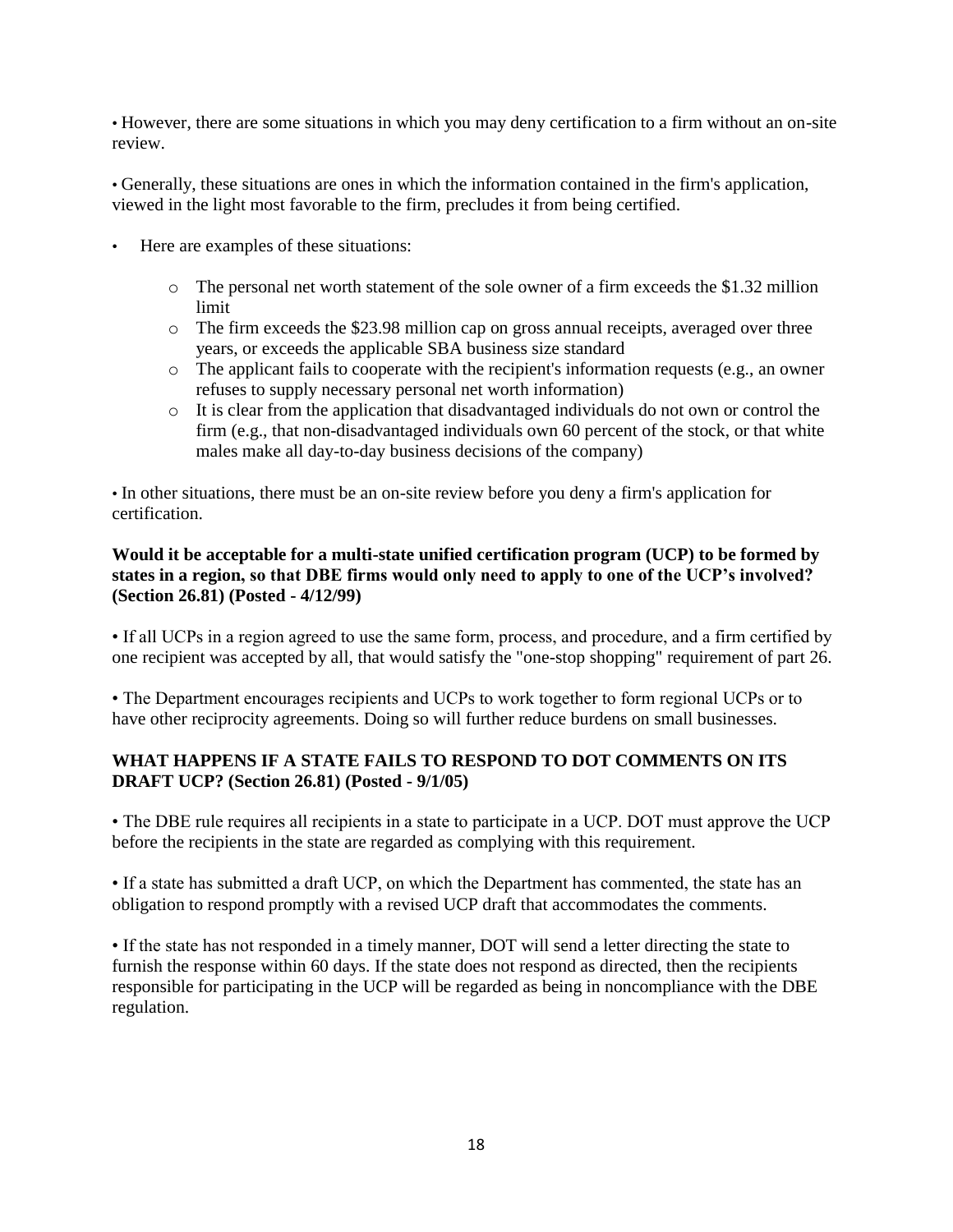#### **What actions does a recipient take after it requests a currently certified firm to undergo a certification review? (Posted - 9/22/00)**

• When a recipient requires a currently certified firm to undergo a certification review, the recipient should not treat the firm as though it were a new applicant.

• While the firm must provide all requested information, the firm does not bear the burden of proving its eligibility, as it would upon initial application.

• If the recipient determines, based on the information in the reapplication for certification, that there is reasonable cause to believe that the firm is no longer an eligible DBE, the recipient would begin a 26.87 proceeding to remove the firm's eligibility.

• If the firm does not provide the requested information in a timely manner, the recipient could begin a 26.87 proceeding to remove the firm's eligibility on the ground of failure to cooperate (see  $26.109(c)$ ).

#### **Are there any circumstances in which a recipient may remove the eligibility of certified DBE firms without going through the procedures of §26.87? (Section 26.87) (Posted - 9/1/05)**

• There is only one situation in which a recipient may remove the eligibility of a certified DBE firm without a §26.87 decertification proceeding. That is when the DBE firm does not dispute that the personal net worth of an owner necessary to its certification exceeds \$1.32 million.

• In ALL other cases, without exception, a recipient is not permitted to remove the eligibility of a certified firm without a §26.87 decertification proceeding.

• In particular, a recipient is not permitted to automatically remove the eligibility of a firm without a §26.87 decertification proceeding because the firm has not responded to the recipient's request for recertification information or has failed to submit an affidavit of no change in a timely manner.

• In such cases, the recipient would begin a §26.87 decertification proceeding on the ground that the firm has failed to cooperate (see  $\S26.109(c)$ ). This could be an administrative "default judgment" process in which, if the firm also did not respond to the notice initiating the §26.87 action, the recipient could issue a notice decertifying the firm without further proceedings.

• If a recipient has mistakenly removed the eligibility of a firm without a §26.87 decertification proceeding, the recipient must immediately restore the firm to the list of certified DBEs and then, if appropriate, pursue a §26.87 proceeding. A recipient who fails to do so is in noncompliance with Part 26.

• While there are numerous reasons for which a firm's certification can be lost or its DBE eligibility terminated, it is important to note that there is no such thing in the DBE program as the "expiration" of a certification (i.e., a "term limit" of a certain number of years on the firm's eligibility). Once certified, a firm remains certified until and unless it is decertified.

#### **When a state makes a significant change to its UCP plan, is it required to resubmit the plan to DOT for approval? (Section 26.81) (Posted - 9/1/05)**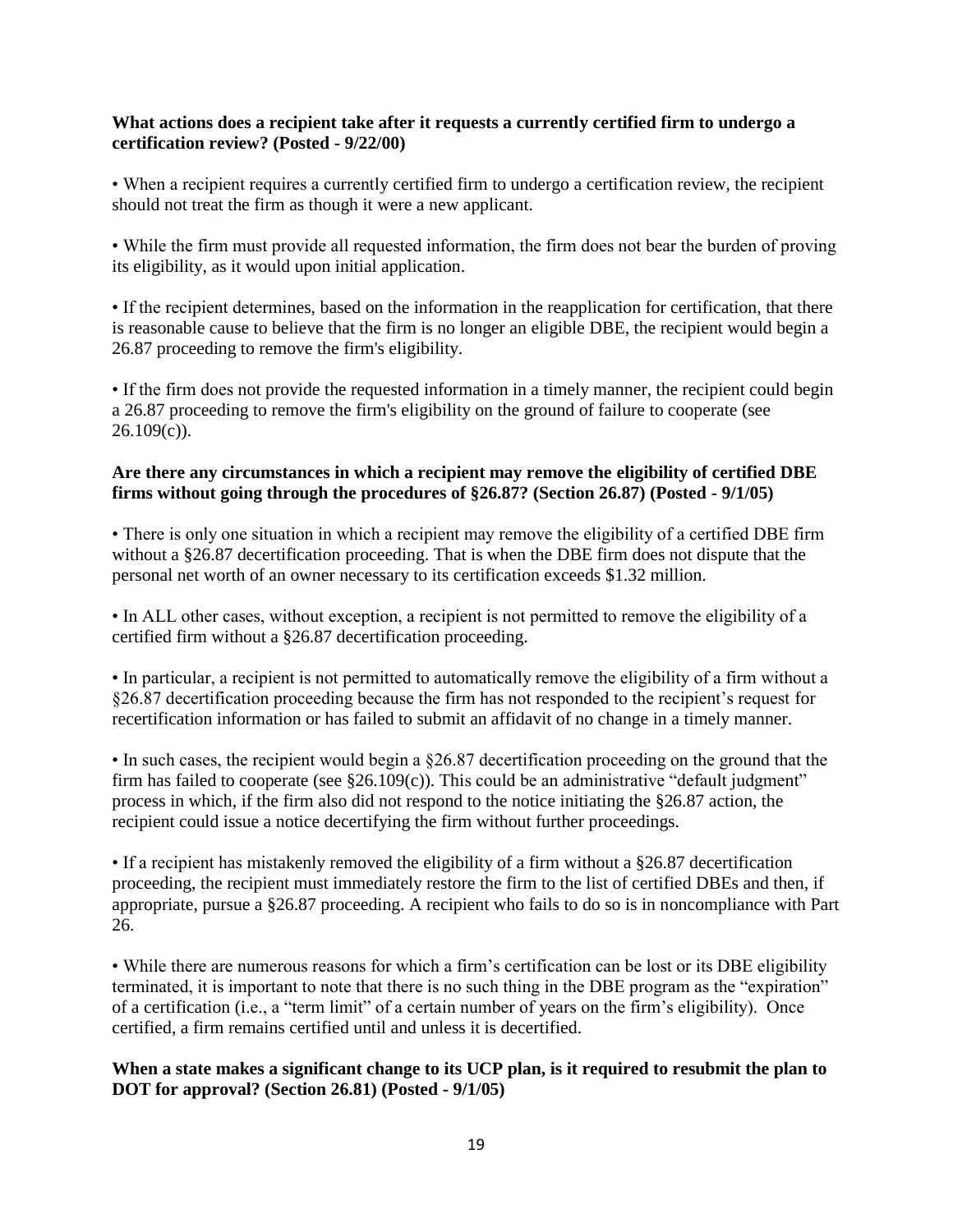• Yes. It is similar to the requirement for a significant change to a DBE program.

• Under  $\S 26.21(b)$  (2), the recipient is not required to submit updates to its program, but any significant change must be submitted and approved by DOT.

• Similarly, recipients must submit significant changes to their UCP plans to DOT for approval.

• The following are examples of a significant change to a UCP plan:

o In a state's original plan, one agency was responsible for performing certifications. In a time of state budget constraint, the legislature eliminates funding for the agency. This would force the state to develop a new system for certification.

o Different agencies within a state have different functions regarding

certification. For some reason, they believe it necessary to restructure and realign those agencies and their functions with regards to certification.

o An important player in a UCP plan (e.g., an airport authority) wants to cease participating in the UCP.

**[Back to Top](#page-0-1)** 

# <span id="page-19-0"></span>**Certification Standards**

#### **Section 26.81(b); Appendix F; 26.35 What, and how much, assistance is it appropriate for a prime contractor to provide a DBE? (Posted - 6/18/08)**

• A DBE must be independent to be eligible for certification. In thinking about the assistance that prime contractors may properly provide to DBEs, recipients should determine whether there is a pattern of close, pervasive ties between a DBE and the prime contractor. If it appears that, absent its ties to a prime contractor, a DBE firm is not viable; it should not be regarded as independent. A firm must be independent to be eligible for DBE certification.

• In Appendix A, the Department mentions that it is appropriate for prime contractors to provide assistance to DBEs in a variety of areas, such as bonding, credit, insurance, equipment, materials and supplies.

• In providing such assistance, a prime contractor should be careful not to provide so much assistance to a particular DBE in so many areas that a reasonable recipient or UCP would conclude that the DBE is not viable without the relationship to the prime contractor. It makes sense for a prime contractor to pick and choose ways of assisting a DBE that do not become so pervasive as to create independence issues. This assistance should be transparent and arms-length.

• As part of their contract performance oversight functions, recipients should continue to scrutinize the independence of DBEs as they work on projects. Recipients may require prime and subcontractors to report any contract performance issues that could call a DBE's independence into question.

• One situation that has been brought to the Department's attention concerns the use of cranes. Often, according to stakeholders, a crane provided by a prime contractor may be used jointly on a project by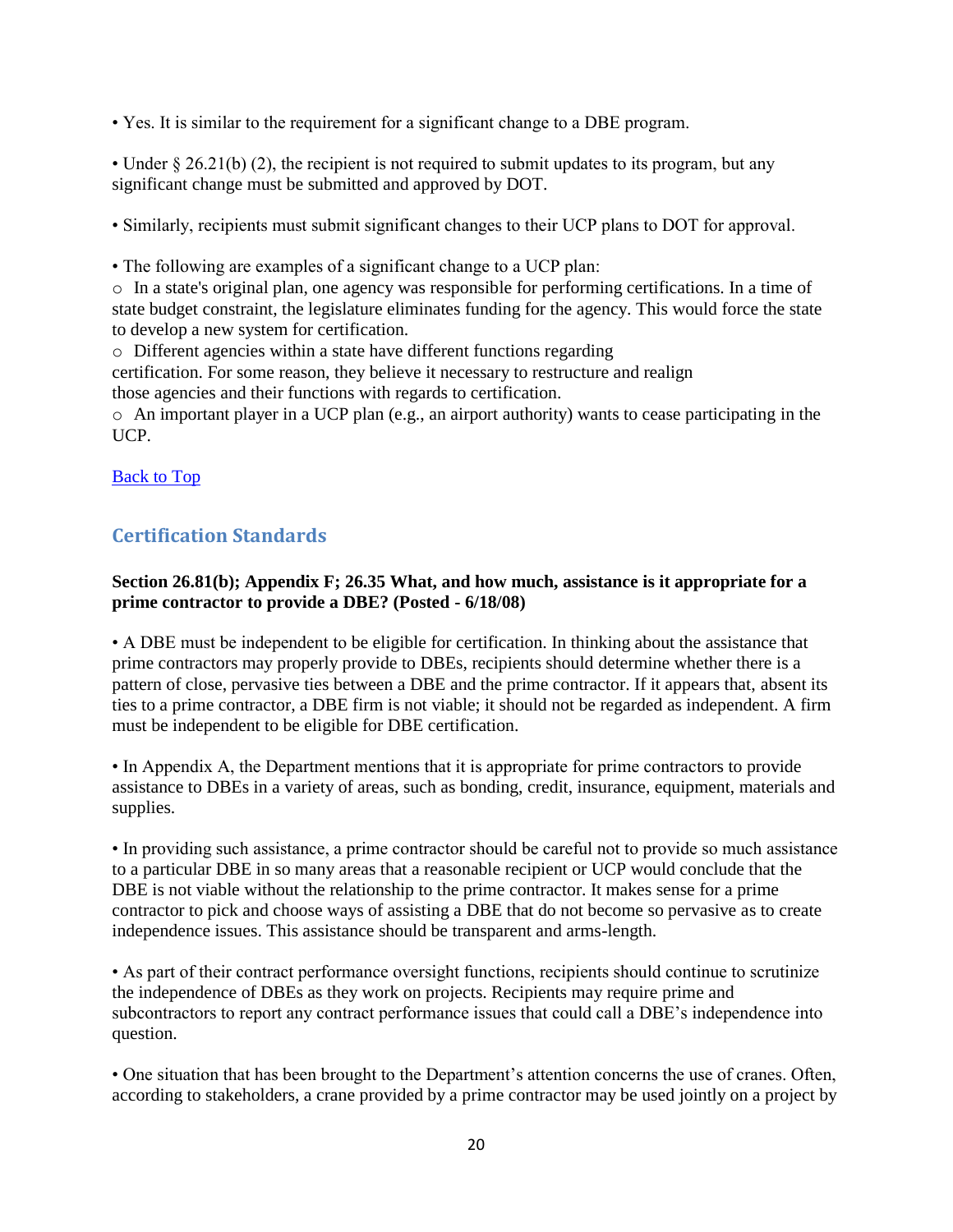the prime contractor and subcontractors, including DBEs, as it is not practical or economically feasible for each contractor to have its own crane.

• In this situation, the Department believes that, as long as such arrangements are consistent with normal industry practice in a given jurisdiction, the joint use of a prime contractor's crane by a DBE should not cause the DBE to be regarded as failing to meet independence requirements for certification.

• We note, however, that as provided in 26.55(a) (1), the cost of equipment purchased or leased by a DBE from a prime contractor does not count for DBE credit. Consequently, if a charge for the use of a prime contractor's crane (as distinct from the DBE's labor in operating the crane) is part of the cost OF THE DBE's contract, it would be subtracted from the DBE credit allowed for the contract.

• There may be occasional short-term or emergency circumstances in which a DBE uses a prime contractor's equipment, supplies, etc. to a limited degree (e.g., the DBE's backhoe breaks down, and the DBE uses the prime contractor's backhoe for the rest of the day). Such short-term, limited use, as distinct from a pattern or practice of such use, would not usually result in a DBE being regarded as having lost the independence needed for certification and would not result in a subtraction from the DBE credit allowed for the DBE's work on the contract.

• It is possible that a group of prime contractors, or a state or local prime contractor's association, could join efforts to provide various kinds of assistance to a considerable number of DBEs in the jurisdiction in a way that would not create a dependent relationship between any given DBE and a particular prime contractor.

• Prime contractors with questions about the appropriateness of their assistance relationships with DBEs should consult in advance with recipients or the state's UCP, who should be prepared to provide advice about whether the relationship or some aspects of it may be problematic. If a recipient provides an opinion about the appropriateness of a relationship, the recipient should make clear that, even if the relationship appears appropriate on its face, dealings between the prime contractor and the DBE during the implementation of the contract could still run contrary to the independence requirements of the DBE rule.

• Mentor-protégé programs meeting the requirements of 26.35, which contain safeguards for the independence of DBE protégés, are another method through which prime contractors can assist DBEs without creating independence issues. Note that only a firm that the recipient has already certified as a DBE (necessarily including a determination that the firm is independent) can participate as a protégé.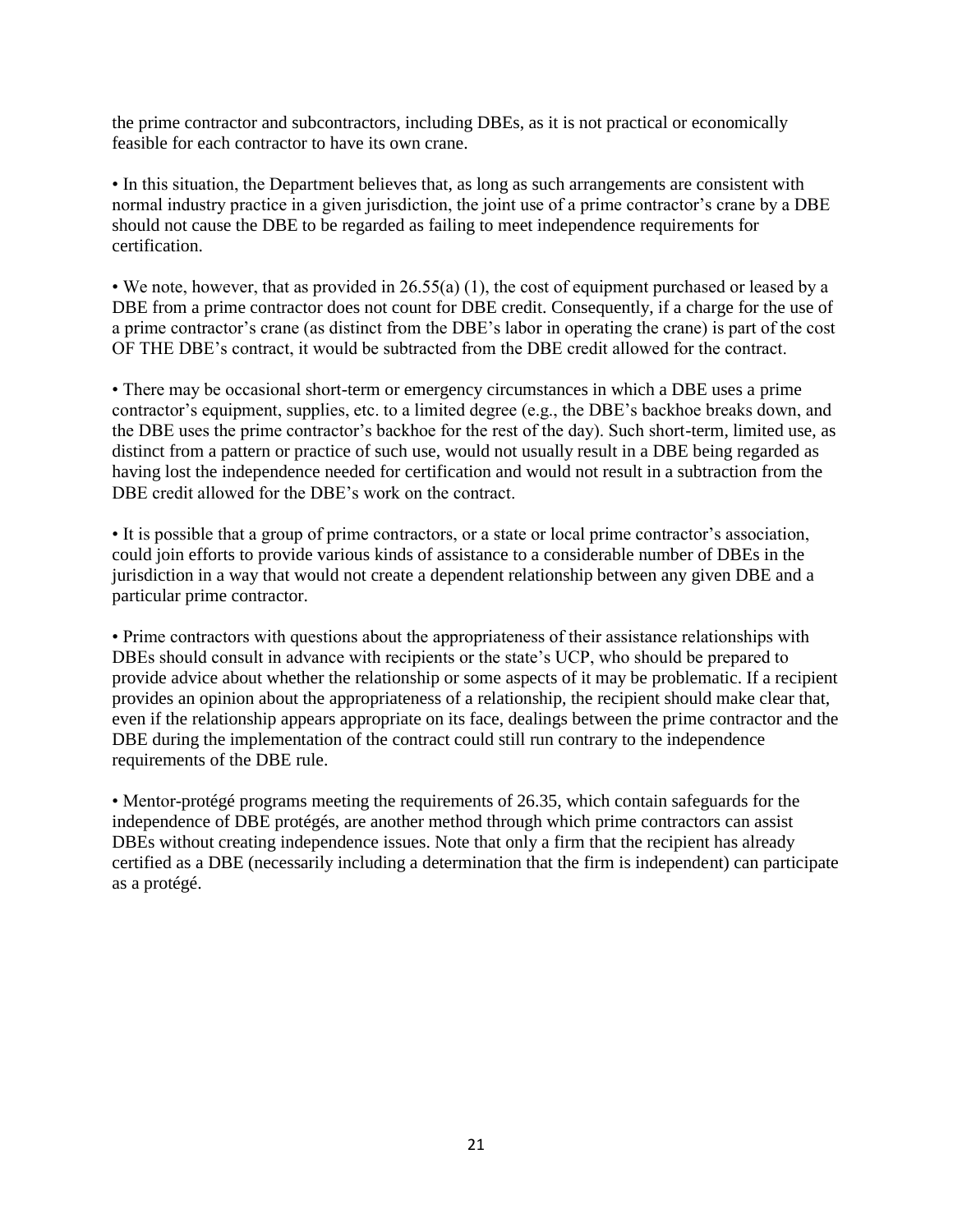#### **When should recipients require owners of a DBE firm to submit a statement of disadvantage (Section 26.67(a) (1)) (Posted - 4/12/99)**

• A "statement of disadvantage" is a signed, notarized certification by each presumptively disadvantaged owner of a firm that he or she meets part 26 standards for social and economic disadvantage.

• This certification of disadvantage is a separate requirement from the requirement of 26.67(a) (2) for a statement of personal net worth.

• When a recipient certifies the eligibility of a DBE firm, 27.67(a) (1) requires recipients to obtain a certification of disadvantage from each disadvantaged owner of the firm.

• By signing such a statement, the owner certifies that his or her net worth does not exceed \$1,320,000

• Unlike the separate personal net worth statement, part 26 does not require owners to submit any supporting documentation with the statement of disadvantage. Therefore, it would be contrary to the rule for a recipient to require DBE owners to submit a narrative supporting their certification as it applies to social disadvantage.

#### **How does the "home state first" provision of the DBE rule work when a firm seeks or has obtained certification in more than one state? (Section 26.81(d), 26.83(i))(Posted – 9/1/05)**

• Under §26.81(d), a UCP "is not required to process an application for certification from a firm having its principal place of business outside the state if the firm is not certified by the UCP in the state in which it maintains its principal place of business."

• This provision is intended to prevent undue administrative burdens on certifying agencies. Given resource limitations, it could be very difficult for certifying agency personnel to travel to other parts of the country to conduct on-site reviews of applicant firms based in other states.

• Suppose that Firm X has its principal place of business in State A. It has never been certified there. It applies for certification in State B. State B's UCP is permitted to decline to consider its initial application.

• If Firm X has been certified in Home State A and then applies for initial certification in State B, State B's UCP must process its application. State A would transmit a copy of its on-site review report to State B for State B's consideration.

• If Firm X was originally certified in Home State A, was decertified there, and subsequently submitted an initial application for certification to State C, State C's UCP would be permitted to decline to consider its application, since the firm was not certified in its home state at the time it applied to State C.

• If Firm X was originally certified in Home State A, then became certified in State B, and was subsequently decertified in State A, the firm remains certified in State B until and unless State B decertifies the firm through a §26.87 proceeding conducted by State B. Firm X does not lose its certification in State B automatically because it was decertified in Home State A.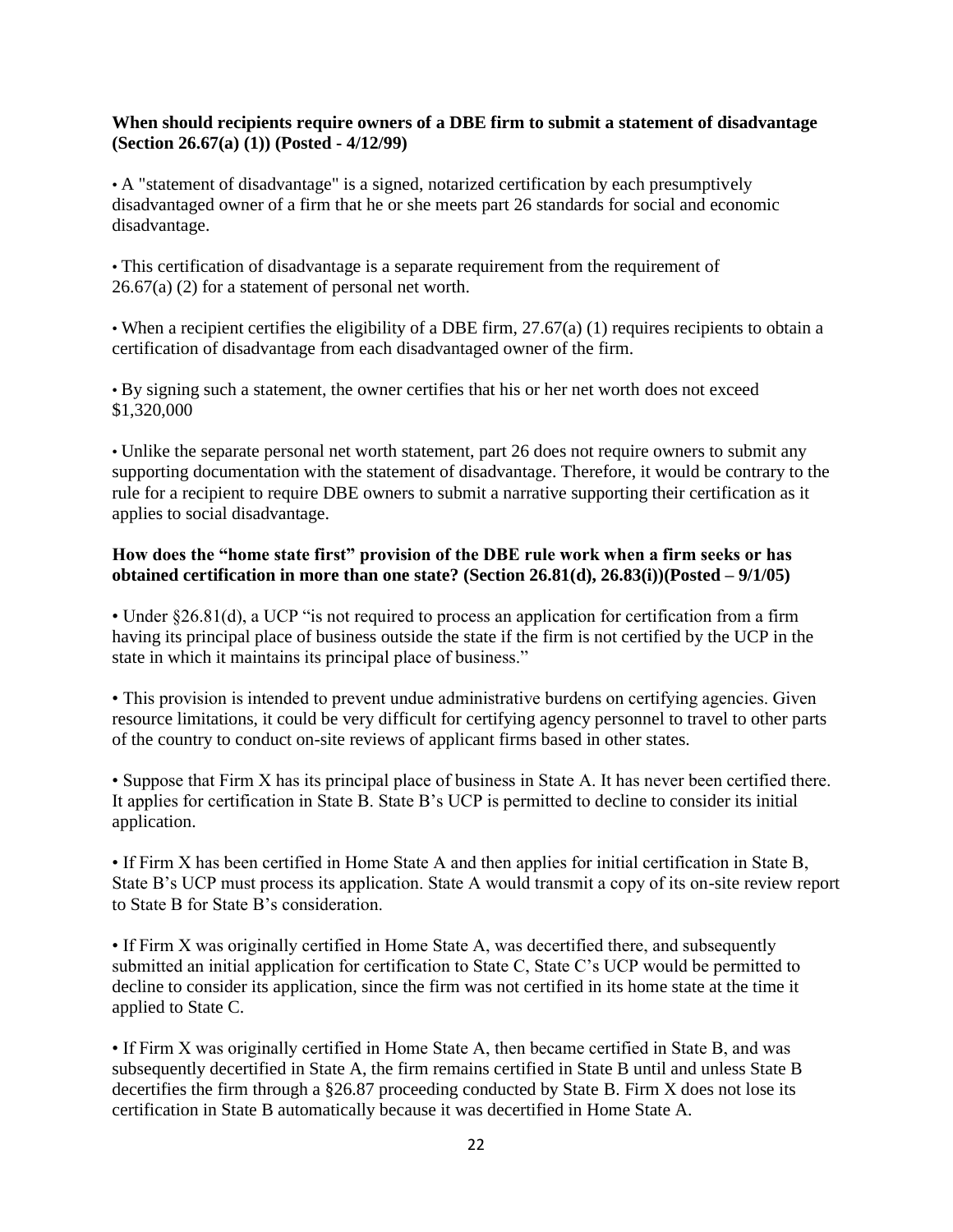• Certified DBEs have an obligation, under §26,83(i), to inform recipients in writing of any material change in their circumstances. This includes a loss of eligibility in any state in which the firm has been certified. Consequently, if Firm X is certified in its Home State A and in State B, and then is decertified in State A, it must notify State B of the decertification.

• In such a situation, State B should seriously consider whether to commence a §26.87 decertification action against the firm. Once State B learns of State A's action, State B should contact State A for information about the decertification. State B's UCP should use this and other available information in deciding whether to initiate a §26.87 decertification action.

# **If a firm is certified as a DBE or ACDBE in one type of business, under what circumstances can it be certified for another type of business? Section 26.71(e), (f), (n); 49 CFR 23.31, 23.37 (h) (Posted - 6/18/08)**

• When a firm is certified for one type of business, it cannot work as a DBE or ACDBE in another type of business – whether individually or as part of a joint venture – unless it becomes certified for the additional type of concession.

• Section 26.71(n) provides as follows:

o (n) You must grant certification to a firm only for specific types of work in which the socially and economically disadvantaged owners have the ability to control

the firm. To become certified in an additional type of work, the firm need demonstrate to you only that it's socially and economically disadvantaged owners are able to control the firm with respect to that type of work. You may not, in this situation, require that the firm be recertified or submit a new application for certification, but you must verify the disadvantaged owner's control of the firm in the additional type of work.

• These requirements apply to ACDBEs under Part 23 (see 23.31) as well as to DBEs under Part 26.

• The disadvantaged owners of a DBE or ACDBE can delegate some management and other functions to other persons. However, this does not eliminate the need of the disadvantaged owners to possess the requisite experience and expertise to control the overall business decisions and daily operations of the business seeking certification. See 26.71(e) and (f).

• For example, suppose an ACDBE is certified as the operator of a news/gift store. The firm wants to become part of a joint venture that will operate a restaurant. The ACDBE would first have to be certified as a restaurant operator, in accordance with 26.71(n) (which applies to certifications of ACDBEs under Part 23 as well as to those of DBEs under Part 26) before any ACDBE credit could be counted for its work with the restaurant joint venture.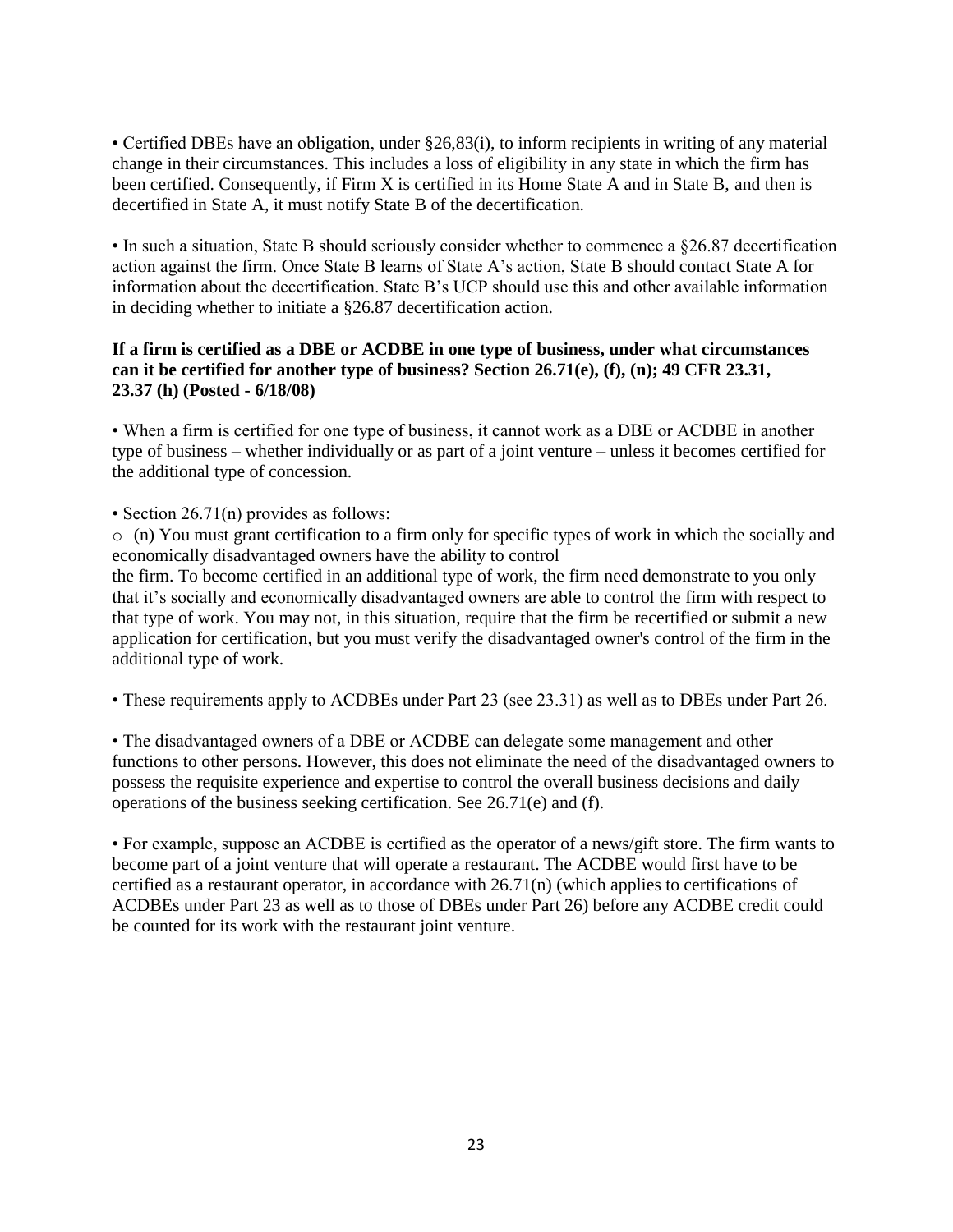• To certify the ACDBE as a restaurant operator in this example, the certifying agency would have to conclude that the firm carried its burden of proof that its disadvantaged owners can control the firm's operations in the restaurant business.

• In making its decision, the certifying agency should consider the general management experience of the disadvantaged owners in other types of business as a factor in determining whether the firm meets its burden of proof under 26.71(n). There is no presumption that management experience in another business necessarily provides everything that the owner must demonstrate in order to meet this burden, however.

• In considering what constitutes a "specific type of work" for purposes of 26.71(n), certifying agencies should look beyond the NAICS code applicable to the business. Some NAICS codes may be too broad for certification purposes.

• For example, the NAICS code for engineering services can encompass all types of engineering firms. An electrical engineer may not necessarily have the knowledge and experience to control the day-to- day operations of a firm engaged in civil engineering.

• There may be situations in which moving into an additional type of work does not require significantly different expertise. A firm may be able to move from one type of construction to another (e.g., sewer construction to demolition) simply by obtaining additional equipment. On the other hand, there can also be types of construction that it is more difficult to move into (e.g., sewer construction to asphalt paving) without significant additional expertise. Certifying agencies should try to distinguish between these types of situations and make certification judgments accordingly.

#### **In the certification actions, how should certifying agencies describe the types of work a firm is certified to perform as a DBE? Section 26.71(n) (Posted - 7/15/09)**

• Recipients and UCPs must certify firms as DBEs only with respect to specific types of work in which the certifying agency has determined that the socially and disadvantaged owners control the operations of the firm. Appendix F to Part 26 is a sample Uniform Certification Application Form. A DBE firm is asked to provide "the primary business and professional activities the firm is engaged in."49 CFR Part 26, Appendix F, Section 2(B) (1). In certifying a firm, a recipient or UCP "must grant certification only for the specific types of work in which the socially and economically disadvantaged owners have the ability to control the firm" (sec. 26.71(n)). Consequently, there is no such thing as a "generic" certification of a firm as a DBE.

• The types of work a firm can perform (whether on initial certification or when a new type of work is added) should be described in terms of five-digit NAICS codes. Firms and recipients should check carefully to make sure that the NAICS codes cited in a certification are kept up-to-date and accurately reflect work which the UCP has determined the firm's owners can control.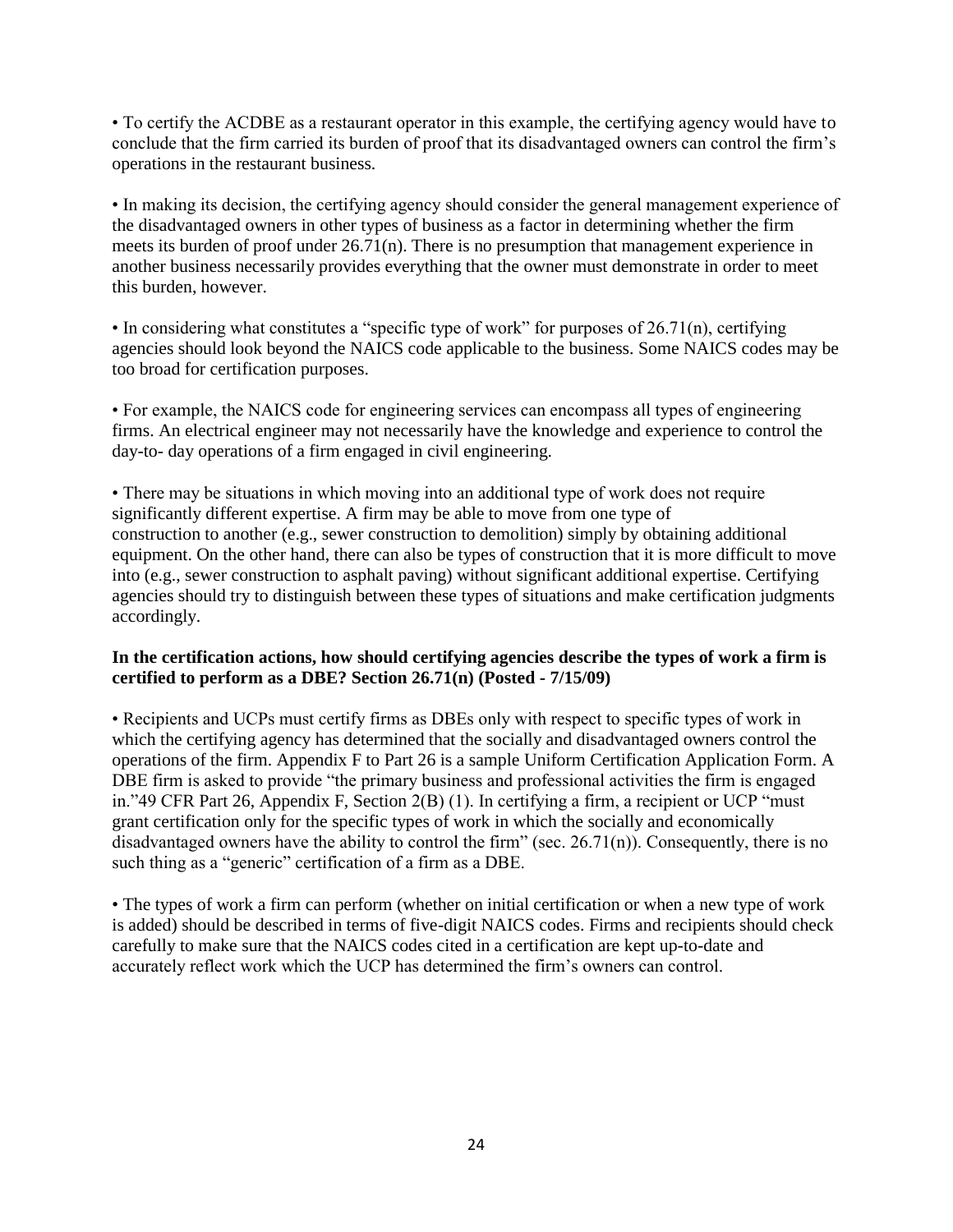• A correct NAICS code is one that describes, as specifically as possible, the principal goods or services which the firm would provide to DOT recipients. Multiple NAICS codes should be assigned, where appropriate. The Bureau of Census web site (www.census.gov/naics) provides additional information about the details of NAICS codes. The firm has the primary responsibility to provide the detailed company information the certifying agency needs to make an appropriate NAICS code designation.

• Program participants should rely on, and not depart from, the plain meaning of the NAICS code descriptions in determining the scope of a firm's certification. However, in situations in which a program participant believes that the NAICS codes on record for the firm do not adequately describe the scope of the work the firm's owner can control, program participants should use the guidance in the next two paragraphs of this Q&A.

• If a firm believes that there is not a NAICS code that fully or clearly describes the type(s) of work in which it is seeking to be certified as a DBE, the firm may request that the certifying agency, in its certification documentation, supplement the assigned NAICS code(s) with a clear, specific, and detailed narrative description of the type of work in which the firm is certified. A vague, general, or confusing description is not sufficient for this purpose, and recipients should not rely on such a description in determining whether a firm's participation can be counted toward DBE goals.

• A certifier is not precluded from changing a certification classification or description if there is a factual basis in the record. However, certifiers should not make after-the-fact statements about the scope of a certification, not supported by evidence in the record of the certification action.

• EXAMPLE: The Sagebrush State UCP certifies the W.E. Coyote Company (WEC) to do traffic control work in August. In November, WEC is proposed as a DBE subcontractor on a Sagebrush State Highway Administration (SSHA) highway project to do bird impact mitigation. Wildlife impact mitigation is not included within the NAICS code for traffic control.

 $\circ$  (1) During its review of the bid/offer, SSHA asks the UCP to review its record of the WEC certification. The UCP determines that it had evidence at the time of the WEC's certification that the disadvantaged owner of WEC could control the operations of the firm with respect to wildlife impact mitigation. The UCP sends a letter to SSHA indicating that, based on the cited evidence, the scope of its certification should be amended to include this type of work. The UCP modifies WEC's entry in the UCP's directory accordingly. SSHA can consider UCP's letter in determining whether WEC can count toward the DBE goal on the project for its bird impact mitigation work.

o (2) During its review of the bid/offer, SSHA asks the UCP to review its record of the WEC certification. There is no evidence in the UCP's record, contemporaneous with the UCP's certification of the firm, that the disadvantaged owner of WEC could control the operations of the firm with respect to wildlife impact mitigation. Under these circumstances, if the UCP sends a letter to SSHA stating its opinion that WEC is certified for wildlife impact mitigation, SSHA should not consider the UCP's letter in determining whether WEC can count toward the DBE goal on the project.

**How do recipients determine the eligibility of firms owned by an Indian Tribe or an Alaska Native Corporation? (Section 26.73 (h) (i)) (Posted 2/12/02)**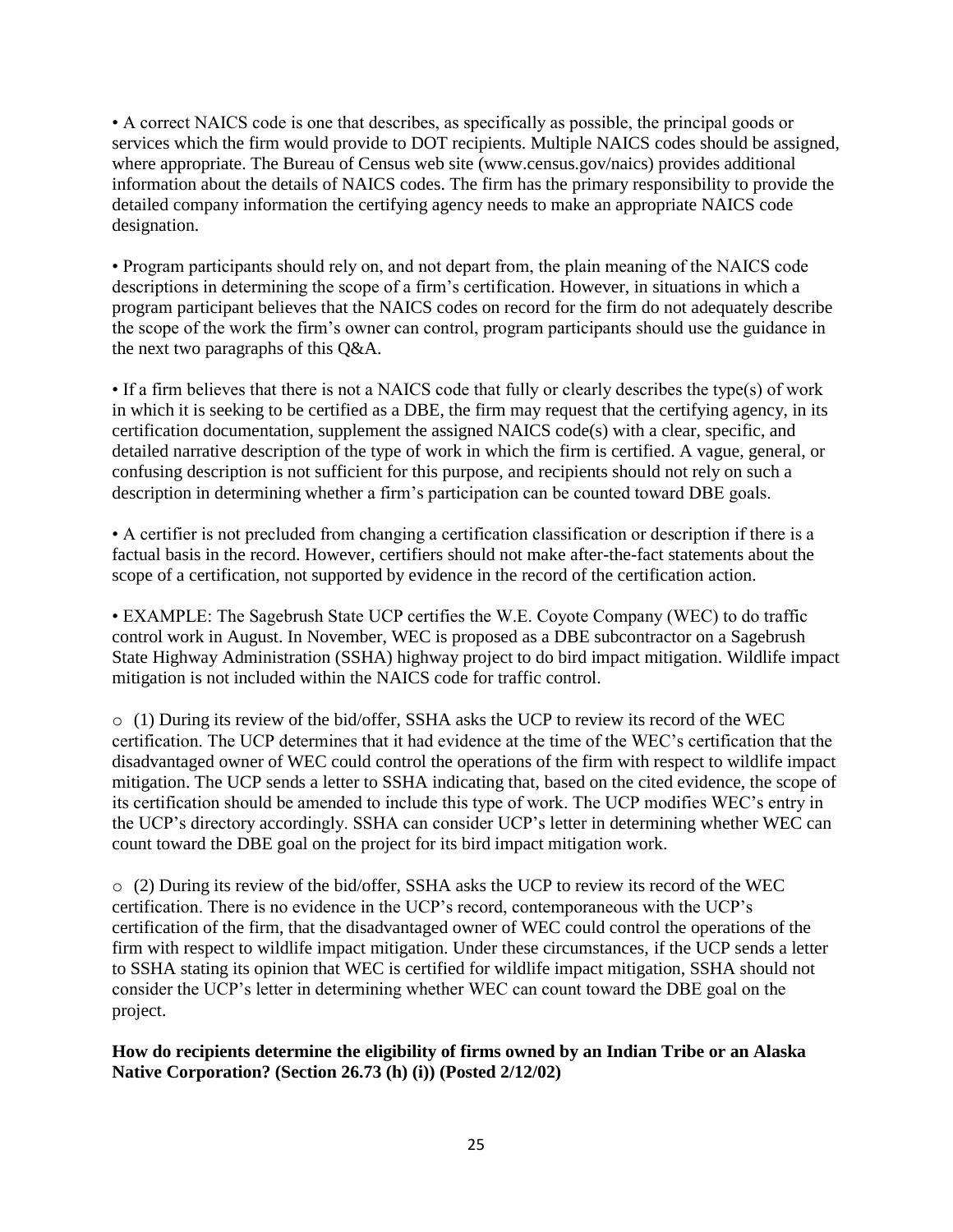• Any Indian Tribe may own a DBE firm as an entity. It is not necessary, in these cases, that disadvantaged individuals (i.e., natural persons) own the firm.

o However, the firm must be controlled by socially and economically disadvantaged individuals (see §26.71). For example, suppose the CEO of a firm owned by an Indian Tribe is a nondisadvantaged white male, or that such persons effectively control the day-to-day business operations of the firm. The firm would not be an eligible DBE, because it is not controlled by socially and economically disadvantaged individuals.

o The disadvantaged individuals who control the firm need not necessarily be members of the Tribe that owns the business. For example, the CEO of a tribally-owned business could be Hispanic.

o One implication of the control requirement is that disadvantaged individuals involved in controlling the firm must meet personal net worth (PNW) standards (see §26.67(a)(2); (b)). Not every member of the Indian Tribe has to meet these standards or complete a PNW statement. Only the disadvantaged officers, board members, CEO, etc. who actually control the firm must do so. These individuals would also be responsible for submitting the certification of disadvantage required by §26.67(a) (1).

o Recipients would look to these same disadvantaged individuals who must submit PNW statements to determine whether the persons claiming to control the firm meet other requirements of §26.71 (e.g., with respect to expertise).

 $\circ$  The firm must also meet the regulation's size standards (see §26.65). These standards provide that the firm - including its affiliates -- must meet SBA size standards and the statutory DBE size cap.

o Affiliation is an important concept in the DBE program. It does apply to firms owned by Indian Tribes. If it did not, then these firms could enjoy a significant competitive advantage over other DBE firms, because they could have access to the sometimes plentiful resources of their affiliates. At the same time, the Department recognizes that Indian Tribes often own a variety of businesses that could be considered affiliates because of common ownership by the entity. Literal application of the affiliation rule might therefore result in precluding firms owned by Indian Tribes from participating in the DBE program.

o Consequently, the Department interprets its rule to treat firms owned by Indian Tribes as entities as not being affiliated with other businesses owned by the entities if there is a firewall (i.e., a legally binding mechanism) in place to prevent the firms from accessing the resources of the entities' other businesses. For example, suppose an Indian Tribe owns a small construction company that is seeking DBE certification. The Tribe also owns several non-transportation related businesses. To avoid being considered an affiliate of the other businesses, the construction company would have to be subject to a legally binding provision precluding it from receiving any funds or other resources, directly or indirectly, from the other businesses.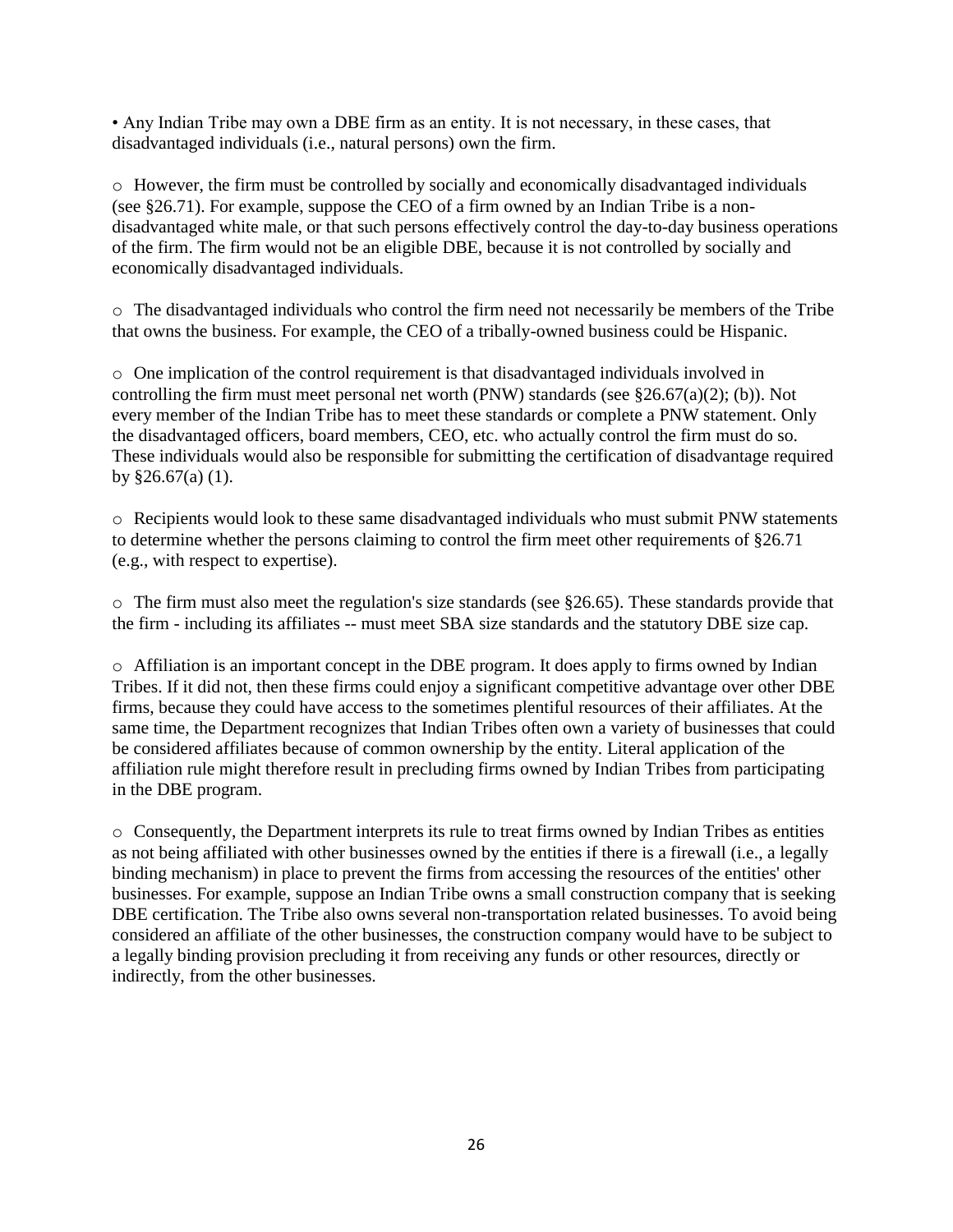o Alaska Native Corporations (ANCs) are treated differently from Indian tribes, as the result of a legislative mandate.

 $\circ$  An ANC-owned firm, if it has been certified by SBA under the 8(a) or Small Disadvantaged Business program, is an eligible DBE.

o Such a firm is not required to meet size, ownership, or control requirements applicable to other DBEs.

#### **Are service-connected disabled veteran businesses eligible to participate in the dbe program? Section 26.5(Posted - 9/1/05)**

• Executive order 13360 requires Federal agencies to set goals for and otherwise give special consideration to service-connected disabled veteran businesses in direct Federal contracting. This Executive Order concerns only direct Federal procurement by Federal agencies themselves.

• The Department's DBE program concerns only contracts let by state and local agencies in which DOT financial assistance participates. The Executive Order does not have the effect of creating a presumption that service-connected disabled veterans are socially and economically disadvantaged for purposes of the DBE program or establishing a goal for the use of firms owned by such veterans in state and local contracts receiving DOT financial assistance.

• The Department of Transportation encourages service-connected disabled veterans, as well as other individuals with disabilities, to apply for participation in the DBE program.

• A service connected disabled veteran who is a member of one of the groups presumed in the DBE program to be socially and economically disadvantaged can apply for DBE certification.

• Individuals with disabilities, including service-connected disabled veterans, can also apply for DBE certification on an individual basis, even if they are not members of groups presumed to be socially and economically disadvantaged for purposes of DBE program.

• Appendix E to Part 26 explains how an individual who is not a member of one of the groups presumed to be disadvantaged can show that he is disadvantaged on an individual basis. The discussion in this Appendix specifically provides that individuals with disabilities are among those who can use this approach to enter the DBE program.

# **Can a not-for-profit firm be certified as a DBE (posted – 2/23/99)**

• No. Only a for-profit firm may be certified as a DBE.

• However, a firm owned by an Indian tribe or Alaska Native Corporation as an entity may be certified as a DBE. [Back to Top](#page-0-1)

# <span id="page-26-0"></span>**Fostering Small Business Programs**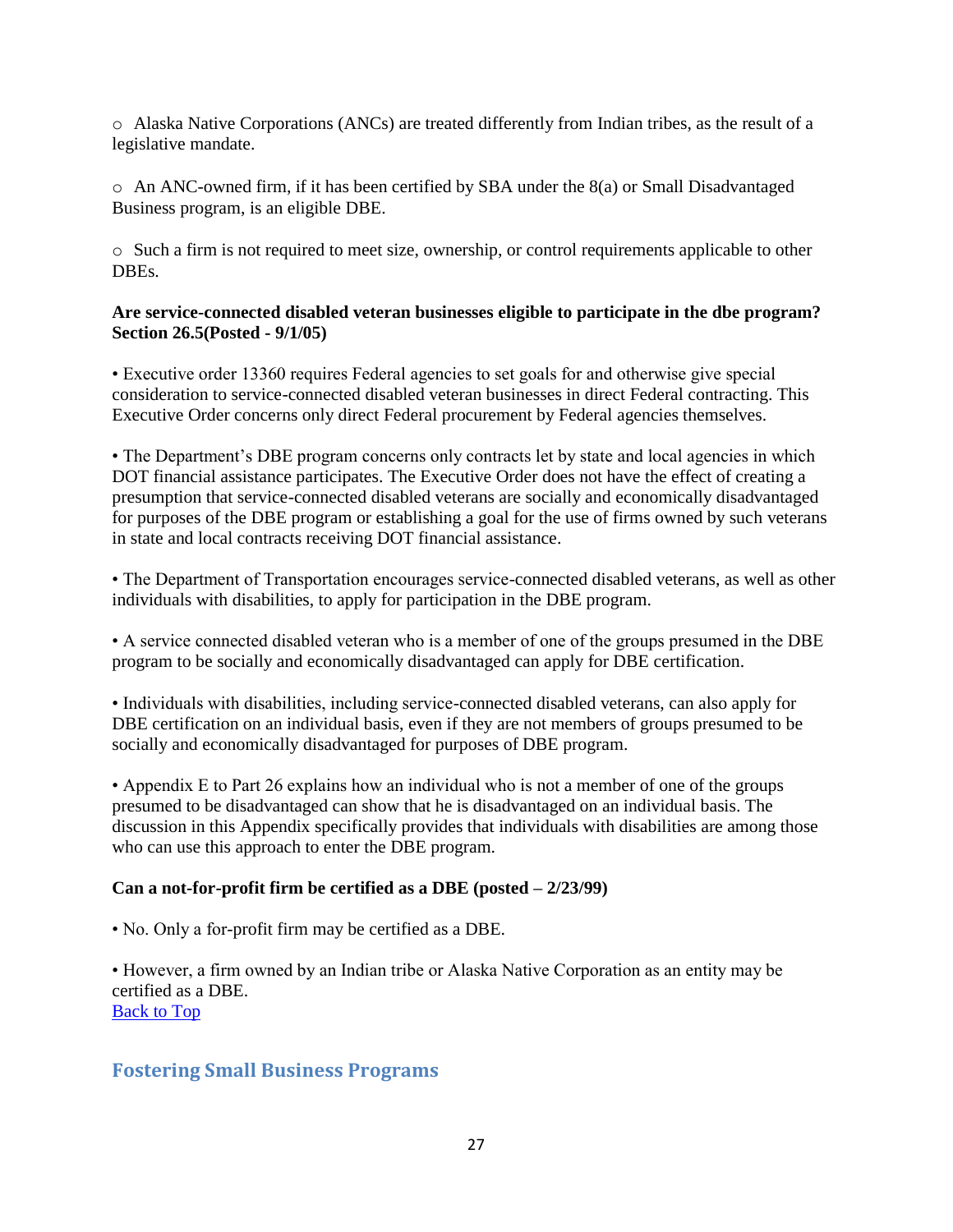**Section 26.21, etc. – What actions should a recipient take before implementing a small business program on federally assisted projects as a race- and gender-neutral means of facilitating DBE participation in meeting the recipient's overall goal? (Posted 7-15-09)** 

• Recipients are obligated to meet the maximum feasible portion of their overall goal through raceand gender-neutral means of facilitating DBE participation. See 49 CFR § 26.51.

• Since the program was substantially revised in 1999, the Department has long recognized that raceand gender-neutral small business set aside programs may be an acceptable means of achieving the objective of § 26.51 without running afoul of the prohibition in § 26.43 against the use of set-asides or quotas. See related Q&A entitled "Does the rule's limitation on the use of set-asides apply to raceneutral small business set-asides? " A small business goals program is another example of a race- and gender-neutral program that may provide opportunities for DBEs and non-DBEs to fairly compete for federally assisted contracts.

• If a recipient intends to implement a small business program as one means of achieving its annual overall DBE goal, the recipient must, pursuant to 49 CFR § 26.21(b) (2), submit to the appropriate operating administration for prior approval an amendment to its DBE program plan to identify the program as an initiative implemented to provide contracting opportunities to DBEs and other small businesses.

• In amending the DBE program plan, the small business program does not replace the DBE program or otherwise operate as a substitute for the DBE program. It is simply another race- and genderneutral tool that may offer additional contracting opportunities to DBEs. Recipients are not required to develop such a program.

• When a recipient uses a small business program to achieve DBE participation, it may count only the participation of small businesses that are certified under 49 CFR Part 26 toward its annual overall DBE goal. Race- and gender-neutral DBE participation obtained through the small business program must be calculated by dividing the total dollars to DBEs through the small business program by the total federal dollars. Race- and gender- neutral DBE participation is not calculated as a percentage of the total small business program.

• As required by 49 CFR § 26.51(d), a recipient is expected to establish DBE contract goals to meet any portion of the annual overall goal it is unable to meet through the small business program or other race-neutral measures.

• A proposed DBE program plan amendment should, at a minimum, contain the following elements: o a detailed description of the small business program, its objectives, and how it is designed to operate (e.g., firm eligibility/size criteria and means of ensuring eligibility of participating firms); o assurance that the program is authorized under state law;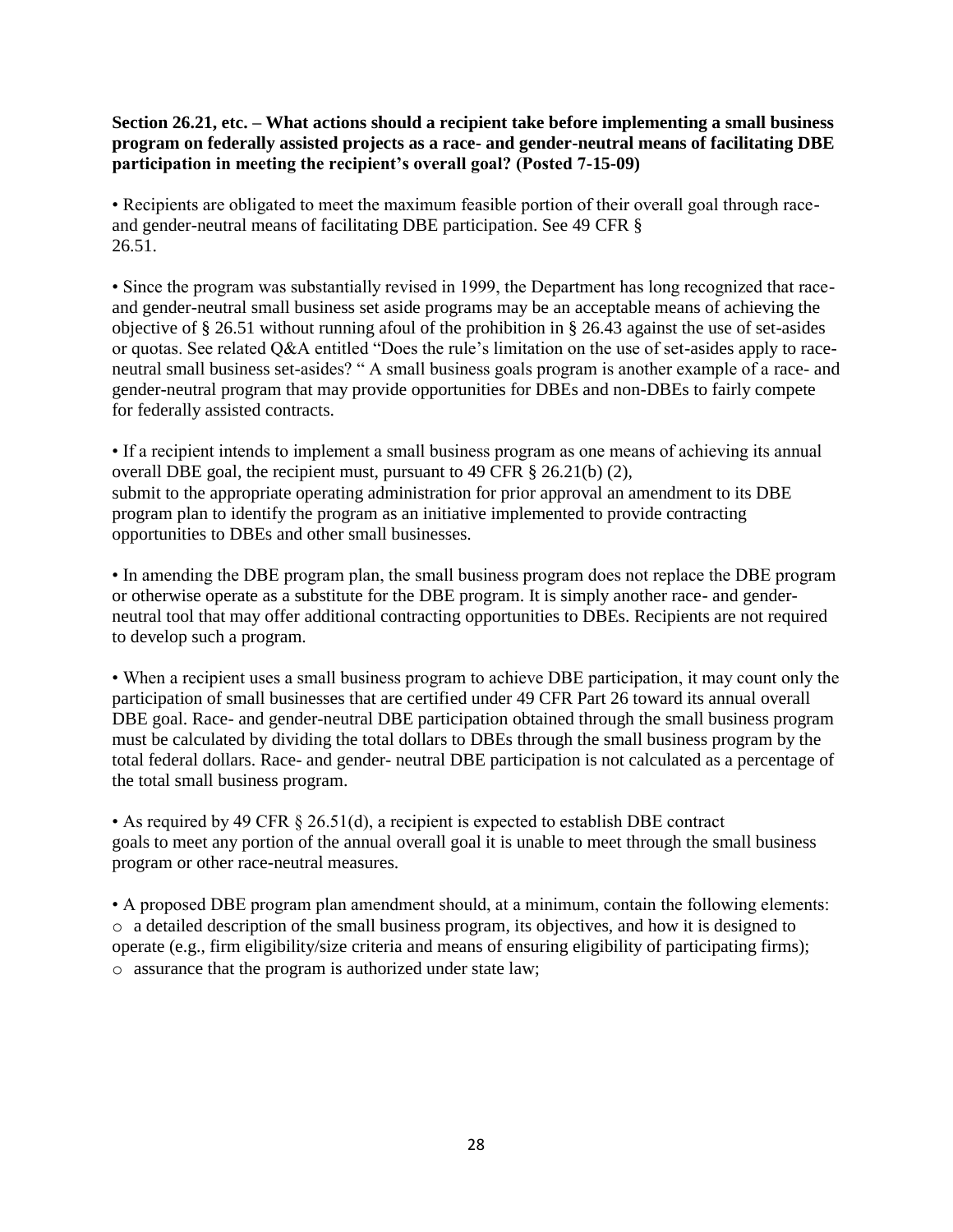o assurance that certified DBEs that meet the size criteria established under the program are presumptively eligible to participate in the program;

o assurance that there are no geographic preferences or limitations imposed on any federally assisted procurement included in the program;

o assurance that there are no limits on the number of contracts awarded to firms participating in the program but that every effort will be made to avoid creating barriers to the use of new, emerging, or untried businesses; and

o assurance that aggressive steps will be taken to encourage those minority and women owned firms that are eligible for DBE certification to become certified.

o assurance that the program is open to small businesses regardless of their location

(i.e., that there is no local or other geographic preference).

• As a condition of approval, operating administrations may, in consultation with the recipient, limit the size and type of federally assisted contracts that participate in the small business program to ensure effective competition based on the availability of small businesses in the particular industry or work code. The operating administration may not approve the small business program if it conflicts with other relevant federal requirements, and it may rescind its approval if it determines that the program is being implemented in a way that creates a de facto DBE set aside in violation of § 26.43. Implementation of the small business program is subject to periodic review by the operating administration of its effectiveness in helping the recipient meet its annual overall DBE goal. Approval may be rescinded if the program is ineffective. The General Counsel of the Department of Transportation has reviewed this document and approved it as consistent with the language and intent of 49 CFR Part 26.

#### **Does the Rule's limitation on the use of set-asides apply to race neutral small business setasides? (Posted - 2/23/99)**

• The DBE rule defines a set-aside as "a contracting practice restricting eligibility for the competitive award of a contract solely to DBE firms." (26.5)

• The rule limits set-asides, defined in this way, to "limited and extreme circumstances, when no other method could be reasonably expected to remedy egregious instances of discrimination."  $(26.43(b))$ 

• A race-neutral small business set-aside (i.e., in which a recipient sets aside certain contracts for competition only among small businesses, regardless of race or gender) does not restrict contract eligibility solely to DBEs.

• For this reason, the rule's limit on DBE set-asides does not apply to a race-neutral small business set-aside.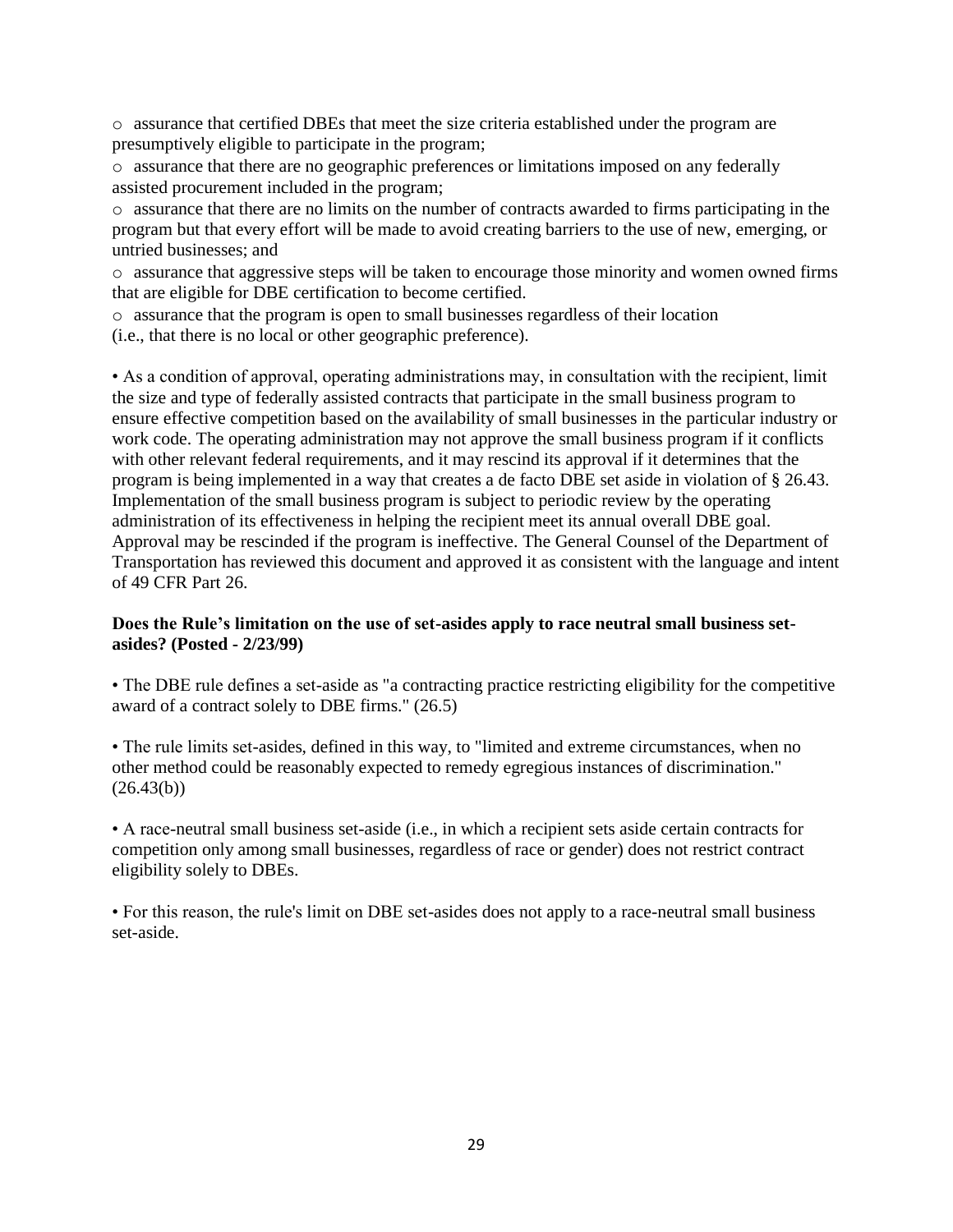• If it will help achieve the objective of the DBE program, a recipient may use a small business setaside as one of its race-neutral measures.

#### **What are recipients required to submit to the concerned operating administration (OA) to comply with 49 CFR § 26.39? (Posted - 12/06/11)**

• Recipients must submit to the appropriate OA an amendment to their DBE program plan that sets forth in detail the steps to be taken to facilitate competition by small business concerns.

• The concerned OA will provide instructions to recipients on whether the amendment should be submitted for review as a stand-alone document or whether it should be incorporated into the recipient's existing DBE program plans. If the amendment is submitted for review as a stand-alone document, it must be integrated into the body of the recipient's DBE program plan document once approved.

• There is no requirement that the DBE plan amendment be signed by all recipients in the state.

• Recipients must submit the program amendment to the concerned OA by February 28, 2012.

# **By what date must the small business element be implemented? (Posted - 12/06/11)**

• The implementation date should be established by the OA when it approves the small business element submitted by the recipient. This date should not be more than nine months after the approval date.

• Recipients are encouraged to include an implementation schedule as part of their submission to ensure the small business element is fully operational within nine months of approval.

#### **Must the recipient address each of the strategies presented as examples in the rule as part of its submission? (Posted - 12/06/11)**

• No. The list of strategies set out in the rule is designed to give you some ideas on how to accomplish the objectives of the rule. Additional suggestions may be found in the preamble discussion of the rule at 76 Fed. Reg. 5094. This is not an exclusive list, and you are not expected to explain why one strategy was chosen instead of others.

• Recipients may choose one or more of the listed strategies or may develop any alternative strategy that can be effective in creating contracting opportunities for small businesses.

• Recipients (particularly FTA and FAA recipients) also may collaborate with regional partners by pooling resources and/or creating joint programs, but each recipient in the collaborative must make a submission to the appropriate OA.

• In any case, we believe it to be advisable that your submission address unbundling contracts in the context of your procurement program, even if unbundling is not ultimately a strategy you choose.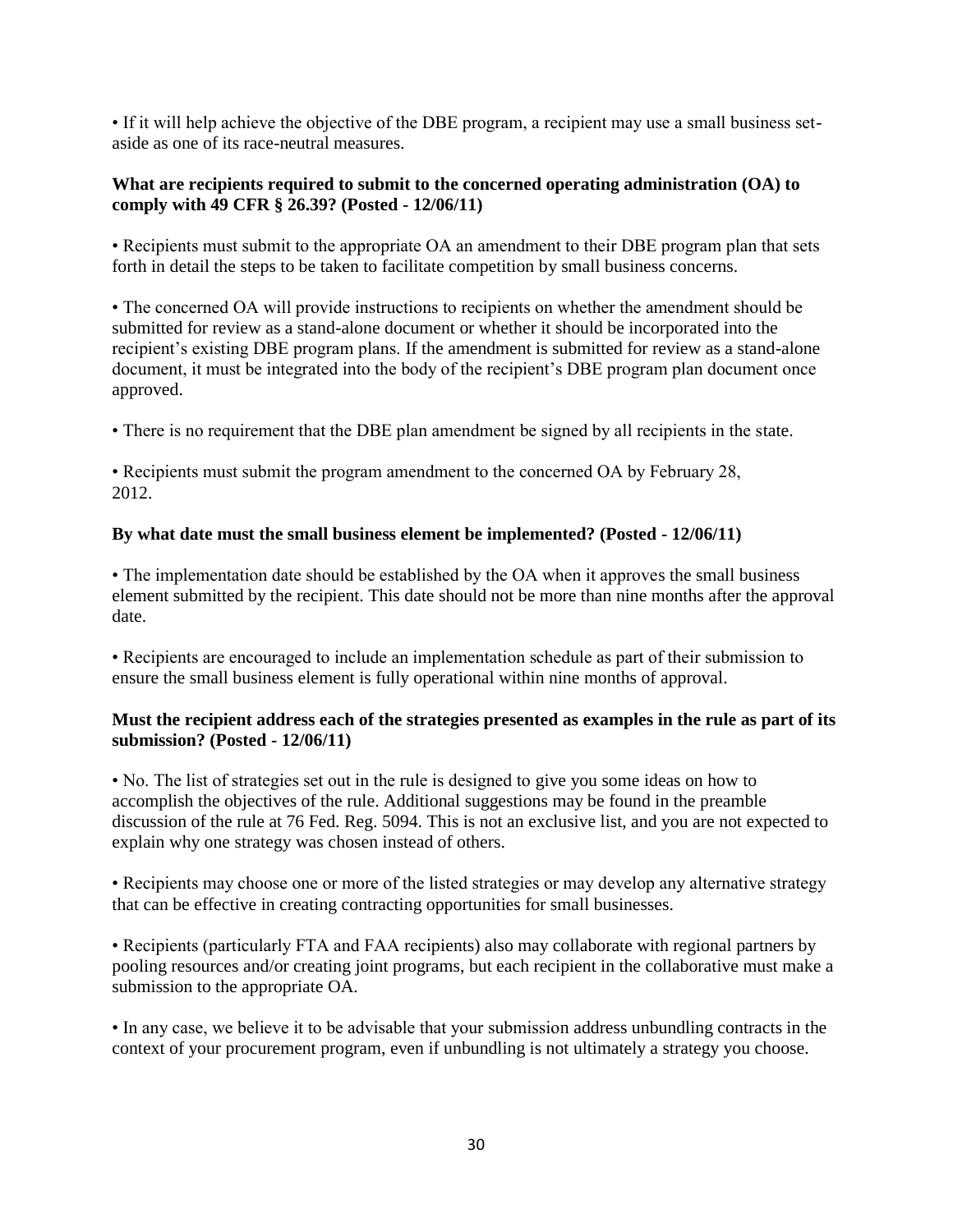• A recipient that has an existing race-neutral small business program that has been used to set aside state-funded contracts for competition among small businesses may decide to use that program for federally-assisted contracts to meet this requirement, subject to OA approval. However, the recipient is not required to do so. If an existing small business program is used to comply with the rule, recipients must take steps to separate state and federal contracts to ensure proper reporting to US DOT of DBE participation on

federally-assisted contracts only.

## **How should recipients define a small business when developing a small business program to foster small business participation? (Posted - 12/06/11)**

• Since the small business element developed by a recipient will be a part of the recipient's approved DBE program plan, recipients should use the definition of small business concerns set out in 49 CFR §26.5.

• This will ensure that all small businesses allowed to participate in the recipient's program (DBEs and non-DBEs alike) are subject to the same size standards and, consequently, compete with similarly- sized businesses.

• A state or local MBE/WBE or other program, in which eligibility requires satisfaction of race/gender or other criteria in addition to business size, may not be used to comply with the rule.

#### **Could a micro-small business program be an appropriate part of a small business element in a DBE program? (Posted - 12/06/11)**

• Yes. A recipient may develop a program for very small businesses (e.g., those with annual gross receipts well below the SBA small business size criteria). As part of such a program, a recipient could also have a lower PNW threshold for owners of the very small businesses.

• Where a recipient creates a micro-small business program, we believe it is a best practice to also provide opportunities to facilitate competition among small businesses that are larger than those eligible to participate in the micro-small business program.

#### **Are small business goals required? (Posted - 12/06/11)**

• No. The use of small business goals is optional.

• The use of race-neutral small business goals on the same contracts that have DBE contract goals can be difficult to administer. We recommend that recipients not do so unless they have a clear understanding of these complexities and how they expect to manage them.

#### **Can supportive services programs be used to meet the requirements of section 26.39? (Posted - 12/06/11)**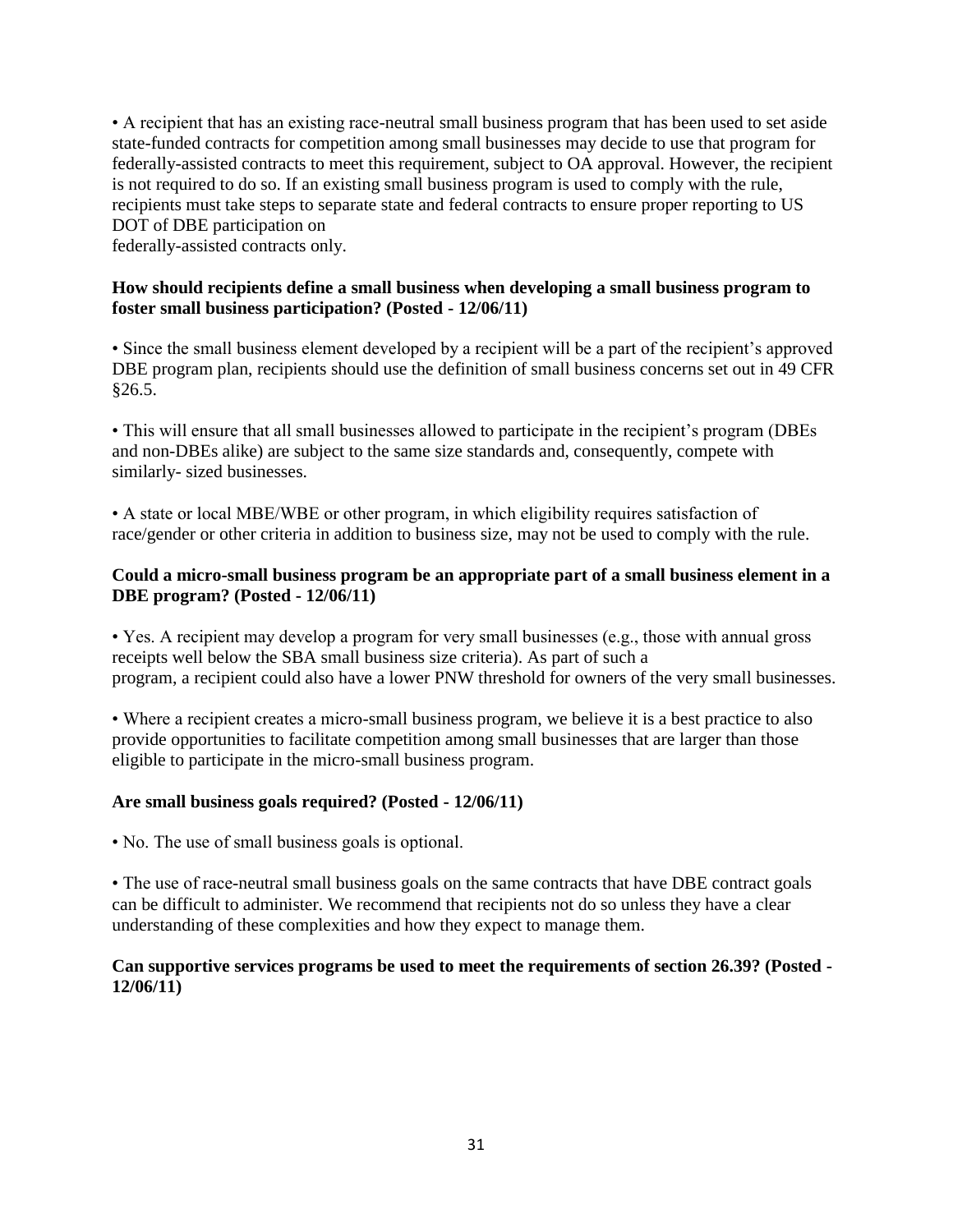• The FHWA-funded "supportive service program" is intended to be used only to assist DBEs. Recipients should not include services to non-DBEs as part of that program.

• However, a state- or locally-funded supportive services-type program could be made available to non- DBE firms as a part of the recipient's small business program element.

• Outreach activities are not sufficient, standing alone, to meet the requirements of section 26.39.

• Recipients are responsible for taking active, effective steps to increase small business participation.

# **Should a small business program include a verification requirement? If so, may a recipient rely upon or accept the verification process used by another entity? (Posted - 12/06/11)**

• Yes to both questions.

• To ensure that a firm is in fact a small business concern and to minimize fraud and abuse, it is advisable for a recipient to take steps to verify eligibility of a firm to participate in the recipient's program. This means that a program should not allow firms to self- certify/verify as small businesses. A recipient may rely on the certification/verification processes used by another entity as long as the process is designed to confirm eligibility consistent with small business criteria consistent with those of Part 26. A certified DBE is presumed eligible to participate in a small business program developed to comply with 49 CFR §26.39, unless it is a micro-small business program.

• While it is not necessary for a recipient to verify the small business status of every firm that might in some way benefit from the recipient's program, if participation will result in a tangible advantage for a firm (e.g., getting a contract via a small business set-aside program), verification is important to avoid program fraud.

#### **Are recipients expected to report on the level of small business participation achieved through their program? (Posted - 12/06/11)**

• No. Recipients will be required only to track and report any race-neutral participation by certified DBEs achieved through their small business element or program in the same way they report raceneutral DBE participation obtained through other methods (see by 49 49 CFR §26.11(a)). Nevertheless, recipients may find it useful to collect data on small business participation obtained through their program, in order to answer any future questions that could arise about the results of their programs.

# **|**

#### **How is the small business program element requirement to be applied to sub-recipients? (Posted- 12/06/11)**

• The required small business program amendment is part of your overall DBE program.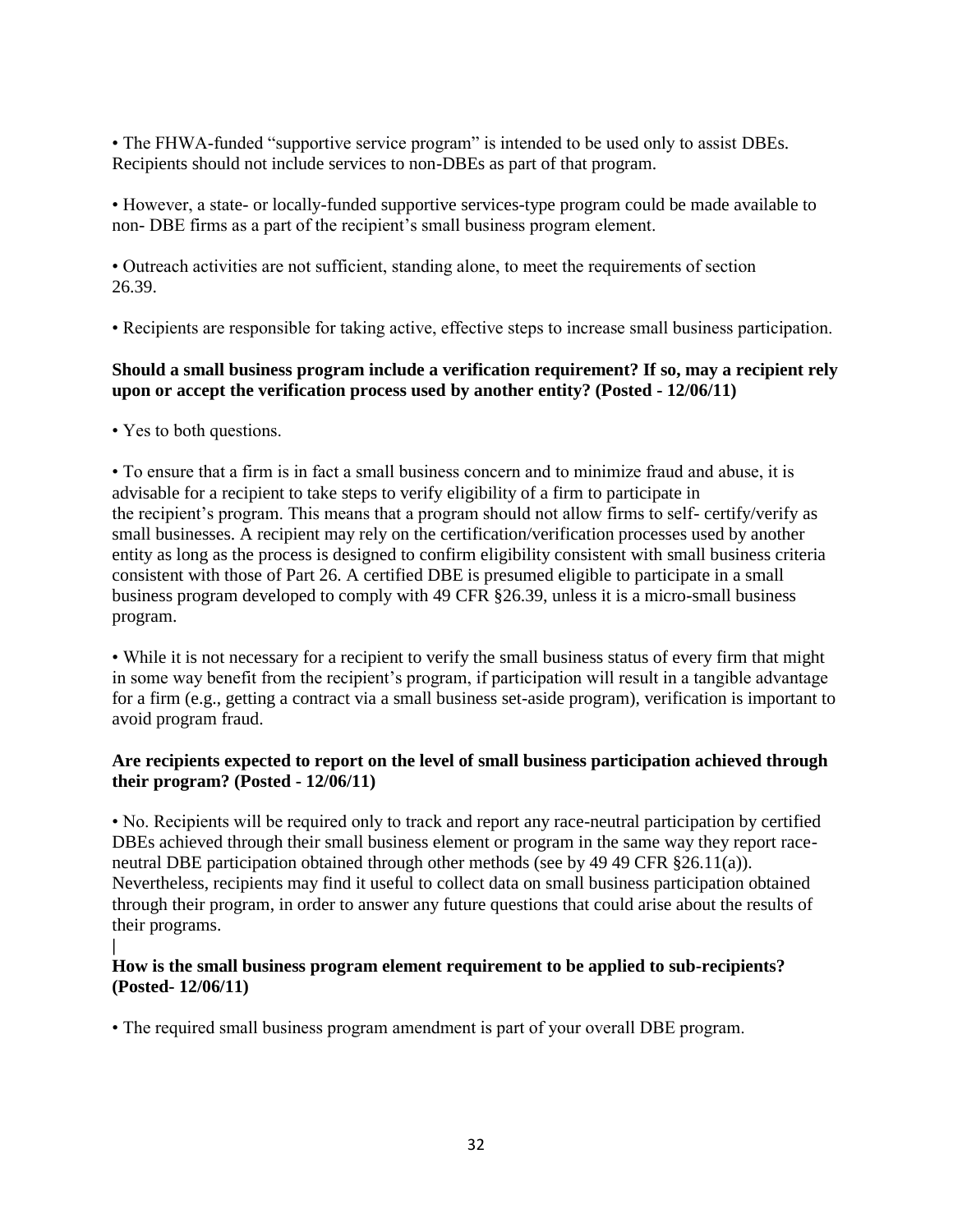Therefore, it applies to sub-recipients in the same way as your overall DBE program.

• Just as direct recipients are expected to ensure that their sub-recipients comply with goal- setting or certification requirements, so direct recipients are expected to ensure that sub- recipients implement the recipient's approved small business element made a part of the recipient's DBE program plan. • In any case where a sub-recipient has its own DBE program, separate from that of a direct recipient, the sub-recipient is responsible for creating its own small business program and submitting it to the concerned operating administration for approval.

• In any case where a sub-recipient has its own DBE program, separate from that of a direct recipient, the sub-recipient is responsible for creating its own small business program and submitting it to the concerned operating administration for approval.

## **What actions should a recipient take before implementing a small business program on federally assisted projects as a race- and gender-neutral means of facilitating DBE participation in meeting the recipient's overall goal? (Posted - 12/06/11)**

• In establishing a race-neutral small business set-aside as a measure under the small business program element required by section 26.39, you should follow the guidance in the July 2009 Q&A below.

• It is important to note that implementing a small business element or program is intended to facilitate compliance with the twin obligations in 49 CFR §26.51:

o (1) to meet the maximum feasible portion of the overall goal by using race-neutral means of obtaining DBE participation and (2) to establish DBE contract goals to meet any portion of the overall goal you are unable to meet using race-neutral means alone.

#### **The DBE rule appears to prohibit set-asides. How, then, is it permitted to have small business set-asides as part of the small business program element? (Posted - 12/06/11)**

• Section 26.43 generally prohibits the use of set-asides for DBEs. This means that limiting competition on a contract to DBEs – a category based on race- or gender-based classifications – is forbidden. It is the race-conscious nature of a DBE set-aside that necessitates this prohibition.

• A small business set-aside is different. In this case, competition is limited only on the basis of business size. This is a race-neutral, rather than race-conscious, classification. Consequently, a small business set-aside does not fall under the prohibition applying to DBE set-asides.

#### **What actions should a recipient take before implementing a small business program on federally assisted projects as a race- and gender-neutral means of facilitating DBE participation in meeting the recipient's overall goal? Section 26.21(b)(2); 26.43; 26.51(b)? (Posted - 7/15/09)**

• Recipients are obligated to meet the maximum feasible portion of their overall goal through raceand gender-neutral means of facilitating DBE participation. See 49 CFR § 26.51.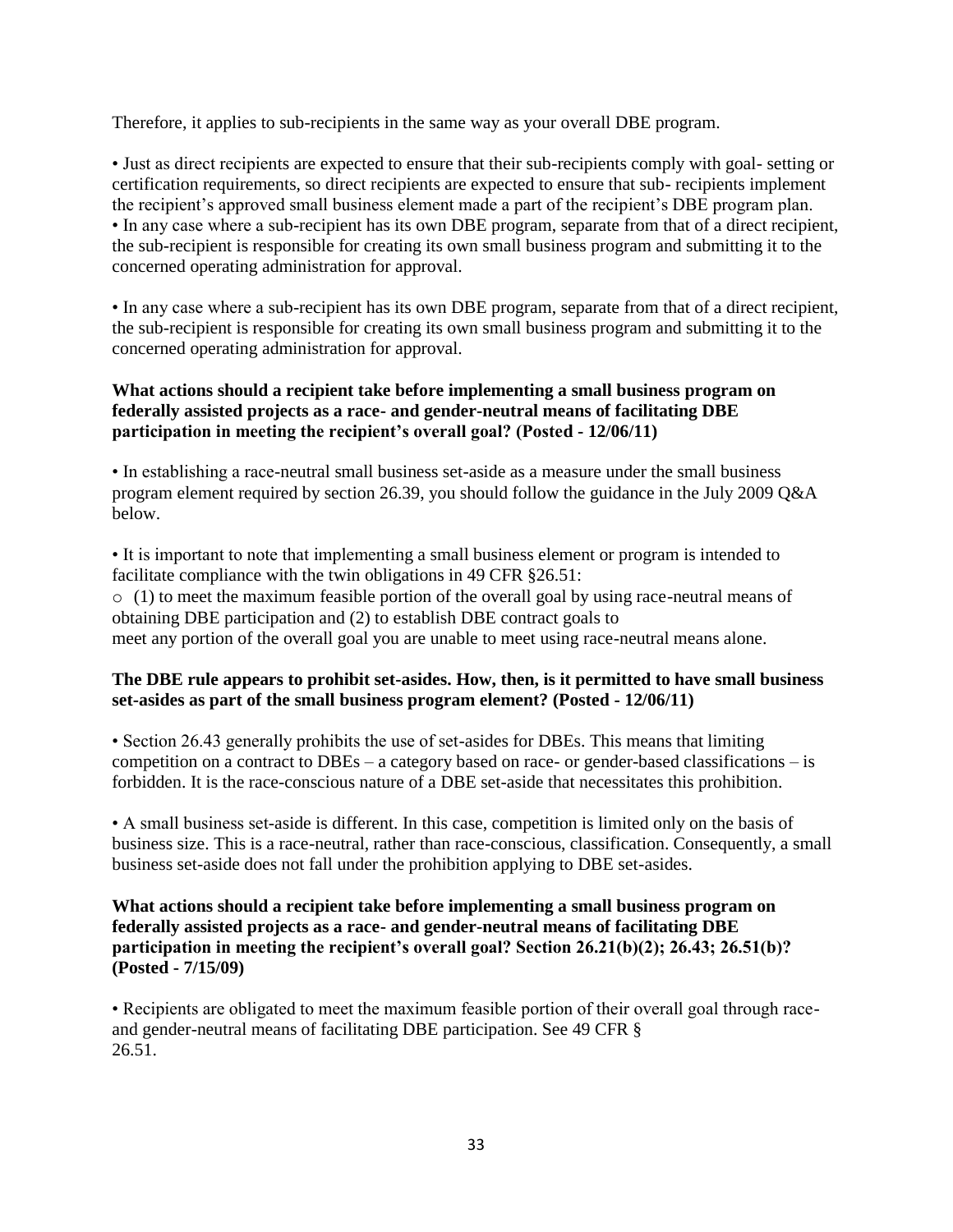• Since the program was substantially revised in 1999, the Department has long recognized that raceand gender-neutral small business set aside programs may be an acceptable means of achieving the objective of § 26.51 without running afoul of the prohibition in § 26.43 against the use of set-asides or quotas. See related Q&A entitled "Does the rule's limitation on the use of set-asides apply to raceneutral small business set-asides? " A small business goals program is another example of a race- and gender-neutral program that may provide opportunities for DBEs and non-DBEs to fairly compete for federally assisted contracts.

• If a recipient intends to implement a small business program as one means of achieving its annual overall DBE goal, the recipient must, pursuant to 49 CFR § 26.21(b) (2), submit to the appropriate operating administration for prior approval an amendment to its DBE program plan to identify the program as an initiative implemented to provide contracting opportunities to DBEs and other small businesses.

• In amending the DBE program plan, the small business program does not replace the DBE program or otherwise operate as a substitute for the DBE program. It is simply another race- and genderneutral tool that may offer additional contracting opportunities to DBEs. Recipients are not required to develop such a program.

• When a recipient uses a small business program to achieve DBE participation, it may count only the participation of small businesses that are certified under 49 CFR Part 26 toward its annual overall DBE goal. Race- and gender-neutral DBE participation obtained through the small business program must be calculated by dividing the total dollars to DBEs through the small business program by the total federal dollars. Race- and gender- neutral DBE participation is not calculated as a percentage of the total small business program.

• As required by 49 CFR § 26.51(d), a recipient is expected to establish DBE contract goals to meet any portion of the annual overall goal it is unable to meet through the small business program or other race-neutral measures.

• As a condition of approval, operating administrations may, in consultation with the recipient, limit the size and type of federally assisted contracts that participate in the small business program to ensure effective competition based on the availability of small businesses in the particular industry or work code.

• The operating administration may not approve the small business program if it conflicts with other relevant federal requirements, and it may rescind its approval if it determines that the program is being implemented in a way that creates a de facto DBE set aside in violation of § 26.43.

• Implementation of the small business program is subject to periodic review by the operating administration of its effectiveness in helping the recipient meet its annual overall DBE goal. Approval may be rescinded if the program is ineffective.

• A proposed DBE program plan amendment should, at a minimum, contain the following elements: 1. a detailed description of the small business program, its objectives, and how it is designed to operate (e.g., firm eligibility/size criteria and means of ensuring eligibility of participating firms); 2. assurance that the program is authorized under state law.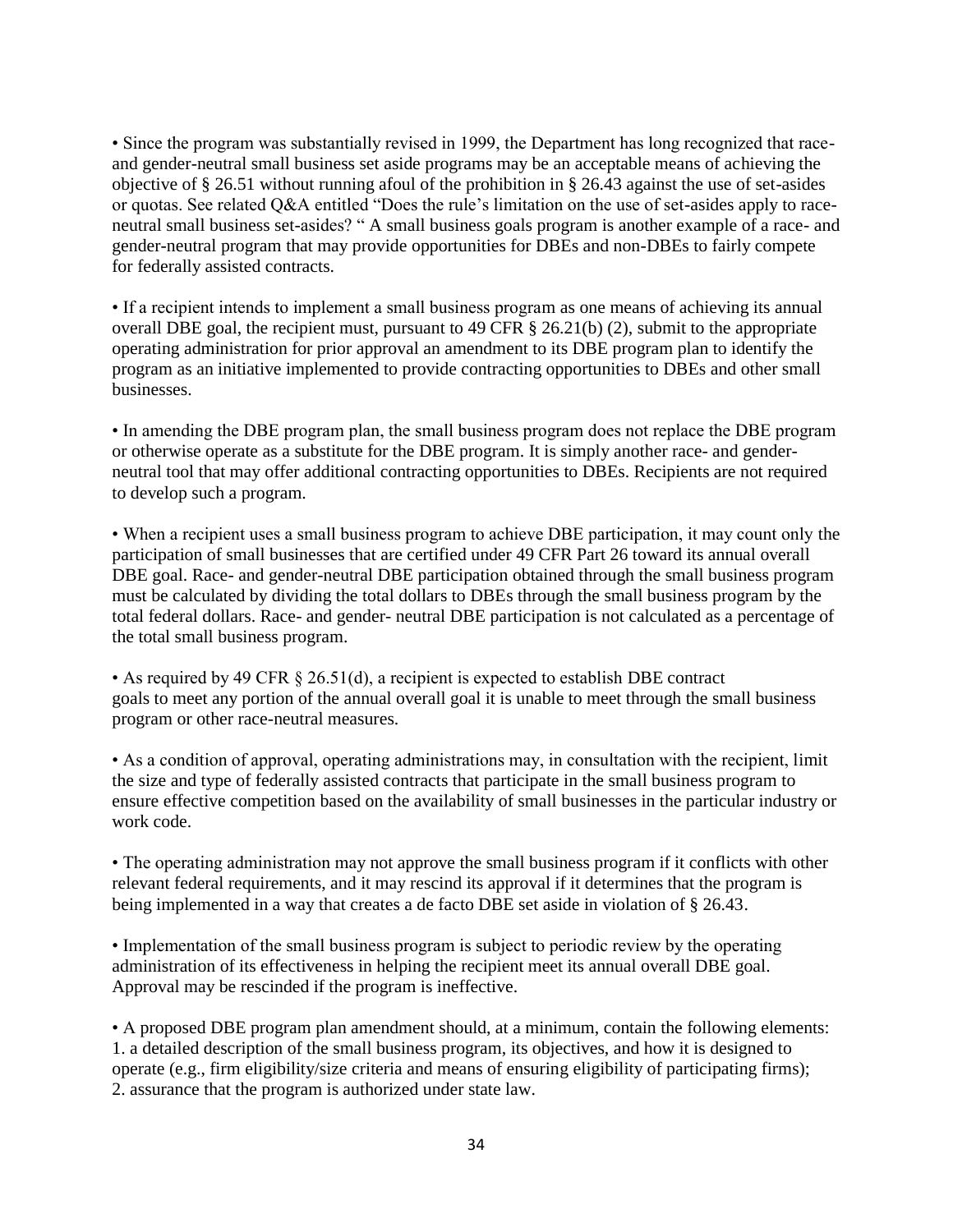3. assurance that certified DBEs that meet the size criteria established under the program are presumptively eligible to participate in the program;

4. assurance that there are no geographic preferences or limitations imposed on any federally assisted procurement included in the program;

5. assurance that there are no limits on the number of contracts awarded to firms participating in the program but that every effort will be made to avoid creating barriers to the use of new, emerging, or untried businesses;

6. assurance that aggressive steps will be taken to encourage those minority and women owned firms that are eligible for DBE certification to become certified; and

7. assurance that the program is open to small businesses regardless of their location

(i.e., that there is no local or other geographic preference).

#### **Should a personal net worth (PNW) requirement be a part of any small business program used to comply with this requirement? (Posted - 12/06/11)**

• A recipient has the option of establishing a PNW threshold as an eligibility criterion for its small business program element. Except in a micro-small business program (where a PNW threshold could be lower), if a recipient chooses to establish such a requirement as part of its program, the PNW threshold should be consistent with the one in 49 CFR Part 26. [Back to Top](#page-0-1)

# <span id="page-34-0"></span>**Commercially Useful Function**

## **How should recipients evaluate the commercially useful function performed by DBE contractors performing "furnish and install" contracts? Section 26.55(c) (Posted - 5/24/12)**

• Section 26.55 (c)(1) provides that "[t]o provide a commercially useful function, the DBE must . . . be responsible, with respect to materials and supplies used on a contract, for negotiating price, determining quality and quantity, ordering the material, and installing .

. . and paying for the material itself." This section instructs recipients to "evaluate the amount of work subcontracted, industry practices, whether the amount the firm is to be paid is commensurate with the work it is actually performing and the DBE credit claimed for the performance of the work, and other relevant factors."

• Section 26.55(c)(2) adds that a DBE does not perform a commercially useful function (CUF) "if its role is limited to that of an extra participant in a transaction, contract or project through which funds are passed in order to obtain the appearance of DBE participation. In determining whether a DBE is such an extra participant, you [i.e., the recipient] must examine similar transactions, particularly those in which DBEs do not participate."

• In a "furnish and install" contract, a DBE subcontractor obtains the materials to be used for a project and then installs the material. In determining whether the DBE performs a CUF, it is appropriate for a recipient to look separately at the work of the DBE in obtaining the materials and installing them.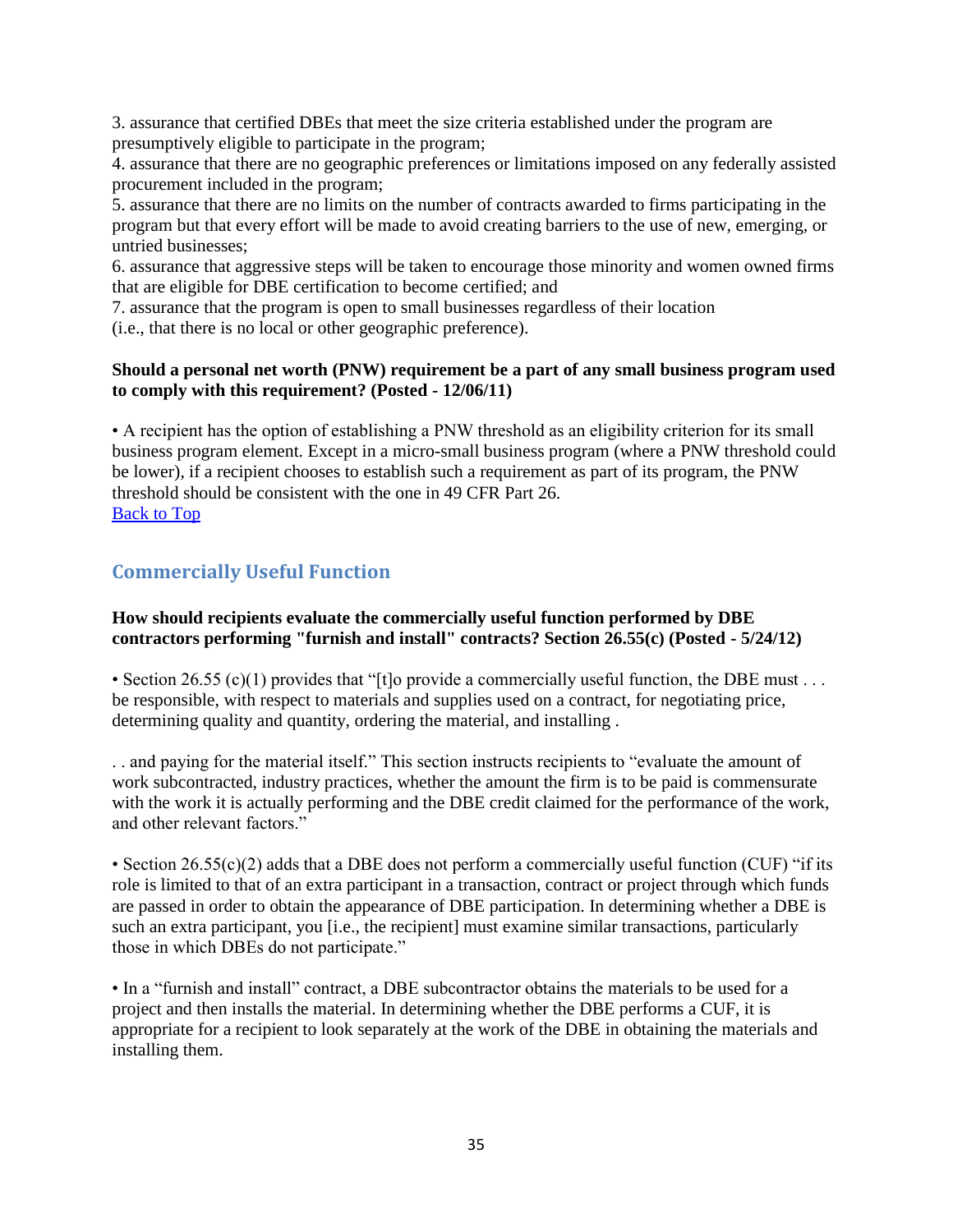• With respect to installation, the DBE performs a CUF if it does the work of installation with its own forces. As section  $26.55(c)(1)$  notes, the firm must be paid commensurate with the work it is actually performing and the amount of DBE credit claimed for its performance. If a firm meets these requirements, it can receive DBE credit for performing a CUF with respect to installation, regardless of whether it has also performed a CUF with respect to furnishing the materials it has installed.

• With respect to obtaining materials, the DBE must, in order to receive DBE credit, perform all four functions identified in section  $26.55(c)(1)$ . These are (1) negotiating price; (2) determining quality and quantity; (3) ordering the material; and (4) paying for the material itself. If the DBE does not perform all of these functions, it has not performed a CUF with respect to obtaining the materials, and the cost of the materials could not be counted toward DBE goals.

• While section 26.55(c)(1) also tells recipients to consider industry practices, this language does not overrule the requirement that a DBE "must" perform the four enumerated functions.

• The Department understands that there may be some kinds of transactions in which no subcontractor performs one of the four required functions (e.g., a prime contractor decides who will supply a commodity and at what price, with the result that a subcontractor cannot negotiate the price for the item). In such situations, the way the transaction occurs does not lend itself to the performance of a CUF by a DBE subcontractor, and it is not appropriate to award DBE credit for the acquisition of the commodity by the DBE subcontractor. All the DBE has done with respect to acquiring the commodity is to carry out, in a ministerial manner, a decision made by the prime contractor.

• Recipients should communicate with DBEs and non-DBE contractors to avoid unrealistic expectations of the credit that can be awarded in a particular type of transaction.

**How does the part 26 requirement that a DBE firm must do 30 percent of the work of a contract with its own forces to perform a commercially useful function relate to some recipients' requirements that all firms perform a greater percentage (e.g., 50 percent) of the work on all contracts? Section 26.55(c)(3) (Posted - 4/12/99)** 

• A requirement that all firms perform at least 50 percent of the work of a contract with their own forces is a matter of recipient procurement policy that does not conflict with the dot DBE rules.

• For a recipient who has such a requirement, all contractors will necessarily perform more than 30 percent of the work of their contracts with their own forces.

• Consequently, all DBE firms subject to this requirement will automatically meet the 30 percent requirement for performing a commercially useful function, since they have to be performing more than that amount of work with their own forces to get a contract in the first place.

**May a recipient require that a DBE trucking firm own more than one truck in order to be regarded as performing a commercially useful function? section 26.55(d), 26.73(a)(1) (Posted – 4/12/99)**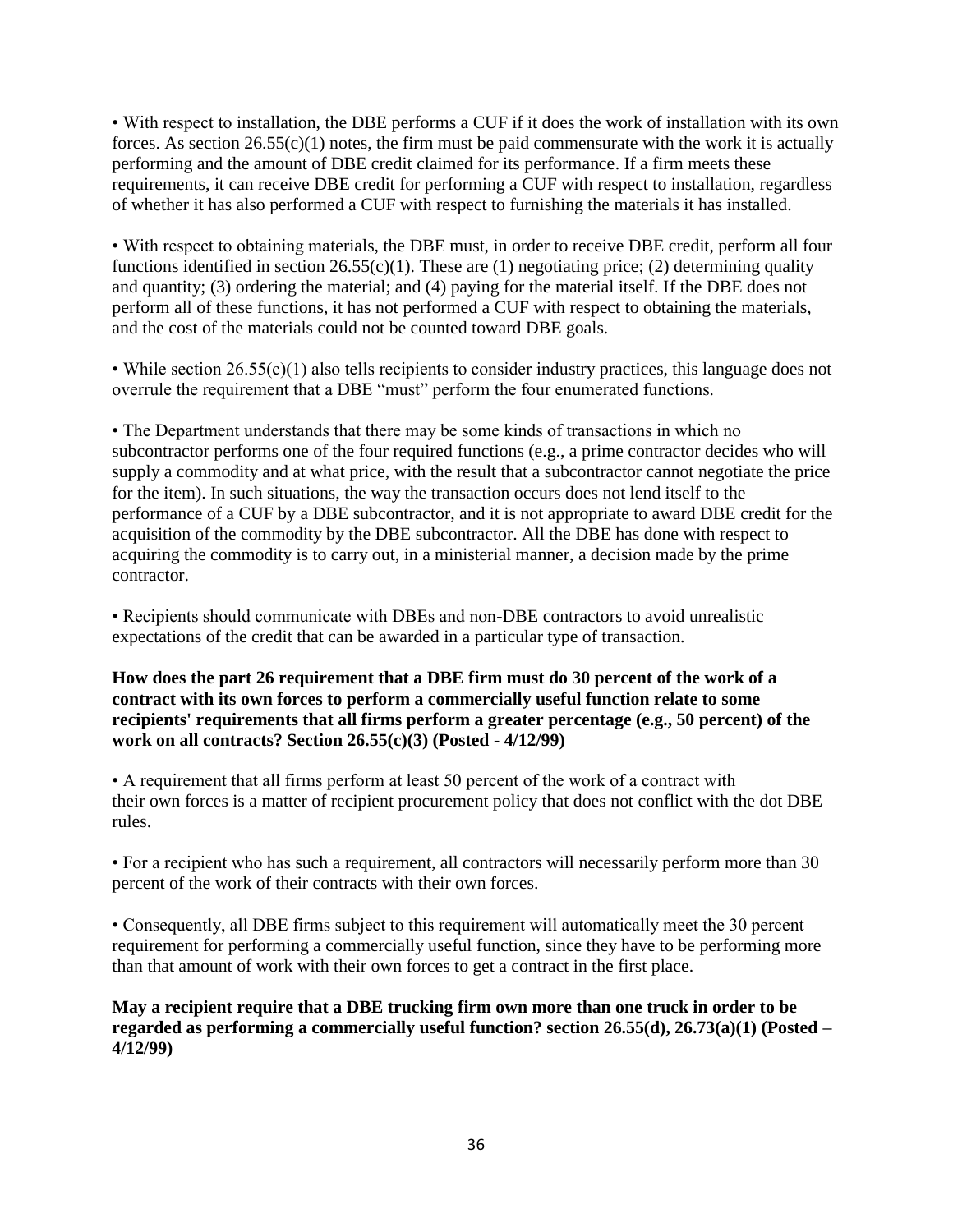• Section 26.55(d) provides that, to be regarded as performing a commercially useful function, a DBE trucking company must own at least one truck of its own (which is insured and operable). Consequently, it would be inconsistent with part 26 for a recipient to require DBE trucking companies to own two or more trucks in order to be regarded as performing a commercially useful function.

• This issue, like all issues involving the "commercially useful function" concept, focuses solely on counting DBE participation toward goals, and does not enter into certification decisions (see  $26.73(a)(1)$ ).

**[Back to Top](#page-0-0)** 

# **Ownership**

## **If there is a change in the ownership of a DBE-certified firm, is the firm automatically decertified?**

• No. A certified DBE firm remains certified until and unless it is decertified. A recipient or UCP can decertify a firm only by using the procedures set forth in section 26.87.

• Under section 26.83(i), a certified DBE firm is required to notify the recipient or UCP in writing within 30 days of any material change in circumstances that could affect its ability to meet certification requirements, or any material change in the information provided in the firm's application form, including those pertaining to ownership and contact information (see 5th paragraph of Affidavit of Certification, in Appendix F of 49 CFR Part 26).

• The DBE must send this notice to all recipients or UCPs with which it is certified.

• If the firm fails to provide this written notice within 30 days of the occurrence of the change, the firm is subject to decertification for failure to cooperate as provided in sections §26.73(c) and  $26.109(c)$ .

• Along with the notice of change, the DBE must attach supporting documentation describing the change in detail, including documentation that supports the disadvantaged status of any new owner(s) and their ownership and control of the firm.

• The recipient or UCP may require the firm to provide additional documentation if necessary to determine whether the new owner meets disadvantage, ownership, and control requirements, and it may conduct a new on-site review of the firm.

• If the firm's notice and documentation concerning a change in ownership or other material change leads a recipient or UCP to determine that the firm has become ineligible (e.g., because the new owner is not a disadvantaged individual or does not control the business), the recipient or UCP should initiate a section 26.87 decertification proceeding. The firm remains certified pending the outcome of the proceeding.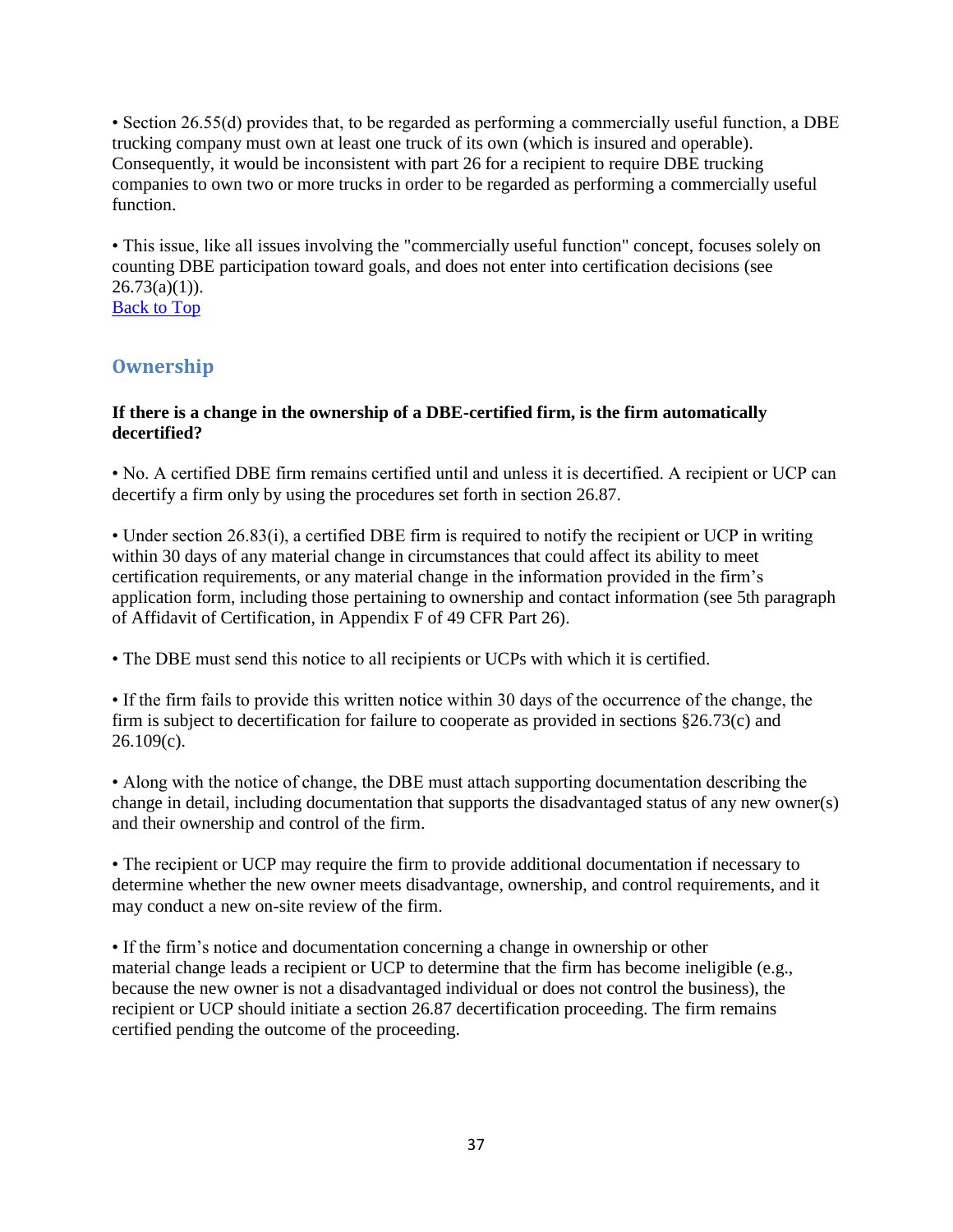• We urge recipients and UCPs to give priority to the review of the eligibility of firms whose circumstances have materially changed and, where appropriate, to conduct decertification proceedings expeditiously.

[Back to Top](#page-0-0)

# **Counting**

## **What types of contracts can be counted toward DBE goals? (Section 26.3(a), 26.55) (posted 4-12-99)**

• DBE participation can be counted toward goals for any contract let by the recipient in which Federal funds listed in 26.3(a) participate.

• If a recipient lets a contract to any type of contractor, and Federal funds listed in 26.3 participate in that contract, then the DBE's participation would count toward the recipient's DBE goals.

• Part 26 does not limit the type of contractors who can participate in the DBE program or the types of contracts appropriate for DBE participation. All DOT-assisted contracts, whether construction or non-construction (e.g., professional services, consulting, supplies) can be used for DBE participation.

• Recipients should be aware that there may be some types of contracts that are not eligible for the Federal assistance specified in 26.3 (e.g., contracts supporting transit operations for some FTA recipients). Participation by DBEs in such contracts does not count toward goals in the DBE program. Recipients should contact the concerned operating administration for further information about DBE participation in a particular contract or type of contract.

# **What should a recipient do in the case of a DBE manufacturer who, partway through a multiyear contract, becomes a broker? (posted 4/12/99)**

• Under part 26 counting rules, 100 percent of the cost of the goods provided by a DBE manufacturer counts toward DBE goals. For "brokers," only the DBE's fee or commission, and no part of the cost of the goods, count toward DBE goals.

• Suppose that a prime contractor relied on goods from a DBE manufacturer to meet a portion of its contract goal. Halfway through the contract, the DBE ceases manufacturing the goods and begins to act as a broker who procures the goods from a non-DBE manufacturer and passes them on to the prime contractor. (For purposes of this hypothetical, we will assume that the DBE is not acting as a regular dealer.)

• From the point where the DBE's role changed from that of a manufacturer to that of a broker, DBE credit that the recipient and prime contractor can claim is much reduced, since only its fees or commissions, rather than 100 percent of the cost of the goods, could count from that point forward.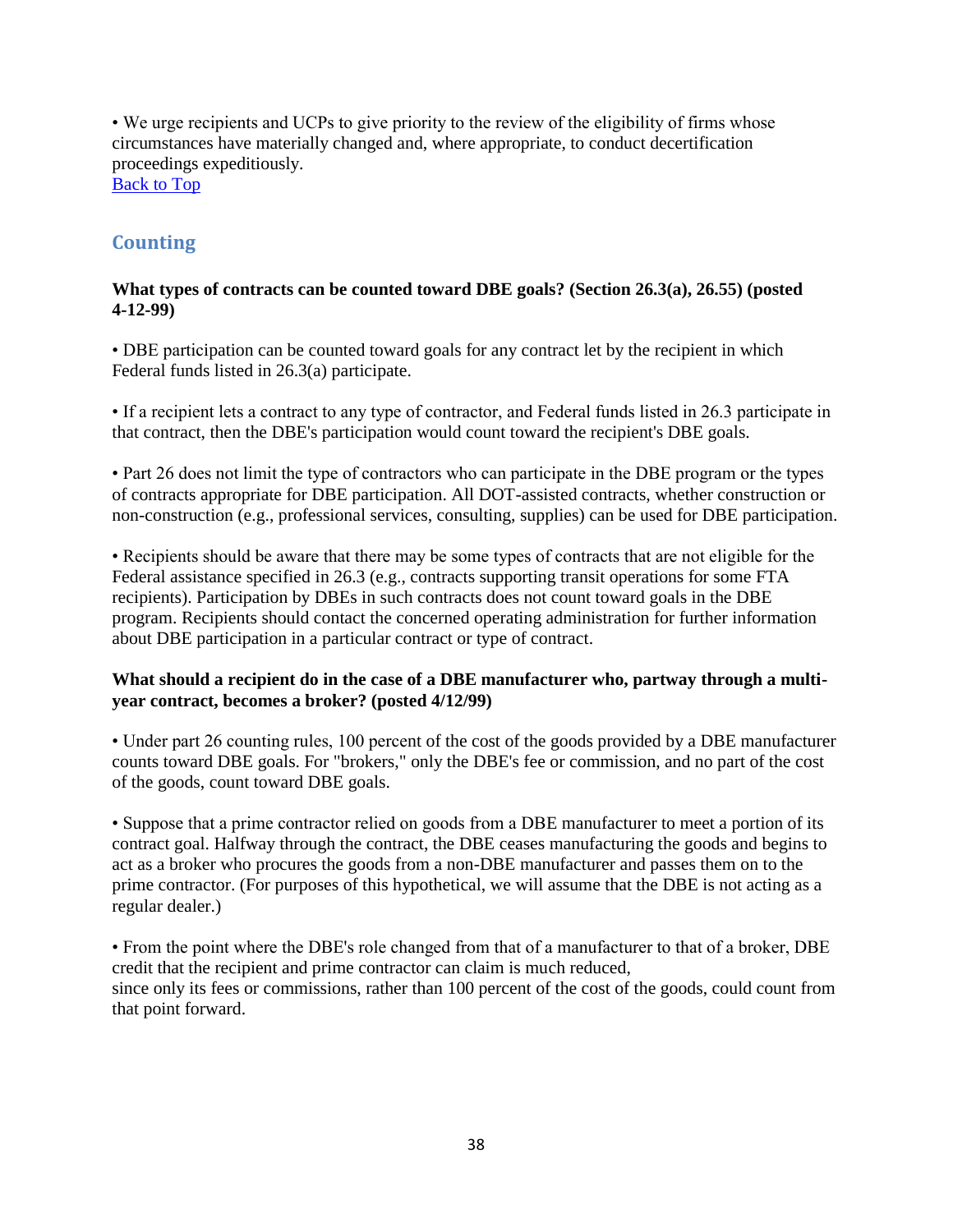• This places the recipient and contractor in a position analogous to the situation where a DBE is decertified or drops out of the contract.

• The recipient cannot count the "lost" DBE participation toward its overall goal.

• The prime contractor would make good faith efforts to obtain DBE participation to make up for the "lost" participation from the former manufacturer, to the extent needed to continue meeting the contract goal (see  $26.53(f)(2)$ ).

# **Section 26.55(f); 26.81(c) If a DBE firm is certified after the execution of a prime contract, are there any circumstances in which its use on the contract can be counted toward DBE goals? (posted – 6/18/08)**

• Section 26.55(f) provides that if "a firm is not currently certified as a DBE...at the time of the execution of the contract, do not count the firm's participation toward any DBE goals…"

• To receive DBE credit toward meeting a contract goal in the context of the prime contract award process, a DBE firm must be certified before the due date for bids or offers on the prime contract. 49 CFR 26.81(c).

• There may be situations after the award of the prime contract, however, in which it is appropriate to count DBE credit for the use of a DBE subcontractor certified after the prime contract is executed. To be eligible to obtain DBE credit, a DBE subcontractor must be certified before the subcontract on which it is working is executed.

• EXAMPLE 1: A year after the award and execution of the prime contract, the prime contractor hires a certified DBE subcontractor to perform work on the contract beyond the DBE participation to which the prime contractor committed as part of the contract award process. The DBE was certified after the prime contract was executed but before this new subcontract is executed. The DBE's work should be counted toward the prime contractor's overall DBE achievements and toward the raceneutral portion of the recipient's overall goal.

• EXAMPLE 2: As part of the contract award process and in response to a race-conscious contract goal, a prime contractor has committed to the use of DBE Subcontractor X. Halfway through performance of its work on the subcontract, X goes out of business. The prime contractor hires DBE Subcontractor Y to finish the work that was originally committed to X. DBE Y was certified after the execution of the prime contract but before the execution of Y's subcontract. Y's participation should be counted toward the prime contractor's fulfillment of its commitment to meet the contract goal and to the race-conscious portion of the recipient's overall goal.

# **What options do recipients have for counting the participation of DBE trucking companies?? Section 26.55(d)(3)-(5) (Posted - 12/09/11)**

• Section 26.55(d) provides that, to be regarded as performing a commercially useful function, a DBE trucking company must own at least one truck of its own (which is insured and operable).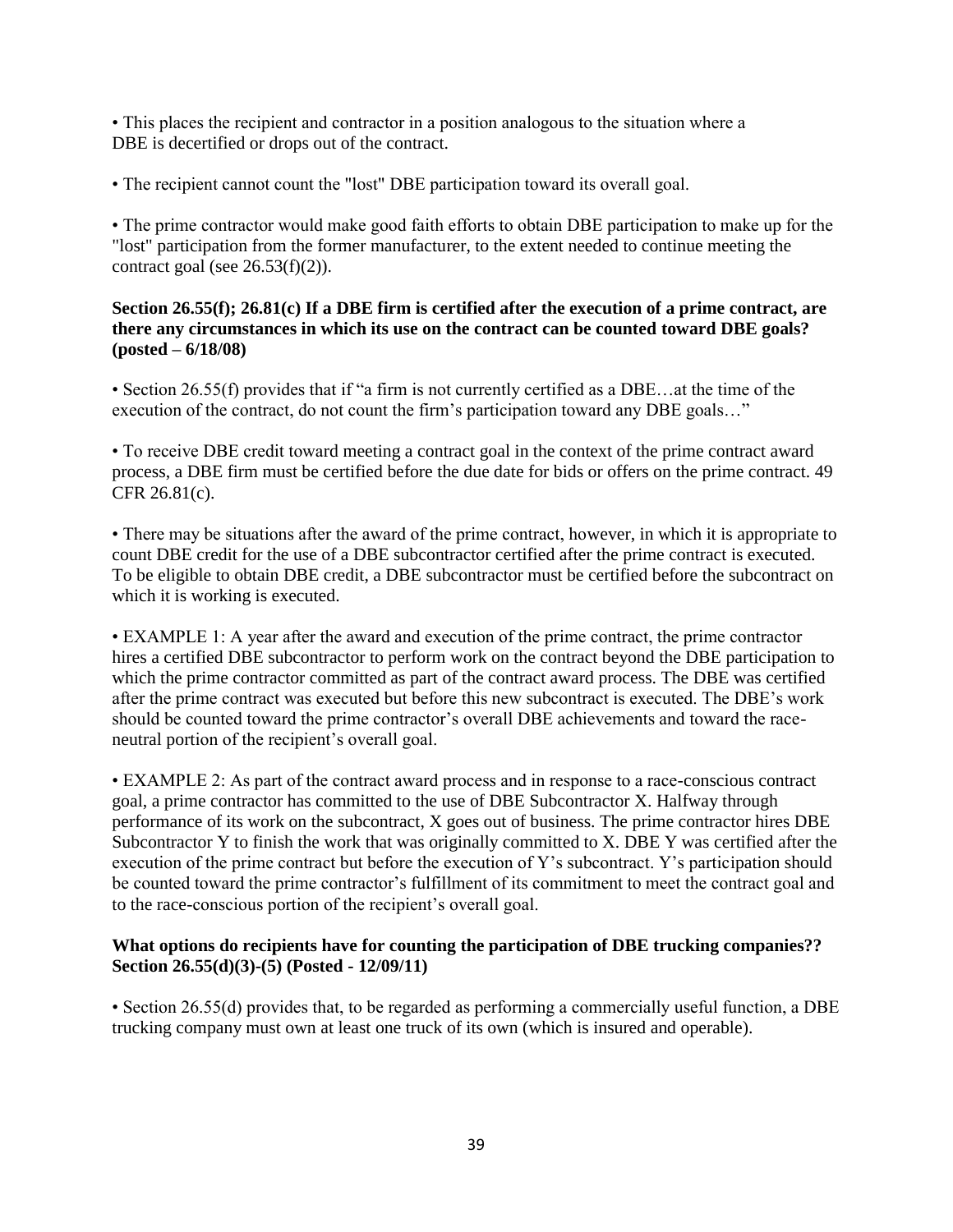• The first option is to count only the value of transportation services provided by a DBE trucking company itself, using trucks it owns, insures and operates, and using drivers it employs. As part of this first option, the DBE trucking firm can count the participation of other trucks leased from another certified DBE firm.

• In this option, if the DBE firm leases trucks from a non-DBE firm, it can count only fees or commissions it receives for arranging the participation of the non-DBE firm. No DBE credit can be awarded for the actual transportation services provided by the non-DBE firm and its trucks.

• The second option permits limited DBE credit to be obtained for the use of trucks leased from non-DBE sources. This option permits counting of credit for the use of non-DBE trucks not to exceed the value of transportation services on the contract provided by DBE trucks.

• The following example, from section  $26.55(d)(5)$  of the DBE rule, illustrates how this second option works: DBE Firm X uses two of its own trucks on a contract. It leases two trucks from DBE Firm Y and six trucks from non-DBE Firm Z. DBE credit would be awarded for the total value of transportation services provided by Firm X and Firm Y, and may also be awarded for the total value of transportation services provided by four of the six trucks provided by Firm Z. In all, full credit would be allowed for the participation of eight trucks. With respect to the other two trucks provided by Firm Z, DBE credit could be awarded only for the fees or commissions pertaining to those trucks Firm X receives as a result of the lease with Firm Z.

• A recipient can choose either of these options. If it chooses the second option, the recipient must obtain the written consent of the appropriate DOT operating administration (e.g., the Federal Highway Administration for a state highway agency) before implementing that option. Whatever option a recipient chooses should be clearly stated in its DBE program.

## **Can a recipient count DBE participation for a firm toward contract and overall goals if the firm has not been certified to perform the particular type of work that it intends to perform on a given contract? Section 26.53(a); 26.71(n); 26.81(c)(Posted 7/15/09)**

• No. Under Part 26, DBE firms are not certified in general terms, in a way that makes them eligible to perform any sort of work. Rather, under 49 CFR 26.71(n), a recipient or UCP must grant certification to a firm only for specific types of work in which the socially and economically disadvantaged owners have the ability to control the firm.

• To be certified in an additional type of work, the owners of the firm must demonstrate to the certifying agency that they can control the firm with respect to the type of work involved. See also Q&A entitled "IF A FIRM IS CERTIFIED AS A DBE OR ACDBE IN ONE TYPE OF BUSINESS, UNDER WHAT CIRCUMSTANCES CAN IT BE CERTIFIED FOR ANOTHER TYPE OF BUSINESS?" (Posted 6/18/08) Under 49 CFR 26.71(n), if a DBE firm would like to be certified in "additional work," the firm needs to demonstrate that its socially and economically disadvantaged owners are able to control the firm regarding the type of work. The firm does not need to submit a new certification application.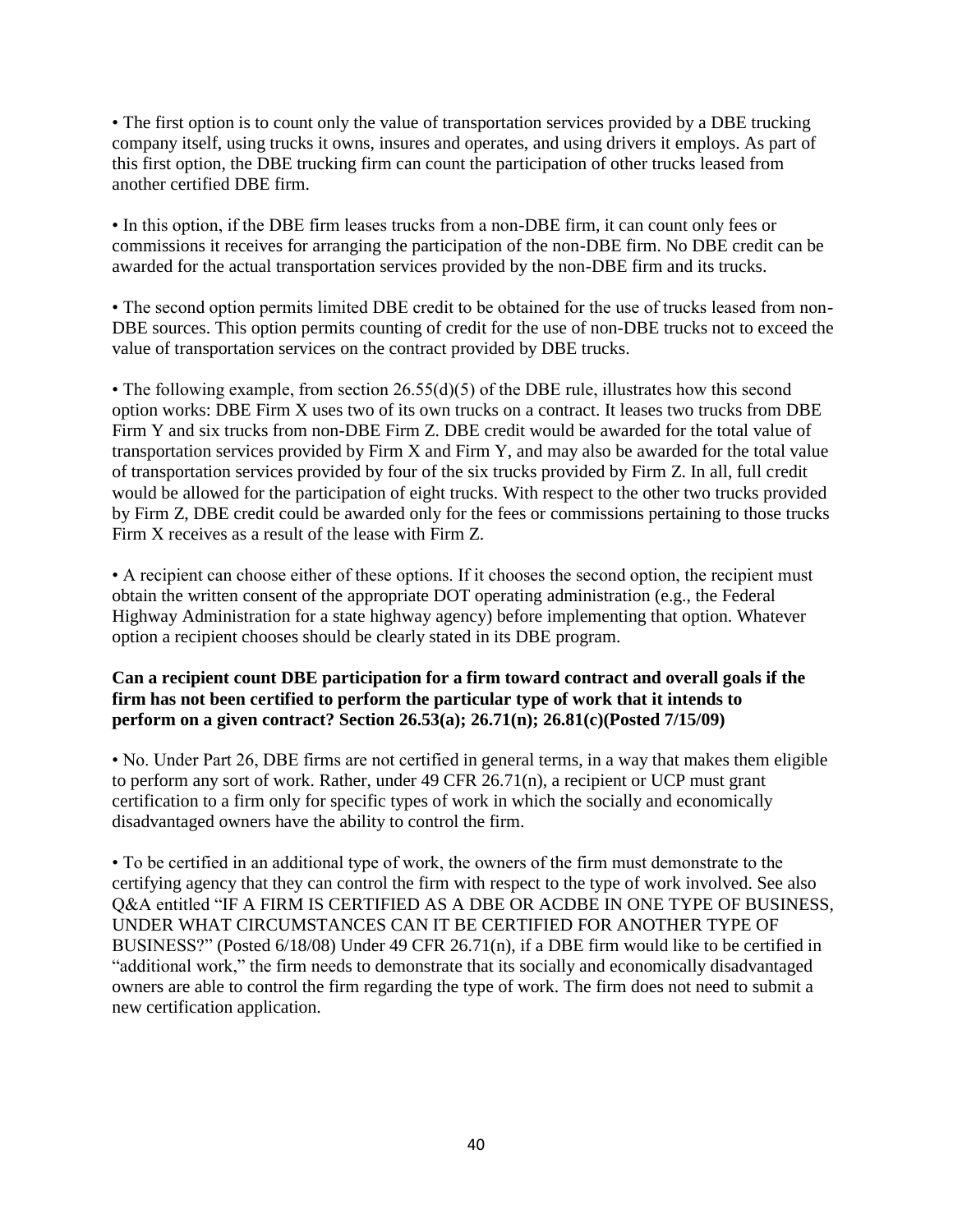• The DBE rule requires all certification actions, including those expanding the types of work a firm is authorized to perform as a DBE, to be made final before the date on which bidders or offerors on a prime contract must respond to a solicitation. See 49 CFR 26.81(c). The rule refers to such timely certification actions as "pre-certifications."

• If a DBE firm has not been certified in a timely manner for the type of work it is intending to perform on a given contract, then recipients cannot count the firm's participation on that contract toward DBE contract or overall goals.

• If a bidder/offeror has submitted a bid or proposal with DBE participation in response to a contract goal, and the DBE firm named in the bid/offer documents has not been certified in the type of work that the DBE firm would perform on the contract, then the bid/offer must not be considered because it does not qualify as a responsible or responsive bid.

• EXAMPLE: Acme Corporation bids on a highway construction contract being let by the Sagebrush State Highway Administration (SSHA). The contract has a 5 percent DBE contract goal. Acme proposes that the W.E. Coyote Company (WEC) will meet the goal by performing a subcontract to provide mitigation measures for the effects of the project on a protected bird species. WEC is a certified DBE in the field of traffic control, but is not certified by the Sagebrush UCP in wildlife impact mitigation. SSHA cannot count WEC's proposed work toward the DBE goal for the contract. Unless it has obtained 5 percent DBE participation from other sources, Acme has failed to meet the goal.

• A bidder/offeror is deemed to have made a good faith effort to meet a contract goal if it: (1) documents that it has obtained enough DBE participation to meet the goal; or (2) documents that it made adequate good faith efforts to meet the goal even though it did not succeed in obtaining enough DBE participation to meet the goal. 49 CFR 26.53(a). Recipients have an obligation to make sure all information is complete and accurate (e.g., all needed DBE certifications have been timely completed) and adequately documents the bidder/offeror's good faith efforts before committing itself to the performance of the contract by the bidder/offeror. 49 CFR § 26.53(c).

• In the above example, SSHA would deem the Acme bid/offer as non-responsive for failing to meet the DBE contract goal of 5 percent unless it has obtained 5 percent DBE participation from other sources. Acme could not document good faith efforts under 49 CFR 26.53(a)(2) on the basis of a sincere but mistaken belief that WEC was certified to do the work proposed for the contract.

• If the bidder/offer or has neither met the goal nor documented good faith efforts, the bid/offer MUST be excluded from consideration as non-responsive or non-responsible. Under 49 CFR 26.53(a) when there is a contract goal, the recipient "must award the contract only to a bidder/offer or who makes good faith efforts to meet it" (emphasis added) in one of the two ways provided by the regulation. Were a recipient to award a contract despite this prohibition, it would be in noncompliance with 49 CFR Part 26. Federal funds cannot participate in a contract awarded in violation of Part 26. While recipients necessarily make determinations concerning whether a bidder/offeror has met the goal or made good faith efforts, the Department of Transportation retains the authority and responsibility to determine whether, with respect to such determinations, the recipient has acted consistently with the regulation.

• Any evidence related to fraud in the DBE program will be referred to DOT's Office of Inspector [Back to Top](#page-0-0)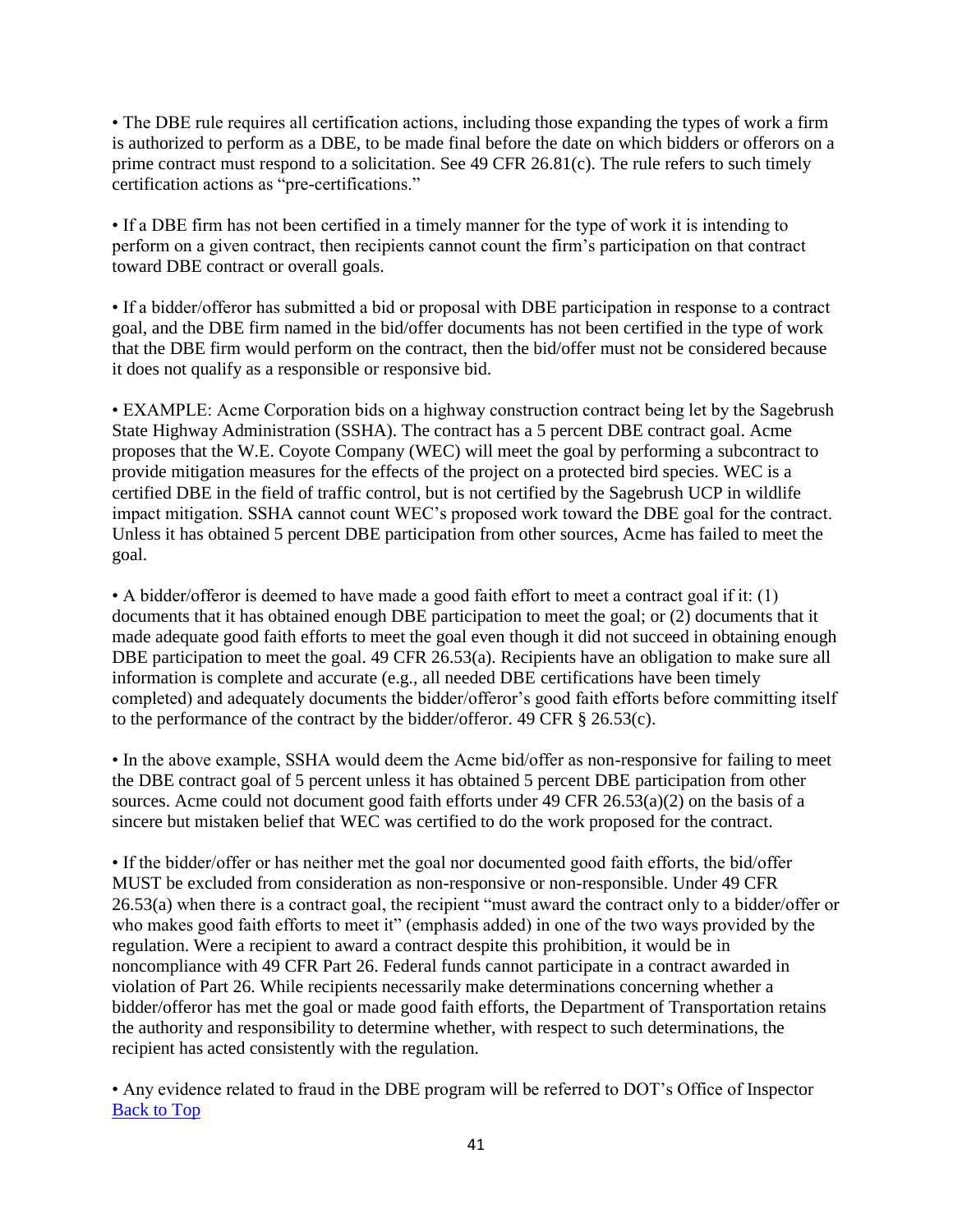# *General for investigation*

## **How does the use of joint checks affect counting of credit for DBE participation and the eligibility of DBE firms for certification? Section 26.55(c)(1); 26.71(b)(Posted - 6/18/08)**

• By a joint check, we mean a check issued by a prime contractor to a DBE subcontractor and to a material supplier or another third party for items or services to be incorporated into a project. (This Q&A does not discuss checks issued by a recipient to two or more parties.)

• The text of the DBE rule does not mention the use of joint checks. Consequently, the rule does not prohibit prime contractors and subcontractors from using joint checks.

• The preamble to the Department's 1999 DBE final rule had the following to say about this subject: A commenter suggested that the use of two-party checks by a DBE and another firm should not automatically preclude there being a CUF. While we do not believe it is necessary to include rule text language on this point, we agree with the commenter. As long as the other party acts solely as a guarantor, and the funds do not come from the other party, we do not object to this practice where it is a commonly- recognized way of doing business. Recipients who accept this practice should monitor its use closely to avoid abuse. (64 FR 5116, February 2, 1999)

• The Department understands that prime contractors, subcontractors and suppliers may wish to use joint check arrangements for a variety of legitimate reasons, such as assuring that timely payment will be made for the supplier's items or dealing with situations in which it is difficult for a subcontractor to obtain bonding at a competitive rate. Consequently, recipients and UCPs should not assume that the use of joint checks is illegitimate.

• However, the Department also understands that the use of joint checks can raise questions about whether it is proper to count DBE credit for the items purchased using the joint check and about whether the DBE firm's relationship with the prime contractor compromises the independence required for certification as a DBE. Consequently, recipients and UCPs may properly view the use of joint checks as a "red flag" calling for further scrutiny.

• As with other parts of the relationship among prime contractors and DBEs, openness and transparency are keys to using joint checks in an appropriate way. Historically, what has led to problems is not so much the use of joint checks in itself, but concealment or a lack of honesty concerning their use.

[Back to Top](#page-0-0)

*Counting DBE Credit in Joint Check Situations*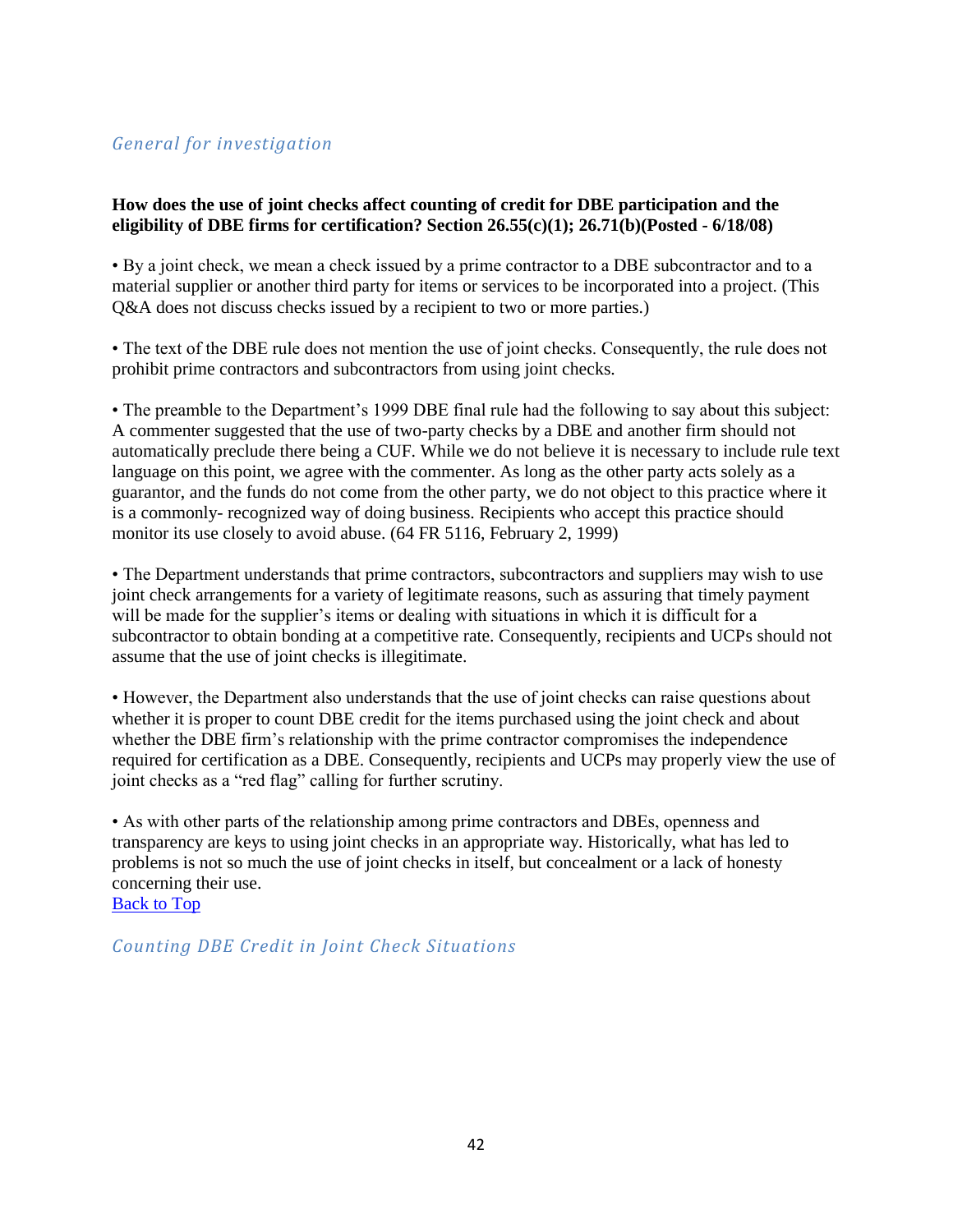• To receive DBE credit for performing a commercially useful function with respect to obtaining materials and supplies, a DBE must "be responsible for negotiating price, determining quality and quantity, ordering the material, and installing (where applicable) and paying for the material itself" (emphasis added; 49 CFR  $26.55(c)(1)$ ). Only when a DBE meets all requirements of this provision should DBE credit be counted for the procurement of items by the DBE.

• By paying for the material itself, the regulation means that the DBE's own funds are used to pay for the material. As the preamble passage quoted above notes, it is not appropriate for the funds to come "from the other party" (e.g., the prime contractor). The use of joint checks can raise the question of whether the DBE's own funds, as distinct from those of the prime contractor, are really being used to pay for the material.

• To answer this question, a prime contractor and DBE should provide documentation to the recipient showing that the funds used to pay a supplier in fact came from the DBE's own funds. Accounts receivable to the DBE from the prime contractor for the costs of items procured by the DBE from the supplier generally may be regarded as representing the DBE's own funds. If a DBE which has received a joint check from the prime contractor documents that it has been in control of the funds provided in the check and has determined when the supplier or other third party has fulfilled its responsibilities under the contract, the recipient may conclude, absent evidence to the contrary, that the DBE is paying the third party with its own funds. The recipient should review this documentation before deciding whether to give DBE credit for the items in question.

• As part of the recipient's oversight of contracts on which joint checks are used, it is important to determine whether the requirements of  $26.55(c)(1)$  other than payment from the DBE's own funds are being met. If the other requirements of  $26.55(c)(1)$  are not met, then it is not appropriate to award DBE credit for the use of the items in question.

• Insistence by a prime contractor that a DBE must use a particular supplier or pay a specific price for an item is likely to be inconsistent with these requirements.

• If there is a significant disparity with respect to quantity or cost of items a DBE procures using a joint check arrangement, compared to the size of the contract and the expected ability of the DBE to obtain the items, the recipient should look carefully to ensure that commercially useful function requirements for counting DBE credit are being met.

• A DBE obtaining items for a construction contract normally should install them as well. If the DBE obtains the items but the prime contractor or another party installs them, the DBE credit awarded may be limited to the fee or commission obtained by the DBE (see 26.55(e)(3)). [Back to Top](#page-0-0)

*DBE Independence in Joint Check Situations*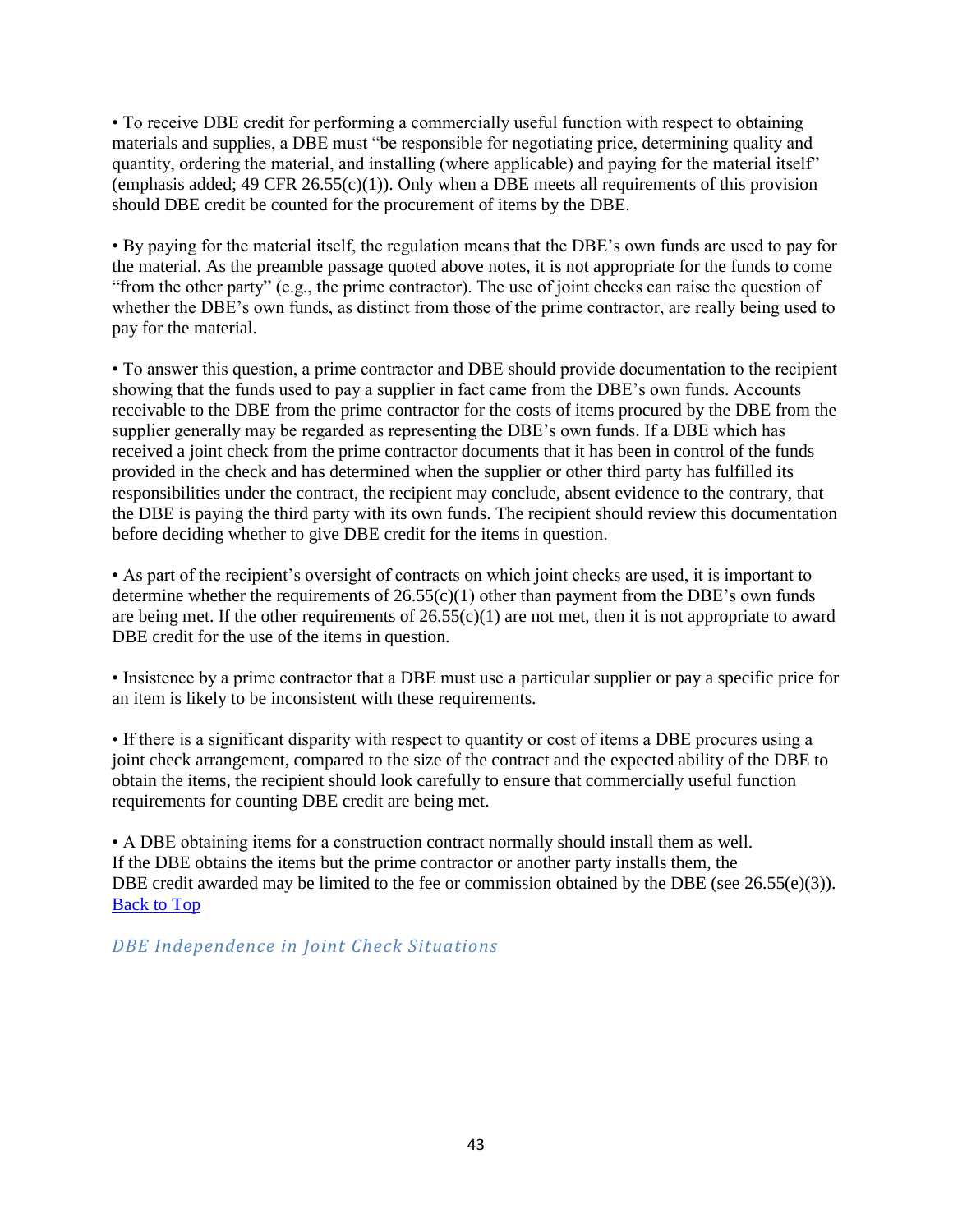• In answering questions about independence, recipients should determine whether or not there is a pattern of close, pervasive ties between a DBE and other firms. If it appears that, absent its ties to a prime contractor, a DBE firm is not viable, it should not be regarded as independent.

• Ties between DBEs and other firms that may be legitimate aspects of a business relationship, considered individually, can form part of a pattern of pervasive ties that compromises the independence of a DBE firm. Joint checks are one of the ties between DBEs and other firms that recipients should examine in determining whether such a pattern exists. [Back to Top](#page-0-0)

# *Safeguards*

• The Department strongly recommends that recipients put into place a series of safeguards to prevent the use of joint checks in ways that would result in the denial of DBE credit for items obtained from suppliers or would compromise the independence of a DBE firm.

• Recommended safeguards include the following steps by recipients:

o Require prime contractors and DBEs wishing to use joint check arrangements to obtain prior approval from the recipient.

o Require a written joint check agreement among the parties (including the suppliers concerned) providing full and prompt disclosure of the expected use of joint checks. The agreement should contain all information concerning the parties' obligations and consequences or remedies if the agreement is not fulfilled or a breach occurs.

o Make sure there is a well-established monitoring process having oversight mechanisms such as review of invoices, cancelled checks and/or certification statements of payment.

o Examine related financial transactions in which an alternative to the use of a joint check is used that may indicate a similar relationship between the prime contractor and a DBE subcontractor, such as the use of a cashier's check or bank check presented to the supplier by the DBE. In this type of situation, recipients should examine whether it was the prime contractor, and not the DBE subcontractor, that funded the transaction.

o Caution prime contractors and DBE subcontractors to avoid exclusive relationships between one prime contractor and one DBE concerning the use of joint checks. If a prime contractor makes joint checks available to one (e.g., a DBE) subcontractor, the service should be made available to all subcontractors (DBEs and non-DBEs).

o Emphasize to prime contractors and DBE subcontractors that the use of joint checks should be focused on accomplishing the procurement of materials needed for a particular purpose at a particular time. Long-term or open-ended joint checking arrangements can suggest a lack of independence for the DBE involved, and are a basis for further scrutiny by the recipient. Recipients may establish reasonable durational limits on joint checking arrangements that are subject to periodic review and renewal to ensure that the arrangement is not operating in a way that compromises the independence of the DBE.

o Review the relationship between the prime contractor and DBE to ensure the DBE has retained final decision-making responsibility concerning the procurement of materials and supplies, even when joint checks are involved. That is, the relationship between the DBE and its suppliers should be established independently of and without interference by the prime contractor. The rights of parties to a joint check arrangement to terminate the arrangement should be consistent: for example, if the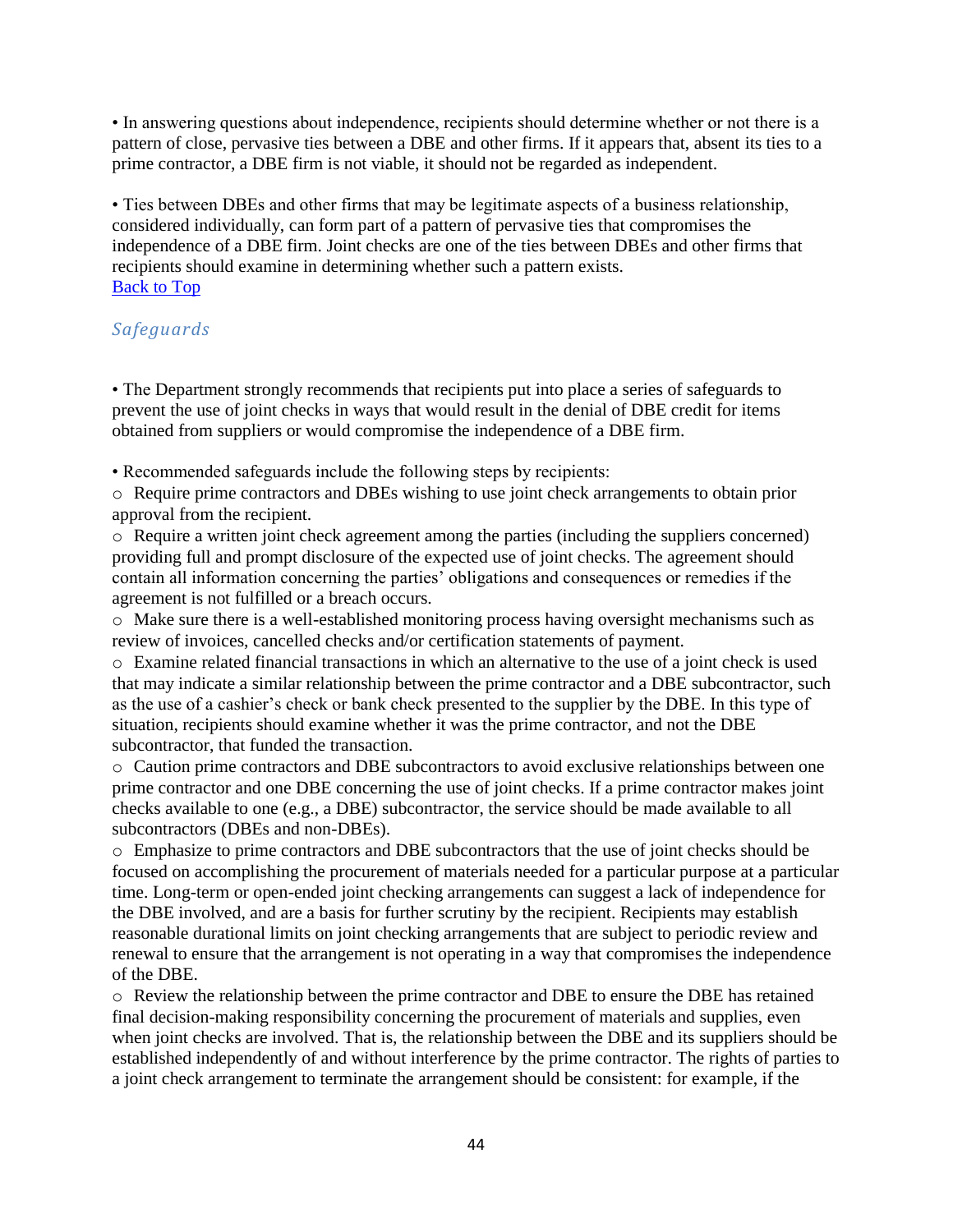prime contractor has the right to terminate the arrangement unilaterally, so should a DBE subcontractor.

o Ensure that joint checks issued by the prime contractor be delivered or mailed to the DBE for presentment and payment to the DBE's suppliers. The prime contractor should not make payment directly to the supplier.

[Back to Top](#page-0-0)

# **Regular Dealers**

**Should firms be certified as "regular dealers?" is a firm that acts as a regular dealer on one contract necessarily treated as a regular dealer on all contracts? Section 26.55(e)(2)-(3); 26.71(n); 26.73(a) (Posted - 12/090/11)** 

• No to both questions.

• Certification and counting are separate concepts in the DBE rule. Certification and counting matters should not be conflated or confused with one another.

• Firms are certified as DBEs if they are small business concerns owned and controlled by socially and economically disadvantaged individuals. DBE firms must be certified in the most specific NAICS code(s) for the type of work they perform. While a firm may be certified in a NAICS code related to performing supplier functions, it is not appropriate to certify any firm as a "regular dealer." In fact, there is no NAICS code for a "regular dealer." The only appropriate use of the term "regular dealer" concerns counting participation by DBE firms that have already been certified.

• If a certified firm acts as a "regular dealer" in a given transaction, it is awarded DBE credit equivalent to 60 percent of the value of the items it supplies on that contract. This credit is awarded in recognition of the value the DBE adds to transaction and the risks that it takes. The rules provide that a firm the role of which is that of a broker or transaction expediter cannot receive DBE credit beyond the fee or commission it receives for its services. Such a firm adds less value and takes fewer risks than a regular dealer.

• Whether a DBE firm meets the criteria of  $\S26.55(e)(2)$  for being treated as a regular dealer is a contract-by-contract determination to be made by the recipient. In evaluating whether a DBE firm should receive 60 percent credit for items it supplies on a particular contract, a recipient should answer two questions. If the answer to either question is "no," then the firm should not receive 60 percent credit.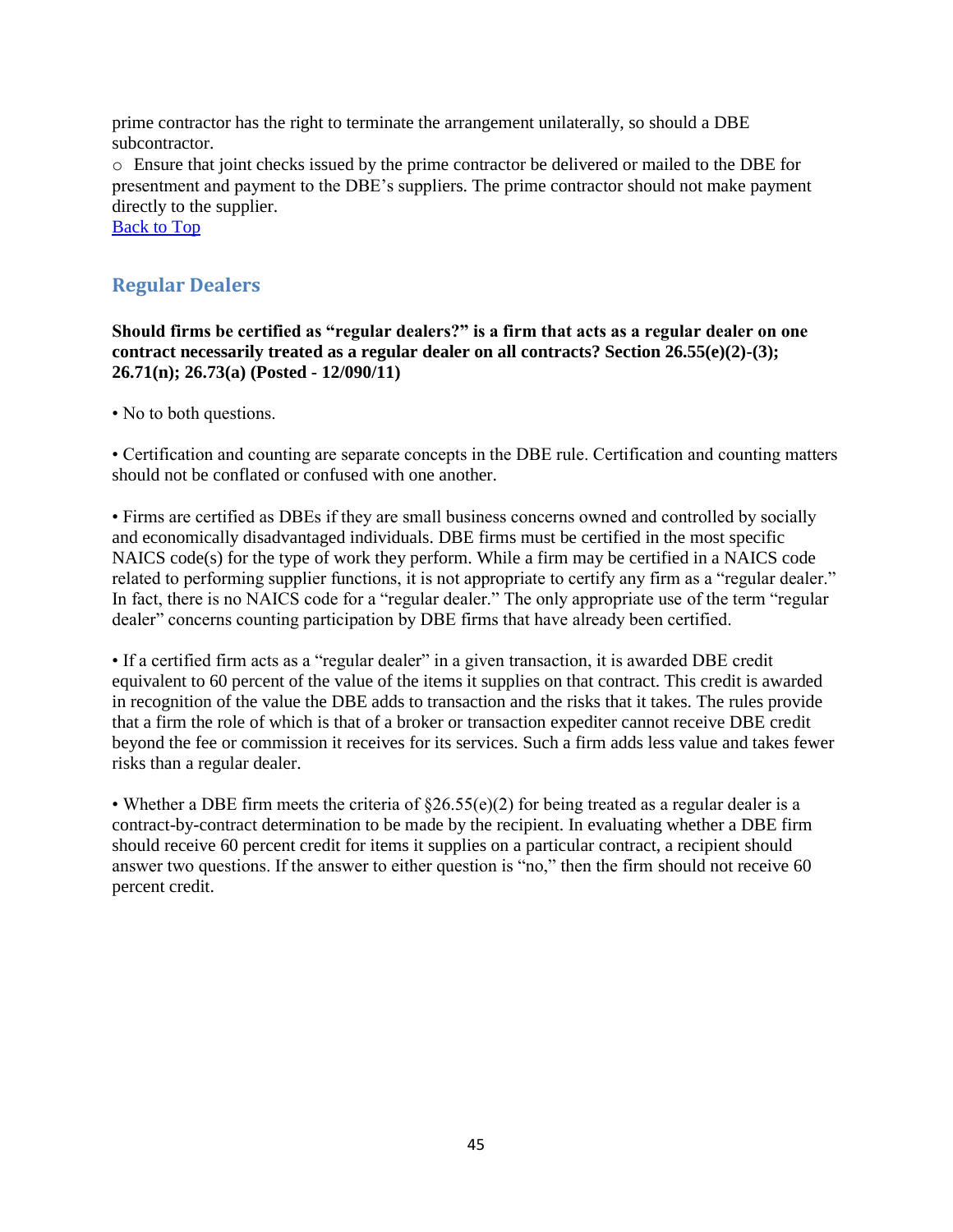• First, does the firm "regularly" engage in the purchase and sale or lease, to the general public in the usual course of its business, of products of the general character involved in the contract and for which DBE credit is sought? Answering this question involves attention to the activities of the business over time, both within and outside the context of the DBE program. The distinction to be drawn is between the regular sale or lease of the products in question and merely occasional or ad hoc involvement with them.

• In answering this question, recipients should not insist that every single item the DBE firm supplies be physically present in the firm's store, warehouse, etc. before it is sold to a contractor. However, the establishment in which the firm keeps items it sells to the general public should be more than a token location. For example, a mere showroom, the existence of a hard-copy or on-line catalog, or the presence of small amounts of material that make questionable the ability of the firm to effectively supply quantities typically needed on a contract, are generally not sufficient to demonstrate that a firm regularly deals in the items.

• Second, is the role the firm plays on the specific contract in question consistent with the regular sale or lease of the products in question, as distinct from a role better understood as that of a broker, packager, manufacturer's representative, or other person who arranges or expedites a transaction? For example, a firm that regularly stocks and sells Product X may, on a particular contract, simply communicate a prime contractor's order for Product Y to the manufacturer, acting in a transaction expediter capacity.

• This means that a firm that acts as a regular dealer on one contract does not necessarily act as a regular dealer on other contracts. For example, a firm that acts as a regular dealer on Contract #1 may act simply as a "transaction expediter" or "broker" on Contract #2. It would receive DBE credit for 60 percent of the value of the goods supplied on Contract #1 while only receiving DBE credit for its fee or commission on Contract #2.

• In some circumstances, items are "drop-shipped" directly from a manufacturer's facility to a job site, never being in the physical possession of or transported by a supplier. In many such cases, the supplier's role may involve nothing more than contacting the manufacturer and placing a job-specific order for an item that the manufacturer then causes to be transported to the job site.

• In such a situation, the supplier's role may often be better described as that of a "broker" or "transaction expediter" (see  $26.55(e)(2)(ii)(C)$ ) than as a "regular dealer." In such a case, DBE credit is limited to the fee or commission the firm receives for its services. If the firm does not provide any commercially useful function (i.e., it is simply inserted as an extra participant in a transaction), then no DBE credit can be counted.

## **The counting rules say that to be a regular dealer, a supplier of bulk goods who supplements its own distribution equipment must do so by a long-term lease. how long is long-term? (Section 26.55(e)(2)(ii)(B)) (Posted - 4/12/99)**

• The key point is that a lease for trucks or other distribution equipment cannot be an ad hoc deal specific to the particular contract or distribution task.

• The leased equipment should be used over an extended period of time to serve a variety of customers and/or contracts.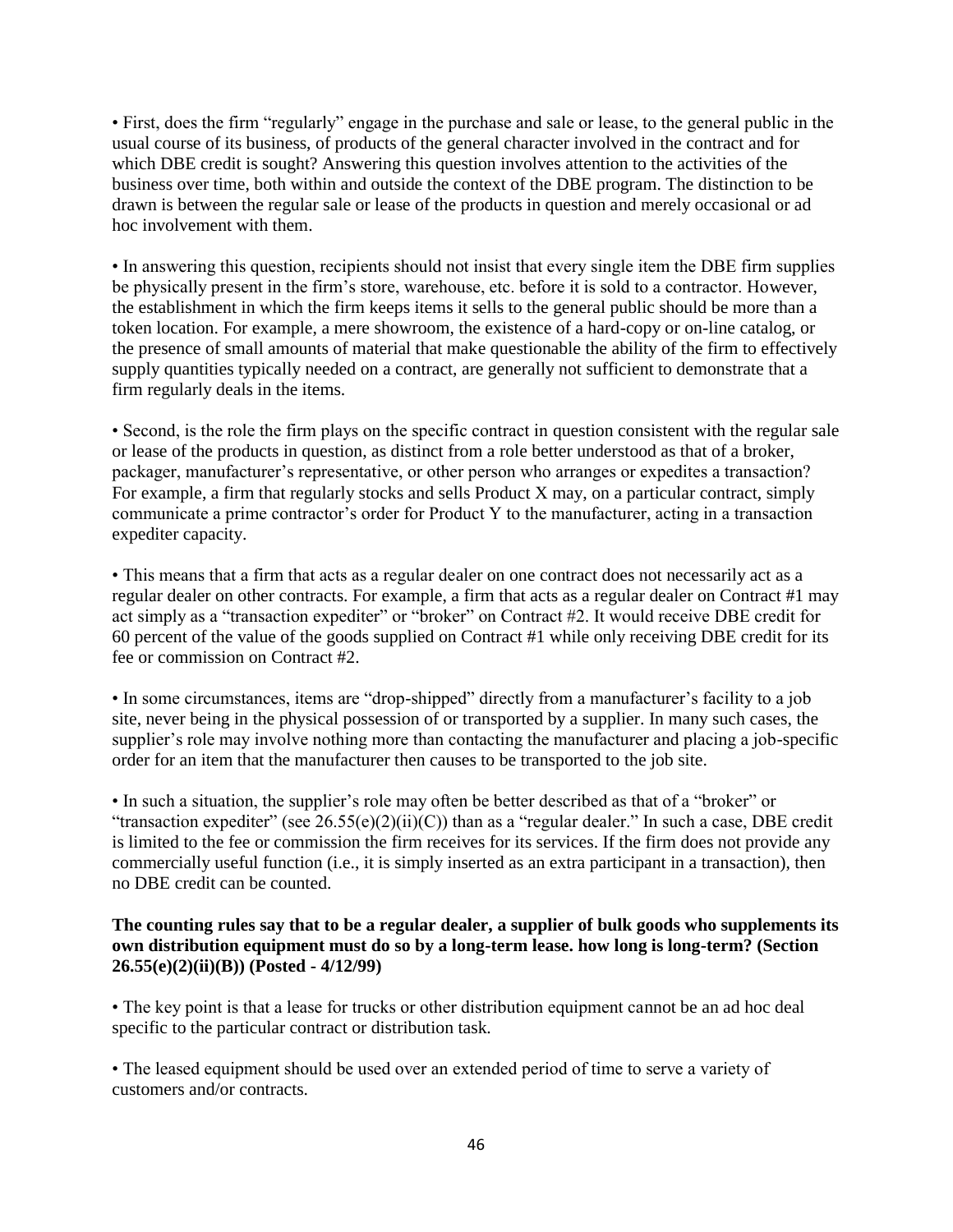• There is not a specific number of months or years that the Department believes it is useful to rely on in all cases. The scrutiny that a recipient gives a lease arrangement should become stricter the shorter the period of the lease is.

[Back to Top](#page-0-0)

# **Size Standard**

## **If a firm has exceeded the size standard for the most specific available NAICS code for the type of work it does, is it appropriate for the firm to continue working in that type of work in a broader NAICS code? Section 26.71(n) (Posted - 12/09/11)**

• Generally not. Section  $26.71(n)(1)$  provides that the types of work a firm can perform as a DBE "must be described in terms of the most specific available NAICS code for that type of work." Suppose a firm's work is in Specialty Subcontracting Field X. The most specific available NAICS code is one that describes only Field X and does not include other types of work. That is the only NAICS code that should be assigned to the firm.

• If the firm exceeds the size standard for the specific NAICS code relating to Field X, then it is no longer eligible to work as a DBE. If there is a broader NAICS code that includes not only Field X, but also Fields A, B, C, and D, and which has a higher size standard, the firm should not be assigned that broader code.

• The only exception to this principle would be in a situation where the firm actually performs all or some of the types of work in Fields A, B, C, and D and demonstrates to the certifying entity that the disadvantaged owners can control the activities of the firm in those areas.

# **How do recipients determine the size of a firm that performs different types of work? Section 26.65(a)(Posted - 2/12/02)**

• In the DBE program, a firm may perform more than one type of work. For example, it may work as a general contractor on one project and a specialty subcontractor on another. For another example, a firm may perform one contract as an architect/engineer and another as an electrical subcontractor. The Department's DBE rule provides that, as a recipient, you must apply current SBA size standards "appropriate to the type(s) of work the firm seeks to perform in DOT-assisted contracts" (?26.65(a)). Suppose the size of Firm X (e.g., determined through looking at the firm's gross receipts) is \$5 million, and X is seeking certification as a DBE in classification codes yyyy and zzzz. The SBA small business size standards for these classifications are \$3.5 and \$7 million, respectively. Firm X would be a small business that could be certified as a DBE, and that could receive DBE credit toward goals, in code zzzz but not in code yyyy.

• Likewise, suppose that the SBA size standard for a specialty subcontractor in a particular field is \$4 million. Firm Y sometimes performs work in that field, but other times acts as a general contractor. The SBA size standard for general contractors is in excess of the Department's \$23.98 million dollar statutory size cap. Firm Y's gross annual receipts are \$10 million. Firm Y can be certified as a DBE and receive DBE credit toward goals in its capacity as a general contractor. It cannot be certified as a DBE, and cannot receive DBE credit toward goals, in its capacity as a specialty contractor.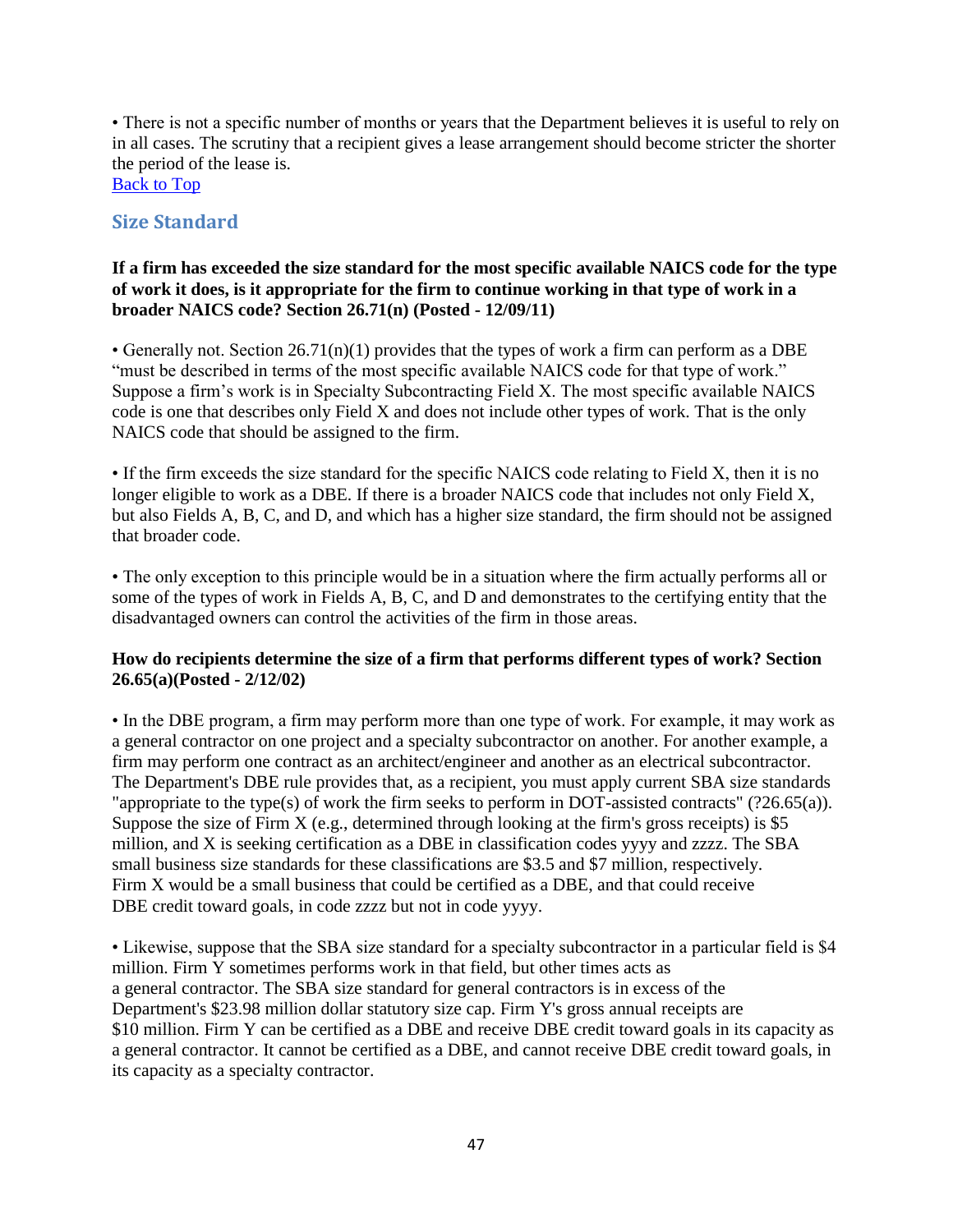• It is important for recipients to make these distinctions. It is not appropriate for a recipient to decline to certify a firm for all purposes when the firm meets SBA size standards with respect to some of its activities. However, recipients must be careful to award DBE credit to a firm only in those areas in which it does meet size standards.

**After a firm loses eligibility for exceeding size limits, or an individual's presumption of social and economic disadvantage is rebutted for exceeding the personal net worth cap, can the individual or business ever participate in the DBE program in the future? Section 26.65; 26.67(b);26.85(b) (Posted - 2/12/02)** 

• When a firm is denied certification, the recipient must establish a waiting period of 12 months or less for reapplication. Once this waiting period has expired, the firm can reapply for certification.

• This provision applies regardless of the basis for the denial of certification. A denial based on business size or personal net worth grounds is no different, for this purpose, from a denial based on ownership or control grounds.

• For example, suppose a firm is denied certification in Year 1 because it exceeds the business size standard, or because its owner has a personal net worth that exceeds \$1,320,000. In Year 2, after the recipient's reapplication waiting period expires, the firm applies for certification again. If the size of the business in Year 2 is under the applicable standard, or the personal net worth of the owner has fallen below \$1,320,000, respectively, then the recipient would certify the firm, assuming it met all other certification requirements.

### **What information may a UCP appropriately consider in determining whether a firm meets small business size standards based on gross receipts? Section 26.5, 26.65**

• Part 26 refers to Small Business Administration (SBA) regulations (13 CFR Part 121) for the definitions of what constitutes a small business for purposes of the DBE program.

• Many of the SBA business size standards, as well as the statutory cap on participation in the DBE program, are defined in terms of the gross receipts of businesses. If a firm's gross receipts, averaged over three years, exceed a certain amount, the firm is ineligible to participate as a DBE.

• The basic SBA definition of "receipts, " in 13 CFR §121.104(c), is "total income" ("gross income" in the case of a single proprietorship) of the business, "as these terms are defined or reported on Internal Revenue Service (IRS) Federal tax return forms," such as Form 1120 for corporations.

• For this reason, the first resource to which recipients should refer in determining a firm's receipts is the firm's tax returns.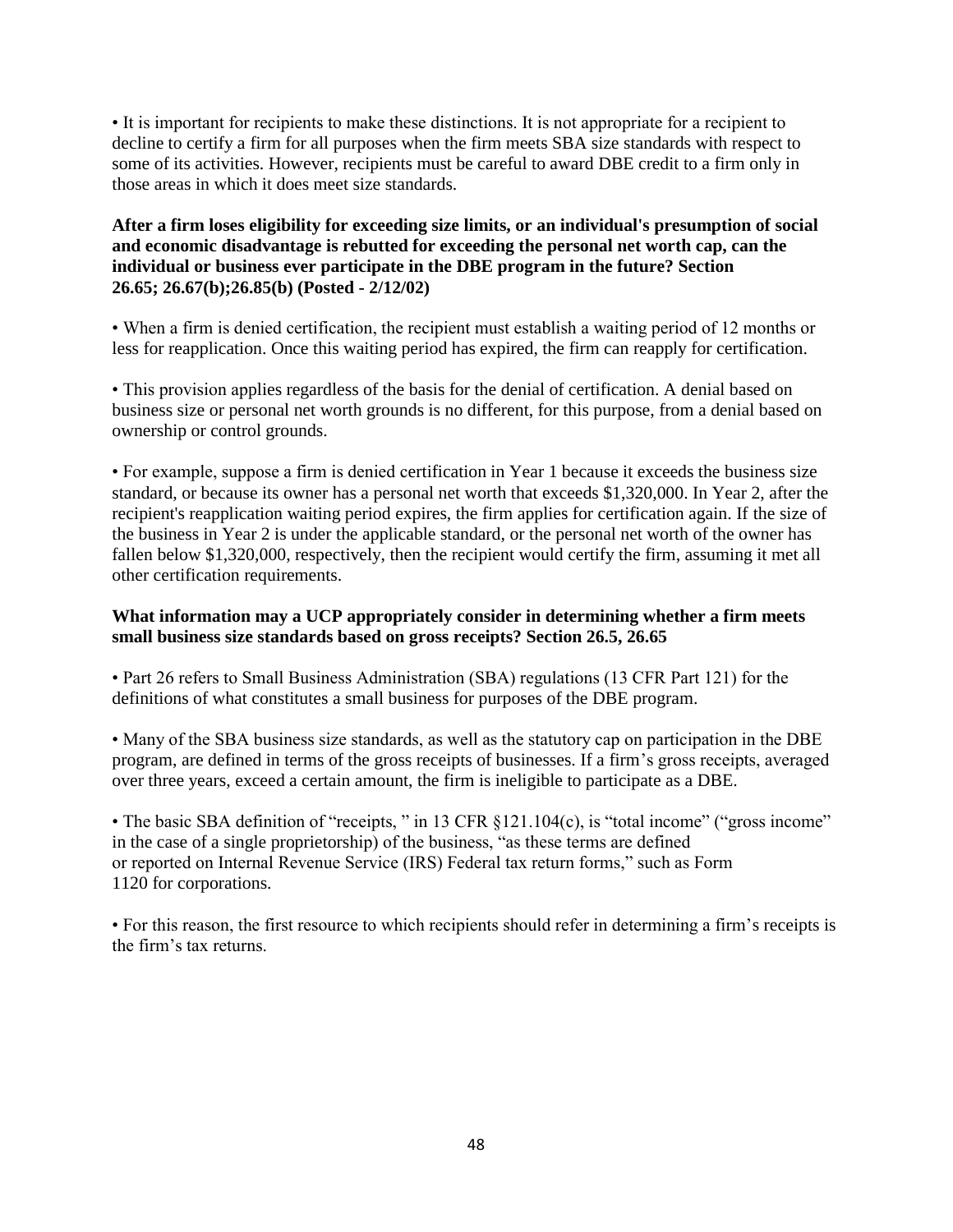• The most recent SBA interpretation of §121.104 makes clear that it is appropriate to consider evidence beyond a firm's tax returns, when the other information provides a reason to believe that the tax return information is false. "False," in this context, is not limited to meaning fraudulent, provided with actual knowledge that it is incorrect, or provided with reckless indifference to the actual facts. If the information from the tax returns is false in the commonly understood sense of the word (i.e., incorrect, erroneous, not corresponding to reality), then it is appropriate to use other information to construct a more accurate picture of the firm's receipts.

• DOT's position on all certification matters is that UCPs should focus on the substance and reality of a firm's circumstances, not merely on the form of its arrangements or what is shown on paper  $(cf.§26.69(c))$ .

• Consequently, if information available to the recipient (e.g., from a company's books, from financial records provided by other recipients) shows that the picture of a firm's receipts painted by a tax return does not correspond to the firm's financial reality, or is misleading (even without any intent to deceive on the firm's part), the recipient is entitled to consider this information in making a size determination.

• The fact that information extrinsic to the firm's tax returns may be considered does not mean that this information necessarily has controlling significance. As in all certification matters, the UCP must take into account all the evidence and all of the firm's circumstances, weigh the credibility of the information, and make an informed, balanced judgment concerning whether a firm meets the rule's small business size criteria.

[Back to Top](#page-0-0)

# **Waivers or Exemptions**

# **Can a recipient ask for a program waiver in conjunction with its revised DBE program? Section 26.21 - 26.15(Posted - 2/23/99)**

• Yes. If, in revising its DBE program, a recipient decides it wants to pursue an alternative to a requirement of Subparts B or C, then it must apply for a waiver. Subparts B and C concern such subjects as goals, good faith efforts, and program administration.

• The waiver request would apply to the features of the program that differed from Subpart B or C requirements.

• For example, suppose a mass transit recipient submitted a program that conformed to Subpart B and C for the most part, but proposed to use price credits rather than contract goals as a race-conscious measure. With respect to this issue the recipient would have to meet the procedural requirements of 26.15(b). In this example, FTA would review the recipient's program in the normal way, except that the portion requiring the waiver request would be forwarded to the Secretary for decision.

• In case the program as a whole has been approved, but a decision has not been made on the accompanying waiver request, the recipient would comply with all provisions of Subparts B and C pending the Secretary's decision on the waiver. [Back to Top](#page-0-0)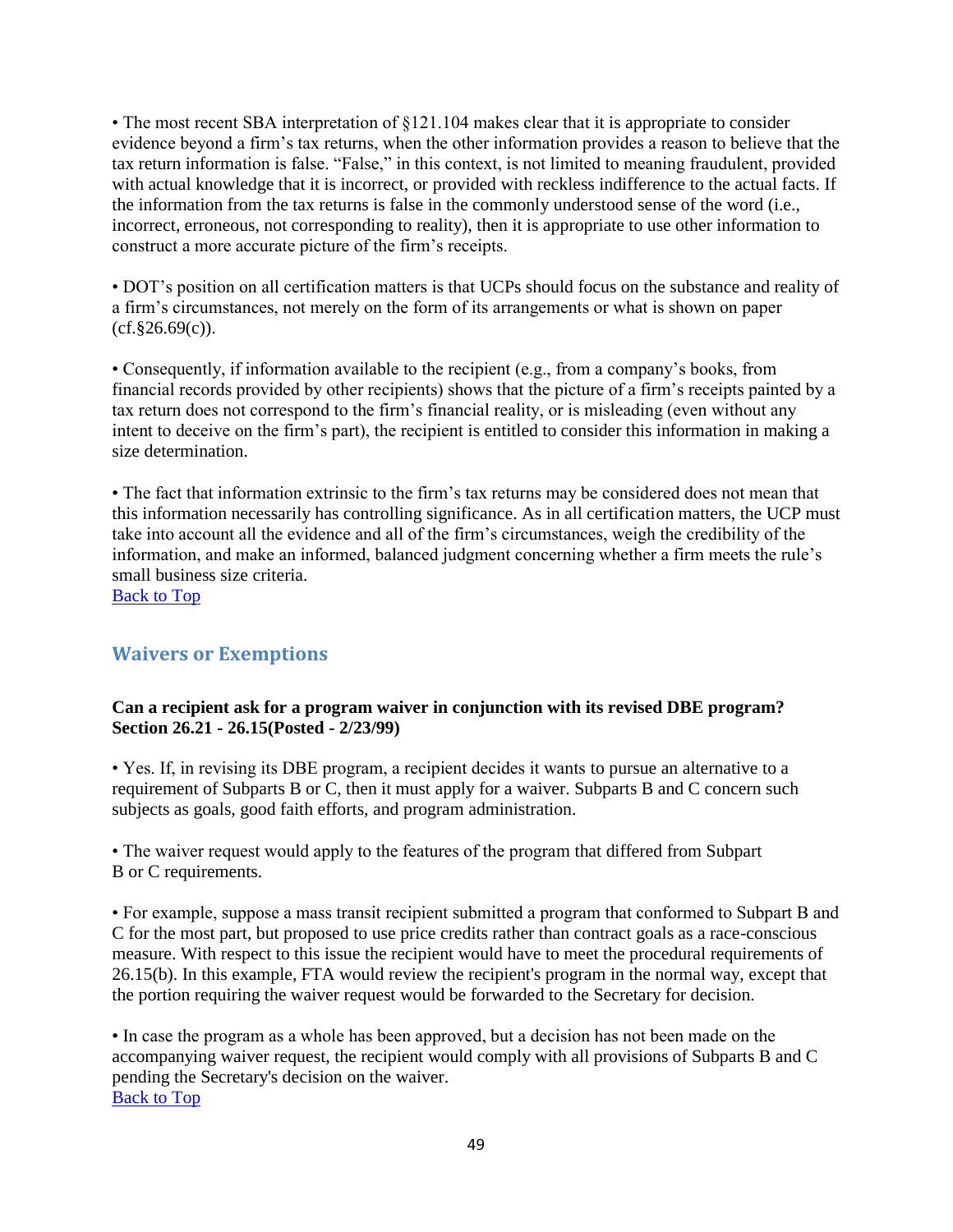# **Subrecipients**

# **Section 26.21 Can subrecipients have their own DBE programs and overall goals? If so, who reviews them? (Posted – 6/18/08)**

• In another Question and Answer, "Must a primary recipient's DBE program and goals apply to contracts let by subrecipients?" the Department describes how subrecipients could administer contract goals on their contracts under the umbrella of their primary recipient's DBE program and overall goals.

• That Q&A notes that subrecipients are not required to have their own, independent DBE programs and overall goals. However, a subrecipient may -- only if permitted by the DOT operating administration providing its financial assistance and subject to the approval of the concerned primary recipient -- have its own, independent DBE program and overall goal. Generally, this is an option that would make sense only for larger subrecipients who are receiving considerable amounts of DOT financial assistance.

• Following coordination with the primary recipient, the subrecipient would submit its DBE program and overall goals to the appropriate DOT operating administration for review and approval, in the same way that primary recipients submit their program and goals for DOT review and approval. A written agreement between the primary recipient and subrecipient is desirable.

• Subrecipients that have their own DBE programs must participate in their state's unified certification program (UCP).

• The amount of DOT financial assistance provided to a subrecipient with its own DBE program via the primary recipient is deleted from the base from which the primary recipient calculates its goals, and the subrecipient's DBE participation is not counted toward the primary recipient's DBE participation.

• If a subrecipient has its own independent DBE program and overall goals, the subrecipient would submit DBE participation reports to both the primary recipient and the DOT operating administration involved, the frequency and content of which would be determined through the subrecipient's consultation with the primary recipient and DOT operating administration.

## **Must a primary recipient's DBE program and goals apply to contracts let by subrecipients? (Section 26.45(a), 26.53) (Posted - 9/1/05)**

• The DBE program and overall goal of a primary recipient (e.g., a state DOT) apply to all the Federal funds that will be expended in DOT-assisted contracts.

o This includes not only the Federal funds expended in contracts that the primary recipient itself lets, but also the Federal funds that subrecipients let in DOT-assisted contracts.

 $\circ$  The primary recipient is responsible for administering its DBE program and is legally accountable for expenditure of DOT financial assistance in accordance with Federal requirements.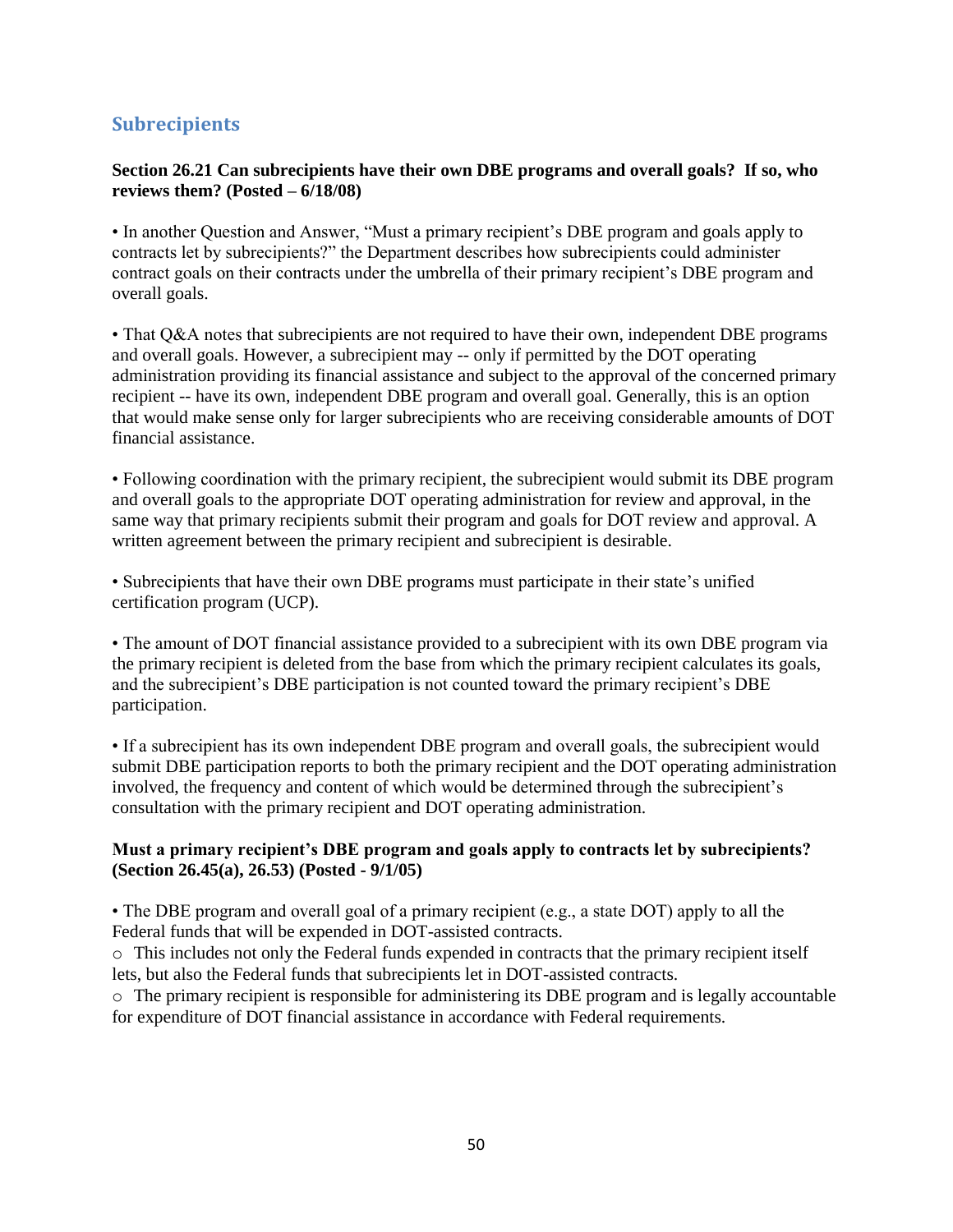o Subrecipients do not have to have their own, independent DBE programs or overall goals, since the primary recipient's DBE program and overall goals cover the DOT- assisted contracting activities of the subrecipients.

o However, if a subrecipient is letting a DOT-assisted contract with subcontracting possibilities, then part 26 provisions concerning contract goals apply to that

contract. These provisions include determining whether race-conscious measures are appropriate for a particular contract. (Contract goals do not apply to certain kinds of contracts in any case, such as contracts for purchases of transit vehicles, or contracts

in which there are no realistic subcontracting possibilities.)

o In a case where it is appropriate for there to be a contract goal on a subrecipient's contract, the primary recipient may establish the goal for the

subrecipient. Alternatively, the subrecipient may set the contract goal in consultation with the primary recipient. In either case, the subrecipient would follow the contract award procedures of §26.53.

[Back to Top](#page-0-0)

# **Overall Goals**

### **How does a recipient obtain census bureau data to use in calculating its overall goal? Section 26.45(c) (1) (Posted - 4/12/99 - Edited 12/7/01)**

• The regulation's first example of how a recipient can do Step 1 of the overall goal process involves using data from the Census Bureau's County Business Pattern (CBP) database.

• The Department intends to create a web site that will provide ready access to this information. We hope this site will be up and running in plenty of time to be of use to recipients as they prepare to submit their FY 2000 overall goal.

• Meanwhile, you can obtain this data from the Census Bureau web site. All of the data is available, however their web site does not have the features we intend to provide to make it easier to search, compile and retrieve the particular data you need.

• To access the data, go to [http://www.census.gov.](http://www.census.gov/)

• There are at least 2 areas of the site that have relevant CBP data. You can access them by going to the "Subjects A to Z" listing and:

o Click on "C": then, under "County", click on "County Business Patterns", or paste the following URL into your web browser: http://www.census.gov/econ/cbp/index.html

o Click on "B"; then, under "Business", click on "Statistics of United States Businesses (Tabulations by Size and Metropolitan Area)", or paste the following URL into your web browser: www.census.gov/csd/susb/susb.htm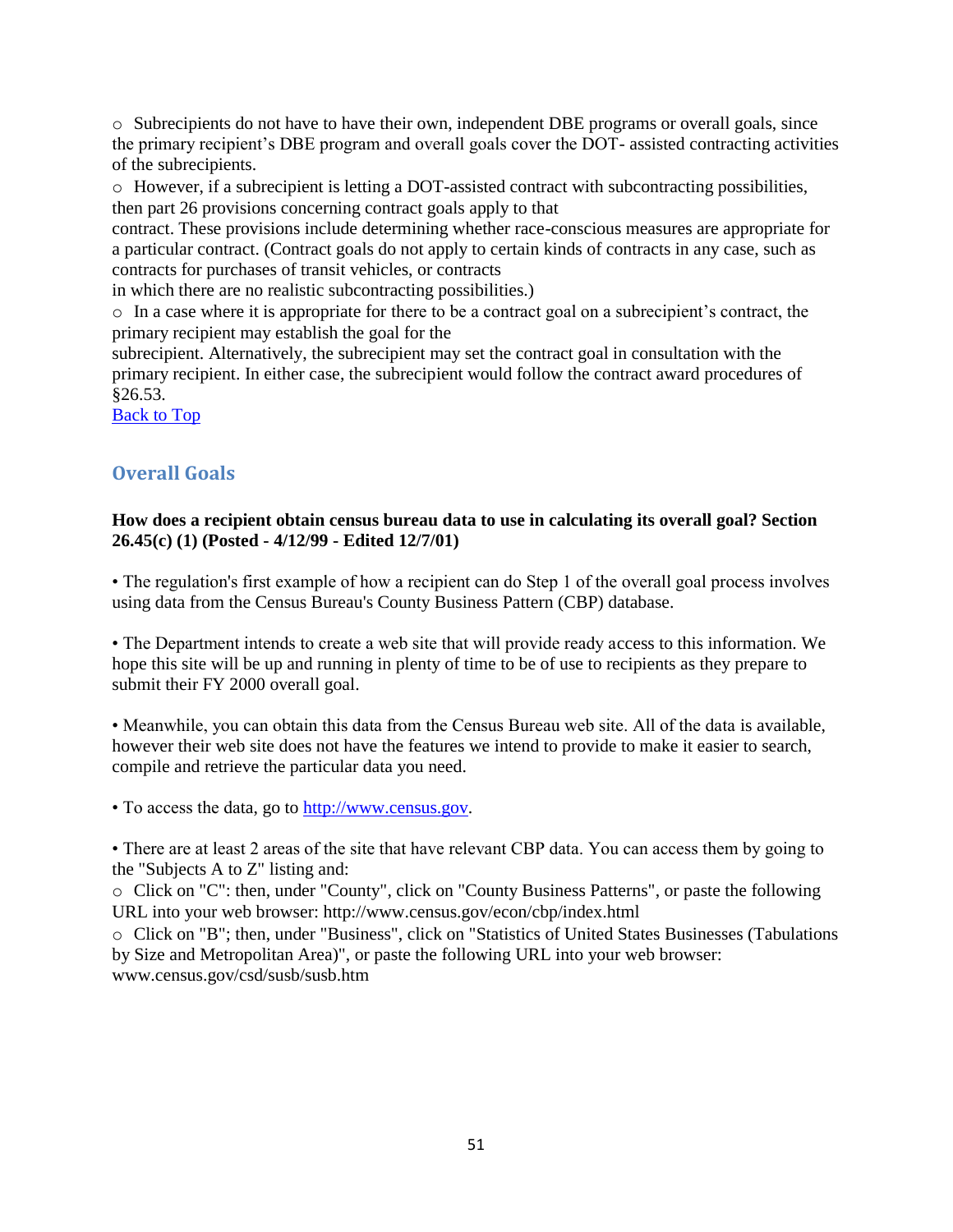• Both pages offer ways to select particular data (i.e. state or county) and different compilations of useful CBP data, some of which can be downloaded for easy use in spreadsheet format.

• No. Prior concurrence of a DOT operating administration with your overall goal for the next fiscal year is not required.

• However, if we determine that there are problems with the goal (e.g., it was not calculated properly, the method used to calculate it was inadequate); we will work with you to fix the problems and, if necessary, adjust the goal.

• Note that your projections of your expected use of race-conscious and race-neutral measures to meet goals are subject to our approval (26.51(c)).

• DOT operating administrations may review and approve or disapprove your contract goals, even if review of your overall goal is not complete.

• For example, suppose you submit your overall goal for the next fiscal year to FHWA on August 1. FHWA identifies concerns about the overall goal itself or your projection of participation to be obtained by race-neutral and race-conscious means, respectively. You and FHWA are continuing to discuss the goal as the new fiscal year begins. If you are letting a contract during October, after the new fiscal year has begun, you could use the submitted overall goal as a reference point for setting a contract goal, but FHWA retains the discretion to review and approve or disapprove your contract goal.

## **What types of contracts can be counted toward DBE goals? (Section 26.3(a), 26.55,) (Posted - 4/12/99)**

• DBE participation can be counted toward goals for any contract let by the recipient in which Federal funds listed in 26.3(a) participate.

• If a recipient lets a contract to any type of contractor, and Federal funds listed in 26.3 participate in that contract, then the DBE's participation would count toward the recipient's DBE goals.

• Part 26 does not limit the type of contractors who can participate in the DBE program or the types of contracts appropriate for DBE participation. All DOT-assisted contracts, whether construction or non-construction (e.g., professional services, consulting, supplies) can be used for DBE participation.

• Recipients should be aware that there may be some types of contracts that are not eligible for the Federal assistance specified in 26.3 (e.g., contracts supporting transit operations for some FTA recipients). Participation by DBEs in such contracts does not count toward goals in the DBE program. Recipients should contact the concerned operating administration for further information about DBE participation in a particular contract or type of contract.

## **What steps are recipients expected to take to satisfy the consultation component of the public participation required for goal setting? (Section 26.45(g)) (Posted – 6/18/08)**

• The goal setting process used by recipients to establish their annual overall goal submitted to the operating administrations for approval must include "consultation with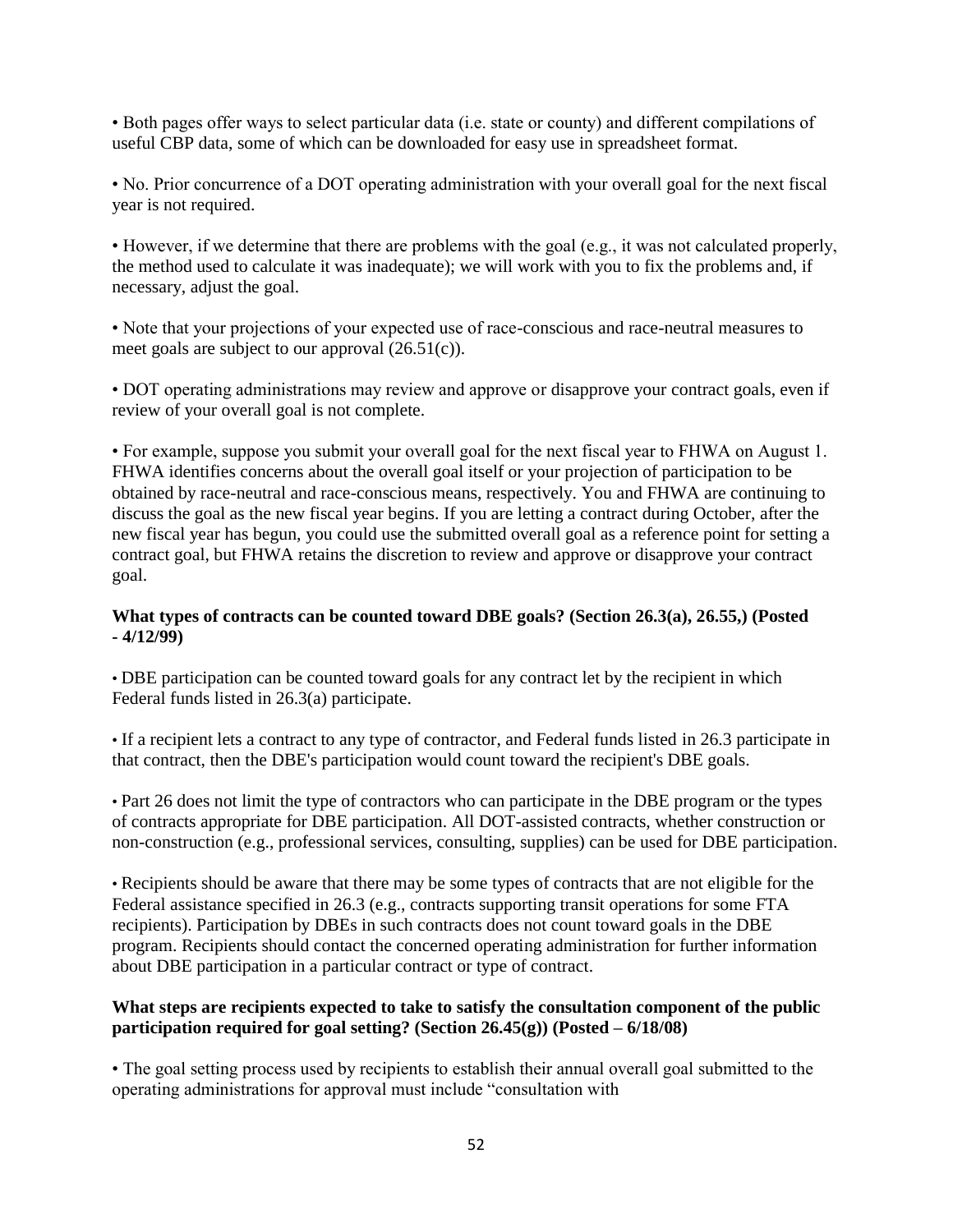minority, women's and general contractor groups, community organizations, and other officials or organizations" which could be expected to have information concerning the availability of DBEs and non-DBEs. This consultation process is also intended to gather information concerning the effects of discrimination on opportunities for DBEs, if present, - and establishing a level playing field for the participation of DBEs.

• By definition, the process of consultation involves a scheduled face-to-face conference or meeting of some kind with individuals or groups of interested persons for the purpose of developing and/or assessing a proposed goal and methodology and seeking information or advice before a decision is made. Publication of the proposed goal to the general public is not synonymous with, or a substitute for, consultation with interested or affected groups.

• Recipients should identify groups within their contracting market that are likely to have information relevant to the goal setting process or that have a stake in the outcome of the process. Those groups should be contacted and invited to participate in a face-to-face exchange (which may occur at a public meeting) aimed at obtaining the kind of information set out in the regulation regarding establishing the overall DBE goal. Efforts should be made to engage in a dialogue with as many interested stakeholders as possible. An advisory committee may be one method of consultation (but not the exclusive method, since this could lead to a recipient talking only to the same people all the time). A description of the consultation process and its purpose should be provided to all invitees.

• Consultation is expected to occur before the proposed goal is established and prior to publication of the proposed overall goal for inspection and comment by the general public.

• The consultation process must be documented in the recipient's annual goal submission.

### **Can a recipient or recipients set a project overall goal (e.g. for a large, multi-year project)? How does such a project goal relate to annual overall goals? Can such a project goal cut across modal lines? (Section 26.45(f2); 26.53(e)) (Posted - 2/12/02)**

• A recipient of DOT funds - whether from FAA, FTA, or FHWA - may set a project overall goal for a particular project. Typically, such a goal would be used for a large multi-year project.

• The recipient's overall project goal for the project would be separate from the recipient's annual overall goal for the rest of its DOT-assisted contracting activities.

• The recipient's submission of the overall project goal would have to meet the same requirements as for any other overall goal (see 26.45(f) (3)), specifically including breakout of the participation anticipated through race-neutral and race-conscious means. DOT would review the goal submission just as it does in other cases.

• With respect to its other DOT-assisted contracting activities, the recipient would also submit its regular annual overall goal for review. In so doing, the recipient, in calculating the annual goal for a given fiscal year, would not consider funds or contracting opportunities attributable to the project covered by the separate contract goal.

• For example, suppose a recipient will expend \$150 million on Project X in Years 1-3. The recipient will also expend \$40 million on other projects in each year during the same period. The recipient could submit a single project overall goal for Project X, based on the \$150 million to be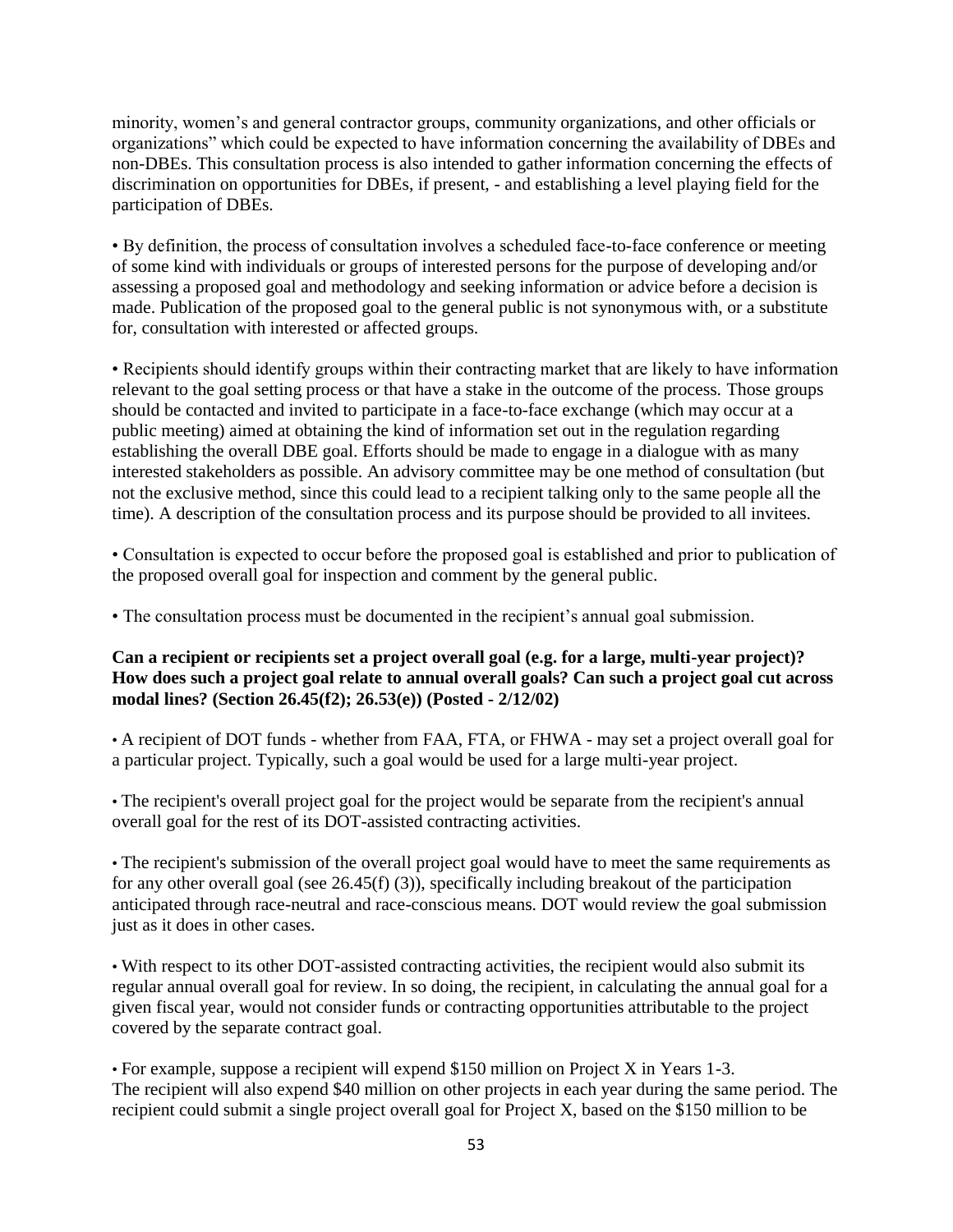expended over the life of the project. The recipient would also submit an overall goal each year for its other DOT-assisted contracting activities in Year 1, Year 2, and Year 3, based on the \$40 million the recipient was expending in each of those years.

• A project overall goal can be used for a multi-modal project. For example, suppose FHWA Recipient W and FTA Recipient Z are cooperating on a project, which involves the expenditure of \$500 million between them. Recipients W and Z can jointly submit a single overall project goal for the project. W and Z would also each submit regular annual overall goals for their other activities during the time that the project was under way.

• Many large projects on which it could be useful to establish a project overall goal may be designbuild projects. The overall project goal, in such a case, would serve as the goal for the master contractor. The master contractor would then establish contract goals on the contracts it is letting at a level appropriate to meet the race-conscious portion of the project overall goal.

• Currently Part 26 explicitly authorizes the use of project goals in FAA and FTA projects. While nothing in the rule precludes the use of project goals in FHWA projects, the rule does not explicitly mention FHWA projects in this context. However, it is the Department's view that recipients of funds from all three operating administrations can make use of project goals.

## **How do recipients project what portion of their overall goal they will meet through raceneutral means? Section 26.51(a) - (d)) (Posted - 2/17/00)**

• It is important to keep in mind that a recipient must not only submit its projections to DOT, but also its basis for the projection. This consists of a sound analysis of the recipient's market and the raceneutral measures it employs, on the basis of which the recipient realistically can project attaining a certain amount of DBE participation without the use of contract goals or other race-conscious measures.

• The analysis cannot be simply guesswork or based on a hope or policy preference. It must rest on information about the real world of contracting in the recipient's contracting area.

• Recipients know their own markets and the types of contracts most likely to be let. In determining the level of participation to be achieved through race-neutral means, the recipient should use its experience concerning the availability of DBEs in particular types of contracts in their market.

• Here are some examples of questions recipients could ask in making this analysis: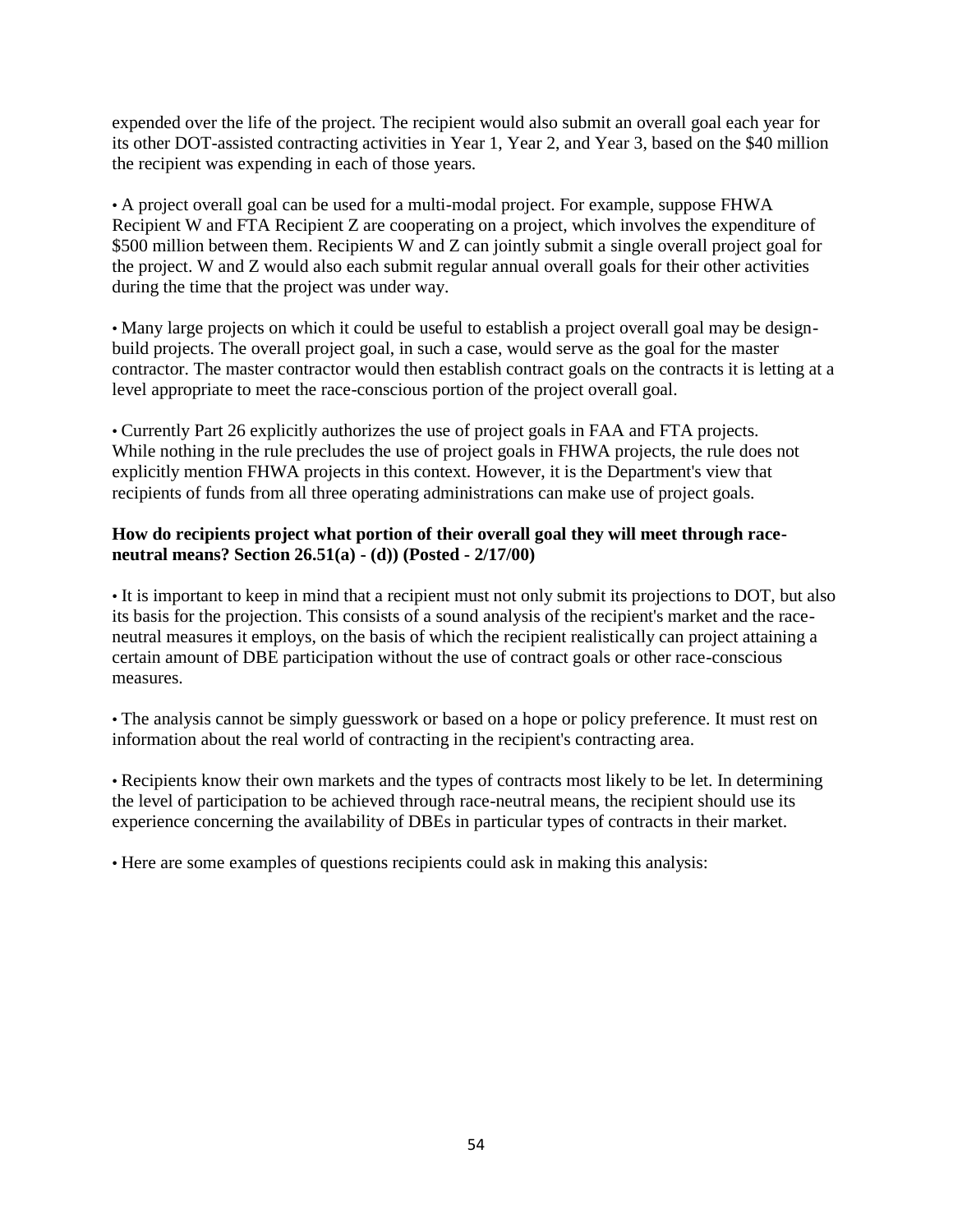o What is the participation of DBEs in the recipient's contracts that do not have contract goals?

o There may be information about state, local, or private contracting in analogous areas where contract goals are not used (e.g, in situations where a prior state/local affirmative action program was ended). What is the extent of participation of minority or women's businesses in programs without goals?

o What is the extent of race neutral efforts that the recipient will have in place for the next fiscal year?

o Are there firm, written, detailed commitments in place from contractors to take concrete steps sufficient to generate a certain amount of DBE participation through race-neutral means?

- o To what extent have DBE primes participated in the recipient's programs in the past?
- o To what extent has the recipient oversubscribed its DBE goals in the past?

• Where there is not systematic data in existence, recipients could conduct quick, informal surveys and use the results as part of the basis for their projections.

• Recipients should closely monitor DBE participation relative to their projections to determine whether mid-course corrections are needed.

## **As a recipient, do you have to wait for dot approval of your overall goal before starting to use it in the next fiscal year? Section 26.45(f) (4); 26.51(c), (e) (3) (Posted - 2/17/00 - Edited 12/7/01)**

• No. Prior concurrence of a DOT operating administration with your overall goal for the next fiscal year is not required.

• However, if we determine that there are problems with the goal (e.g., it was not calculated properly, the method used to calculate it was inadequate); we will work with you to fix the problems and, if necessary, adjust the goal.

• Note that your projections of your expected use of race-conscious and race-neutral measures to meet goals are subject to our approval (26.51(c)).

• DOT operating administrations may review and approve or disapprove your contract goals, even if review of your overall goal is not complete.

• For example, suppose you submit your overall goal for the next fiscal year to FHWA on August 1. FHWA identifies concerns about the overall goal itself or your projection of participation to be obtained by race-neutral and race-conscious means, respectively. You and FHWA are continuing to discuss the goal as the new fiscal year begins. If you are letting a contract during October, after the new fiscal year has begun, you could use the submitted overall goal as a reference point for setting a contract goal, but FHWA retains the discretion to review and approve or disapprove your contract goal.

[Back to Top](#page-0-0)

# **Contract Goals**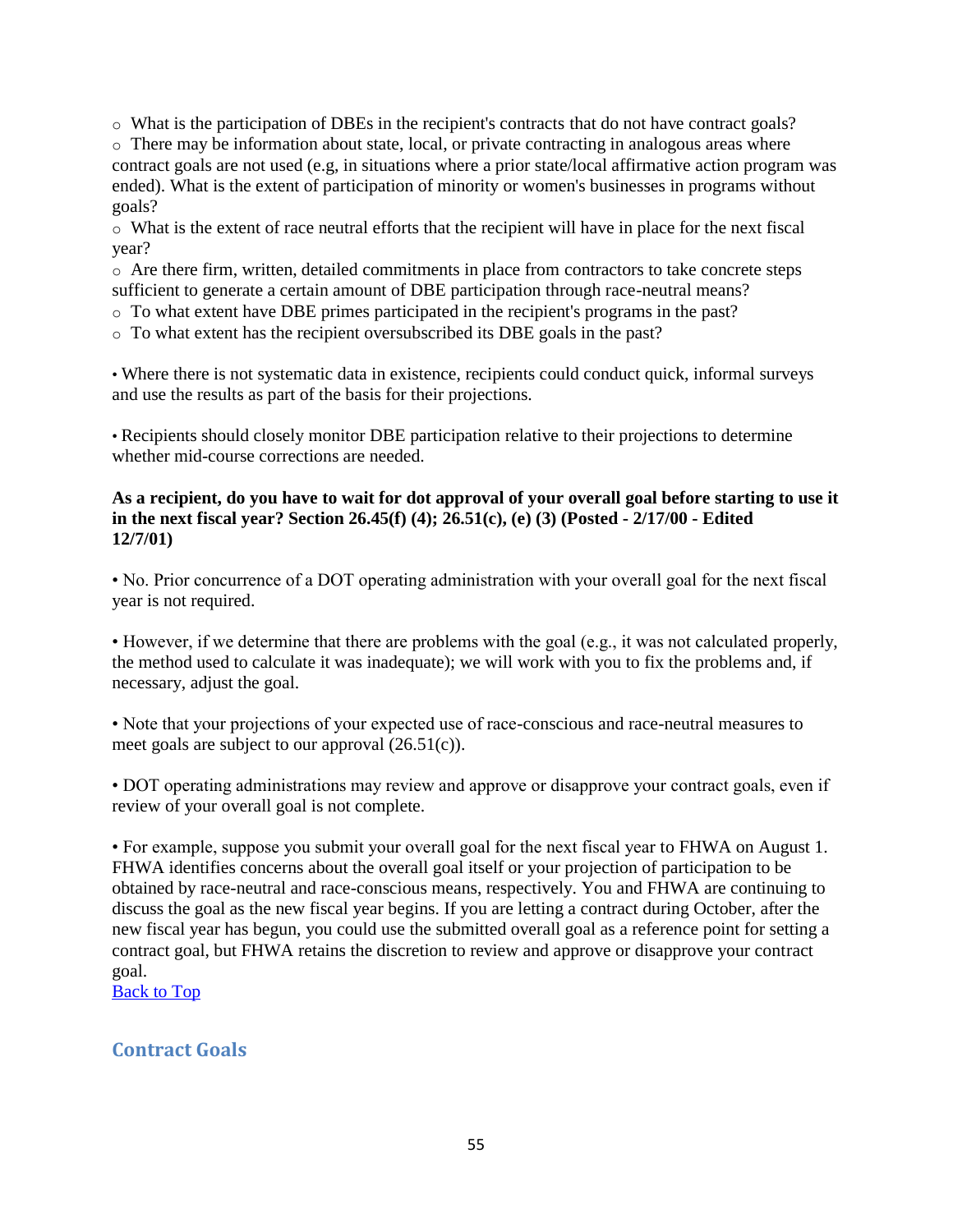### **How do recipients determine whether a DBE prime contractor has met a contract goal? (Posted 02/07/01)**

• However, recipients count toward DBE goals the value of work actually performed by DBEs (see 26.55(a)).

• In most cases, this means that a DBE bidder on a prime contract will meet the contract goal by virtue of the work it performs on the prime contract with its own forces.

• For example, suppose DBE Firm X is the apparent low bidder on a prime contract with a 10 percent contract goal. Firm X will perform 30 percent of the work on the contract with its own forces (the minimum possible if a DBE is to perform a commercially useful function, see 26.55(c) (3)). This means that 30 percent of the contract amount counts toward the DBE contract goal. This exceeds the 10 percent contract goal. Therefore, Firm X meets the contract goal. (In this example, the entire 30 percent DBE participation on the contract would be counted as race-neutral participation, since Firm X obtained the contract solely on the basis of its low bid.)

• There could be unusual situations in which a DBE prime contractor would have to provide some additional DBE participation through subcontracting. In the example above, suppose the contract goal is 35 percent instead of 10 percent. Firm X is credited with 30 percent DBE participation on the basis of the work it does with its own forces. This leaves the firm 5 percent short of meeting the contract goal. Firm X would have to seek an additional 5 percent DBE participation through subcontracting with another DBE or document the good faith efforts it made in attempting to secure this additional participation.

• It is appropriate to ask any prime contractor who has met its obligations to continue to make outreach efforts to additional DBEs. However, once a DBE prime contractor has met a contract goal through the work it performs with its own forces, recipients should not require the DBE prime to obtain additional DBE participation through use of DBE subcontractors or to document good faith efforts. DBE prime contractors are required to document good faith efforts only in situations, like those in the previous paragraph, where they do not fully meet contract goals through the work they perform with their own forces.

• When any prime contractor who has met its contract goal obligations provides work to additional DBE subcontractors, the prime contractor is contractually obligated to meet its commitments to those firms. In this case, because the participation of the additional DBE subcontractors is over and above what is needed to meet the goal, the recipient would count it as race-neutral participation.

• When a certified DBE firm bids on a contract that contains a contract goal, the DBE firm is responsible for meeting the goal or making good faith efforts to meet the goal, just like any other bidder.

**Do the DBE Program and DBE contract goals apply to change orders in contracts? (Posted 9/1/05)**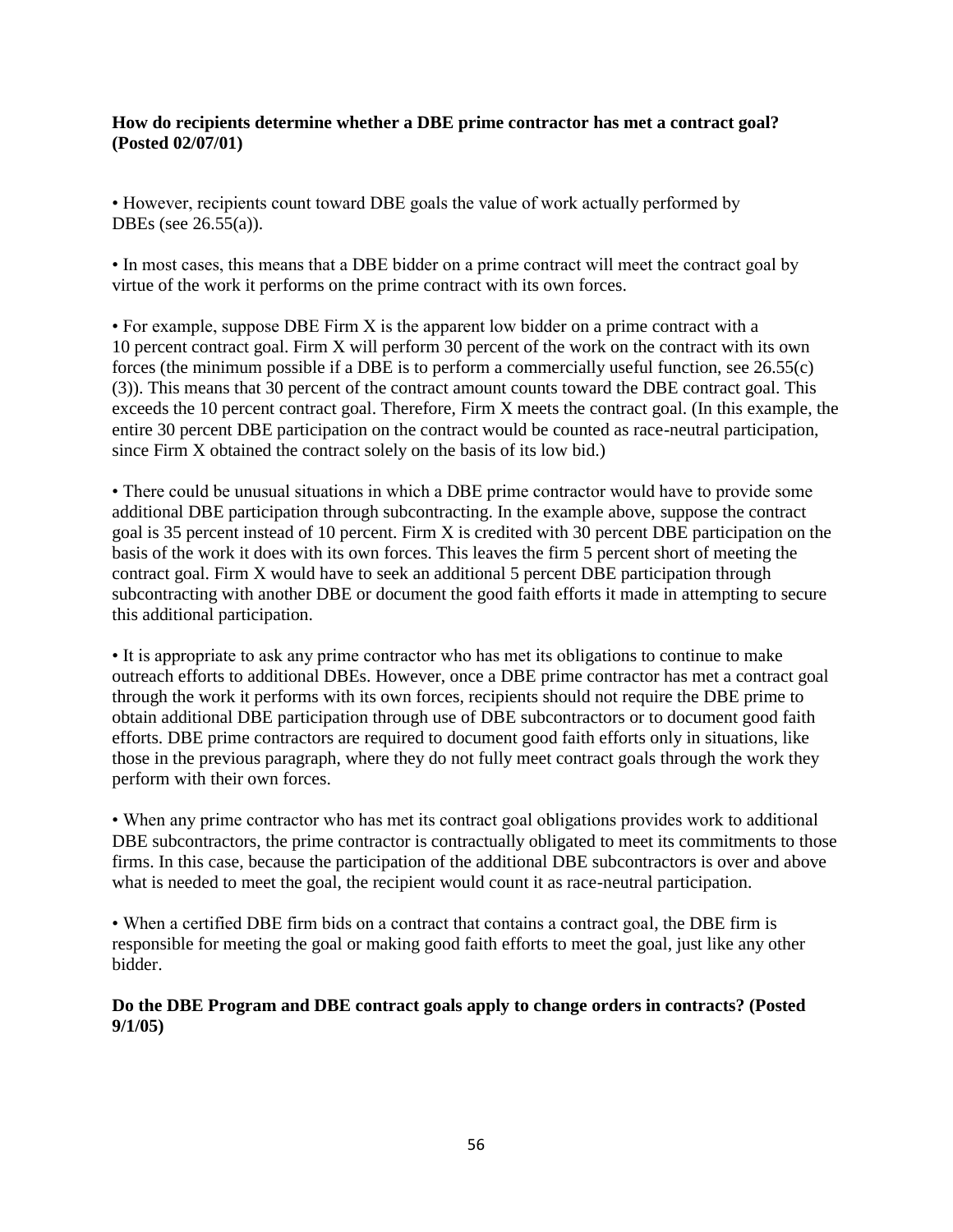• A recipient's DBE program applies to all its DOT-assisted contracting, including change orders to an existing contract which have more than a minimal impact on the contract amount.

• If there is a change order to a contract on which there is a DBE contract goal, then that contract goal applies to the change order as well as to the original contract. This is true regardless of whether the recipient or the contractor initiates the change order.

• For example, suppose that a recipient awards a \$1 million contract to Firm X. The contract goal is 15 percent. Firm X meets the contract goal by obtaining DBE participation from subcontractors or suppliers amounting to \$150,000.

• Part way through performance of the contract, the recipient determines that additional work is necessary, and issues a change order that will add \$500,000 to the total contract price. The 15 percent contract goal applies to this additional \$500,000.

• To meet the contract goal as applied to the change order, Firm X would have to make good faith efforts to obtain an additional \$75,000 in DBE participation. It could meet this obligation either by obtaining the additional \$75,000 in work by DBE subcontractors or suppliers or by documenting good faith efforts.

• The recipient would determine, on a case-by-case basis, what would constitute good faith efforts in the context of a particular change order. This could include modifying the contract goal amount applicable to the change order if circumstances warrant.

\* There may be situations in which a change order has such a minimal effect on the overall contract amount or the expected DBE participation on a contract that it would not be sensible to alter DBE requirements affecting the contract. If a recipient believes that a change order has such a minimal effect, the recipient should contact the relevant DOT operating administration for guidance on whether it is necessary to alter DBE requirements affecting the contract.

#### **If a DBE firm is certified after the execution of a prime contract, are there any circumstances in which its use on the contract can be counted toward DBE goals? (Posted - 6/18/08)**

• Section 26.55(f) provides that if "a firm is not currently certified as a DBE…at the time of the execution of the contract, do not count the firm's participation toward any DBE goals..."

• To receive DBE credit toward meeting a contract goal in the context of the prime contract award process, a DBE firm must be certified before the due date for bids or offers on the prime contract. 49 CFR 26.81(c).

• There may be situations after the award of the prime contract, however, in which it is appropriate to count DBE credit for the use of a DBE subcontractor certified after the prime contract is executed. To be eligible to obtain DBE credit, a DBE subcontractor must be certified before the subcontract on which it is working is executed.

• EXAMPLE 1: A year after the award and execution of the prime contract, the prime contractor hires a certified DBE subcontractor to perform work on the contract beyond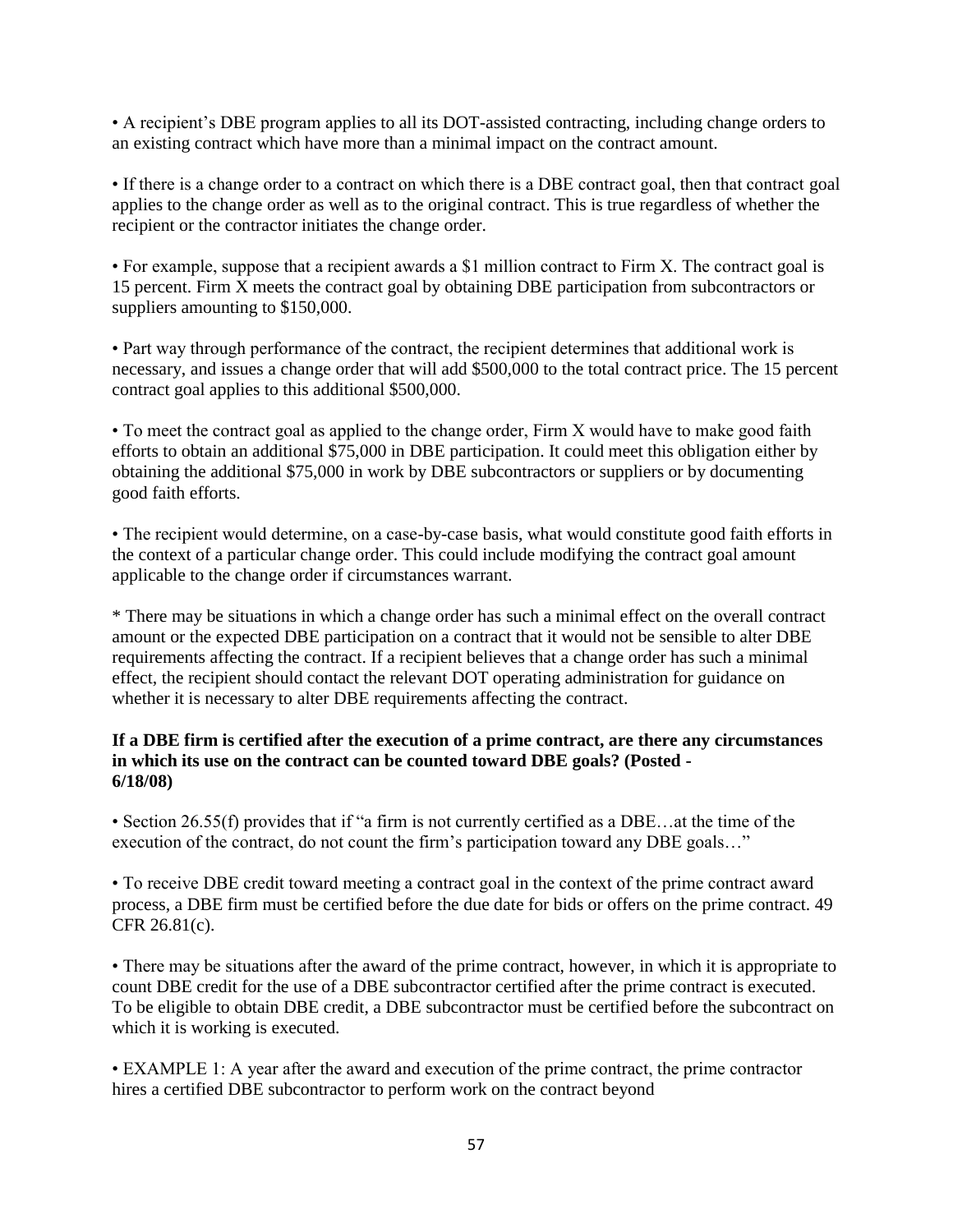the DBE participation to which the prime contractor committed as part of the contract award process. The DBE was certified after the prime contract was executed but before this new subcontract is executed. The DBE's work should be counted toward the prime contractor's overall DBE achievements and toward the race-neutral portion of the recipient's overall goal.

• EXAMPLE 2: As part of the contract award process and in response to a race-conscious contract goal, a prime contractor has committed to the use of DBE Subcontractor X. Halfway through performance of its work on the subcontract, X goes out of business. The prime contractor hires DBE Subcontractor Y to finish the work that was originally committed to X. DBE Y was certified after the execution of the prime contract but before the execution of Y's subcontract. Y's participation should be counted toward the prime contractor's fulfillment of its commitment to meet the contract goal and to the race-conscious portion of the recipient's overall goal.

## **What requirements apply to recipients' use of contract goals? (Posted-2/17/00)**

• The most important regulatory requirements for recipients to consider in making decisions about using contract goals are the following:

• Recipients must meet as much as possible of their overall goals through race-neutral measures  $(26.51(a)).$ 

• Recipients must project how much of their overall goals they can meet through race- neutral and race-conscious measures, respectively. Recipients must submit this projection and the basis for it to DOT along with their overall goals  $(26.51(c))$ .

• Recipients "must establish contract goals to meet any portion of [their] overall goal [they] do not project being able to meet using race-neutral means" (26.51(d)).

• Recipients are not required to set contract goals on every DOT-assisted contract, but must set contract goals that will cumulatively result in meeting any portion of overall goals recipients do not project meeting through the use of race-neutral means  $(26.51(d)(2))$ .

• Decisions concerning the use of contract goals must be based on sound analysis. This analysis forms the basis for the projection of the portion of goals the recipient expects to meet through raceneutral or race-conscious means.

#### **Section 26.53(f) Do recipients apply post-award good faith efforts requirements to contracts on which there is no contract goal? (Posted – 2/12/02)**

• No. The post-award good faith efforts requirements of 26.53(f) apply only to a contract in which there is a contract goal.

• These requirements (1) prohibit prime contractors from terminating a DBE for convenience and then substituting the prime contractor's own forces, and (2) require the prime contractor to make good faith efforts to replace a DBE firm that could not complete its contract with another DBE firm, to the extent needed to meet the contract goal.

• These provisions are premised on there having been a contract goal that the prime contractor has committed itself to make good faith efforts to meet. When there is a contract goal, the provisions of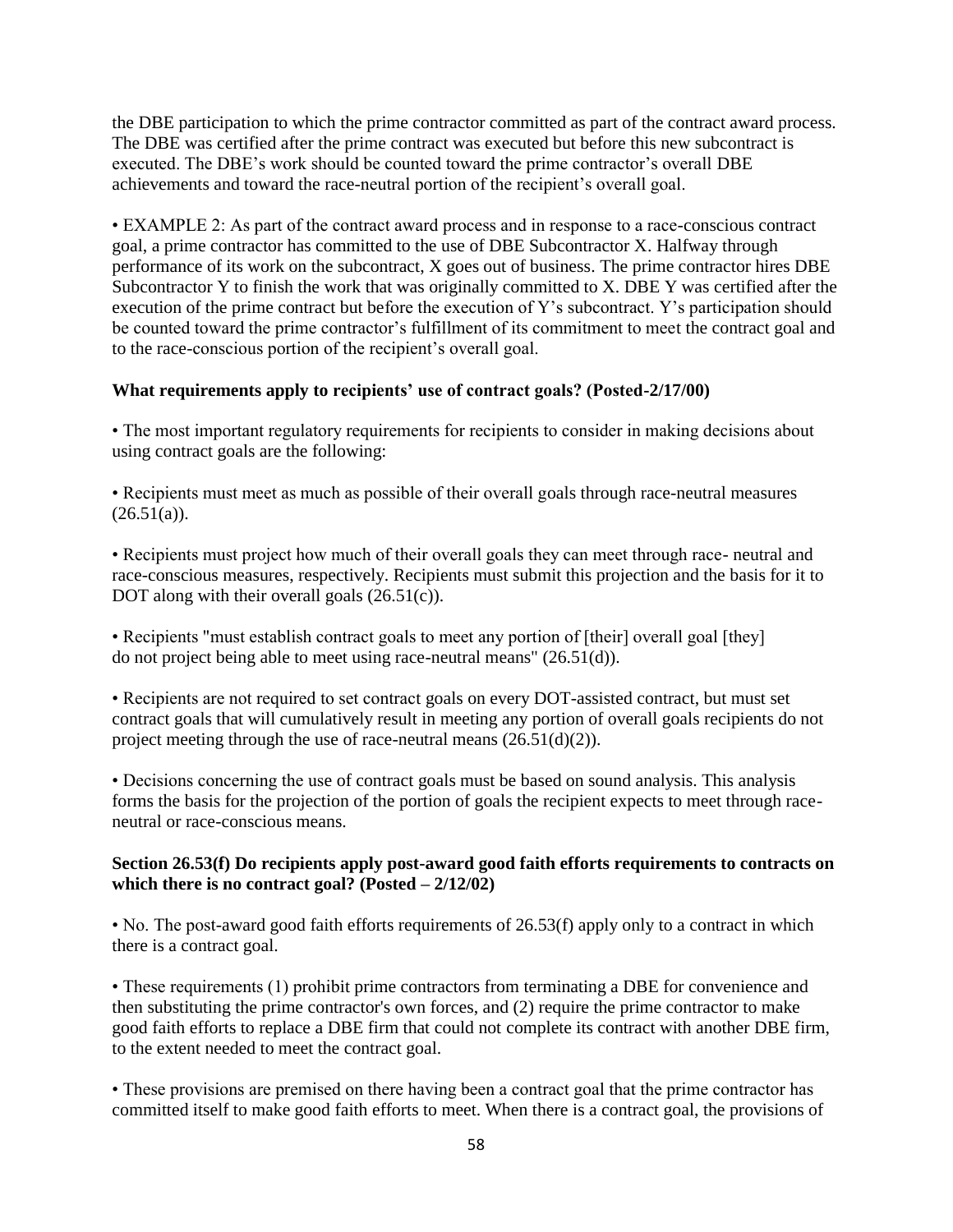26.53(f) are necessary to prevent a prime contractor from circumventing its good faith efforts obligation after the contract has been awarded.

• Where there is no contract goal (i.e., a race-neutral procurement), these provisions are not relevant. [Back to Top](#page-0-0)

# **Decertification**

**When a recipient determines that an owner of a certified DBE firm exceeds the \$ 1,320,000 personal net worth cap, what happens? Must the firm be decertified? If so, must the recipient use the procedures of 26.87 to decertify the firm? (Section 26.67(a) (2) and (b) (1); 26.87***)* **(Posted 4/12/99 and updated PNW 7/22/2014)** 

• The PNW cap concerns the issue of whether a particular individual owner of a DBE firm is a socially and economically disadvantaged individual.

• Under 26.67(b) (1), when an individual's PNW shows that his or her PNW exceeds \$1.32 million, it is not necessary to have a proceeding under 26.87 to conclusively rebut his or her presumption of economic disadvantage. No other hearing or proceeding is called for (see 64 FR 5118, February 2, 1999).

• Therefore, when the owner does not dispute that his or her owner's net worth, as shown in the PNW statement, exceeds \$1.32 million, the recipient need not hold further proceedings under 26.87 before determining that the owner is not a disadvantaged individual.

• However, if there is dispute about the facts of a case (e.g., the individual owner challenges the recipient's determination that his or her PNW exceeds \$1.32 million), then a 26.87 proceeding is necessary to remove the disadvantaged status of the individual.

• In any case in which the recipient determines that a DBE firm's owner is not a disadvantaged individual because his or her net worth exceeds \$1.32 million, the recipient must then determine whether the individual's loss of disadvantaged status causes the firm's ownership by disadvantaged individuals to fall below 51 percent.

• For example, suppose that a DBE firm is owned by presumptively disadvantaged individuals X, Y, and Z, who respectively own 40 percent, 15 percent, and 20 percent of the company.

• If either Y or Z exceeds the PNW cap, but the other two owners do not, the firm can still be certified, assuming that control and other requirements continue to be met, because the ownership interest of the other two disadvantaged owners combined is more than 51 percent.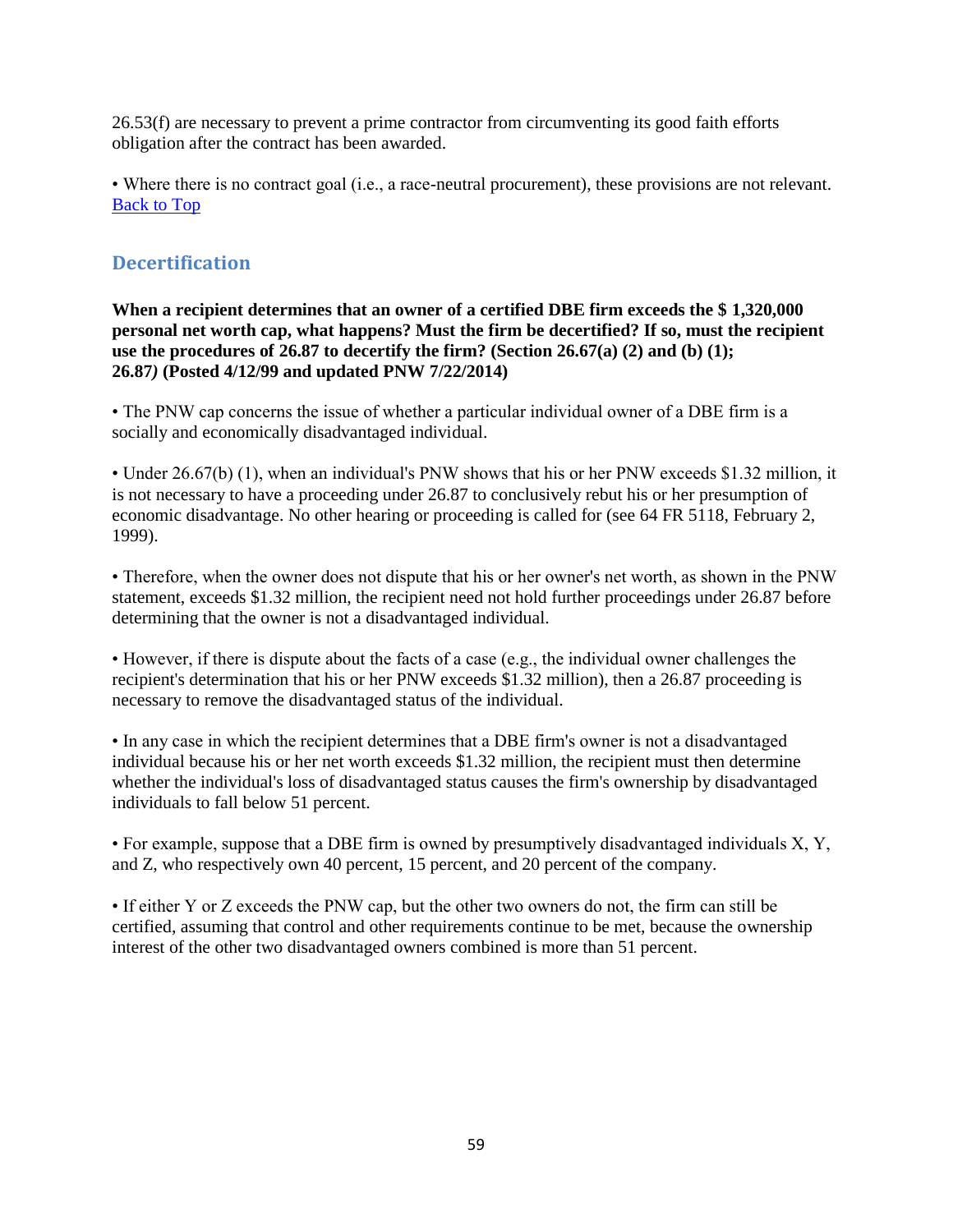• On the other hand, if either X or both Y and Z exceed the \$1.32 million cap, then the firm cannot remain certified, because ownership by disadvantaged individuals will fall below 51 percent.

• When the disadvantaged ownership of a DBE falls below 51 percent as the result of an owner losing his or her status as a disadvantaged individual, the recipient should decertify the firm. If the firm does not dispute that its disadvantaged ownership has fallen below 51 percent, the recipient should decertify the firm without a 26.87 proceeding. If the firm contends that its disadvantaged ownership is still at or above 51 percent, then the recipient would conduct a 26.87 proceeding.

• If there were disputes both as to the PNW of an owner and the percentage of ownership remaining in the hands of disadvantaged owners, these issues could be decided in the same 26.87 proceeding. Two separate proceedings would not be necessary.

## **Can a certified DBE firm voluntarily withdraw from the DBE program? Section 26.87 (Posted - 12/09/11)**

• Yes. Generally, a certified DBE firm remains certified until and unless it is decertified, using the procedures set forth in section 26.87.

• However, a DBE firm can voluntarily withdraw from the DBE program. It can do so by sending a notarized letter to the certifying agency and saying that it wants to cease participating in the program.

• When it receives such a letter, the recipient or UCP should send an acknowledgement letter to the firm saying that, unless the recipient or UCP hears to the contrary from the firm within a given number of days, the firm's DBE certification will be terminated.

• The recipient/UCP can then remove the firm from its Directory, and the firm would not, in the future, be eligible to participate as a DBE unless it later applied for certification through an initial application.

• If a firm takes other action conclusively demonstrating that it does not intend to continue to compete for contracts, such as filing paperwork with a state's Secretary of State or other regulatory agency terminating its ability to do business in the state, the firm has taken action equivalent to voluntarily withdrawing from the DBE program. In such a case, the recipient/UCP may remove the firm from the DBE Directory without pursuing a decertification proceeding under section 26.87.

• This is also true if the recipient/UCP has other conclusive evidence that the firm is no longer a going concern (e.g., there is documentation that the firm has been liquidated in bankruptcy).

**Can a recipient remove the eligibility of a currently certified firm through any means other than those of 26.87? (Posted - 9/22/00)**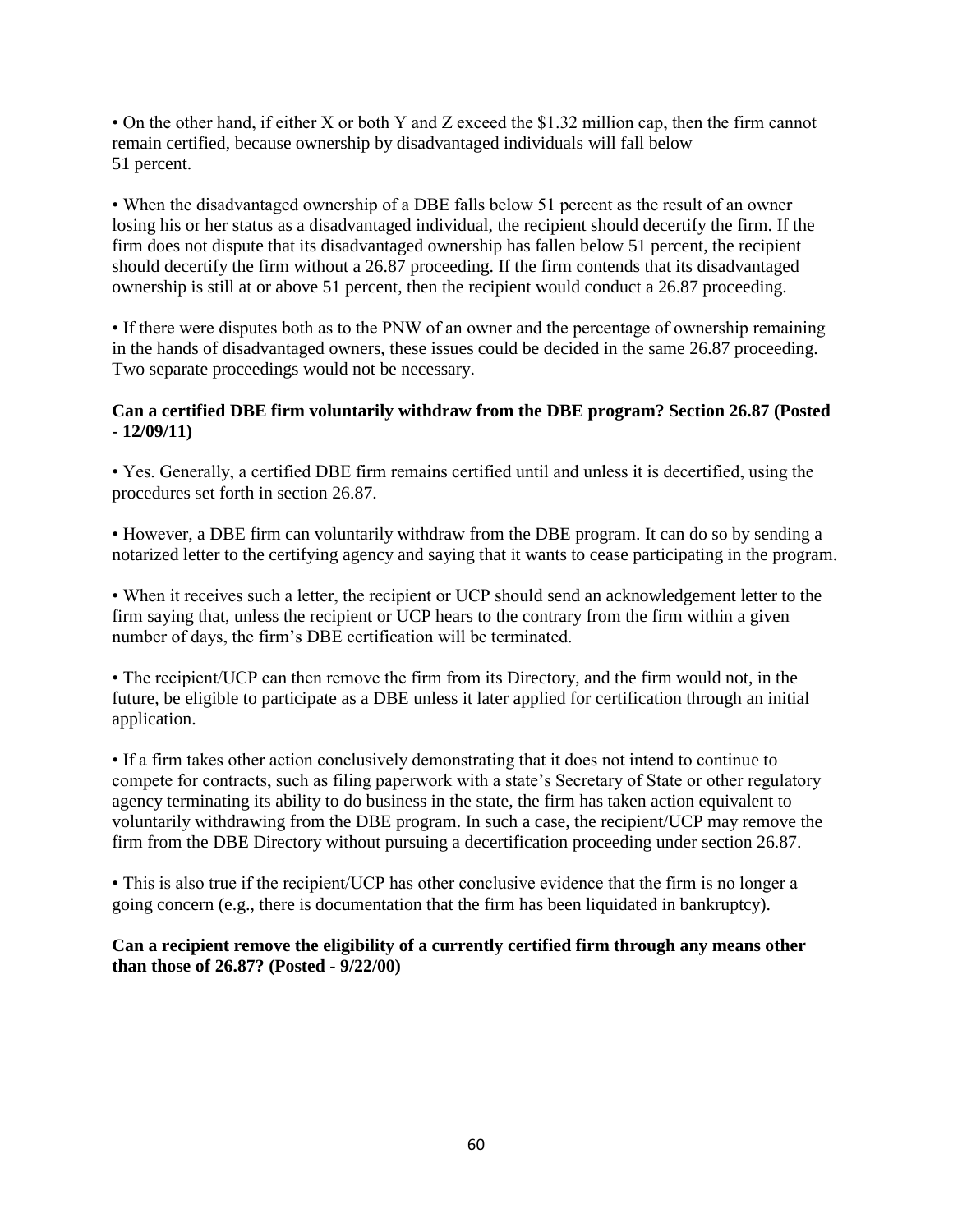• The exception involves a situation in which there is no dispute that the firm's owners have exceeded the personal net worth limit. (See Q&A entitled "When a recipient determines that an owner of a certified DBE firm exceeds the owner's \$1,320,000 personal net worth cap, what happens? Must the firm be decertified? If so, must the recipient use the procedures of 26.87 to decertify the firm?").

• In all other cases in which a recipient questions a currently-certified firm's eligibility, 26.87 applies. This is the case whether the firm was originally certified under Part 26 or former Part 23.

• Firms certified under former Part 23 did not automatically lose their eligibility when Part 26 went into effect. When a recipient seeks information from a firm to ensure that it continues to meet Part 26 eligibility criteria or asks it to reapply for certification, the firm does not automatically lose its eligibility even if it fails to make a timely response. In all these cases, firms continue to be eligible unless and until their eligibility is removed through a 26.87 proceeding (e.g., on the ground of noncooperation), unless the firm states in writing that it no longer chooses to participate in the DBE program.

[Back to Top](#page-0-0)

# **Termination/Substitution of DBE**

## **Can a prime contractor reduce the amount of work committed to a dbe firm at contract award without good cause? (Posted - 12/09/11)**

• No. The Department views such a reduction as a partial termination of the DBE's contract with the prime contractor. Recipients should dissuade contractors from reducing amounts of work committed to DBEs.

• Reducing the amount of work committed to a DBE at contract award, where this commitment was part of the prime contractor's good faith efforts to meet a contract goal, is subject to the requirements of section 26.53(f). This means that the prime contractor can reduce the amount of work committed to the DBE only for good cause and only with the written concurrence of the recipient.

• This is true even if the contractor continues to meet its contract goal through other means.

• For example, suppose a prime contractor commits \$500,000 to each of two DBE subcontractors, thereby meeting a 10 percent goal on a \$10 million prime contract. Part way through the performance of the contract, the prime contractor finds it necessary to expend an additional \$100,000 in the work being performed by DBE subcontractor #1. The contractor then wishes to reduce the work assigned to DBE subcontractor #2 by

\$100,000, reasoning that the 10 percent goal will still be met. In such a situation, the prime contractor cannot act on its own to reduce the work assigned DBE subcontractor #2. It would have to comply with section 26.53(f). [Back to Top](#page-0-0)

# **Reporting Requirements**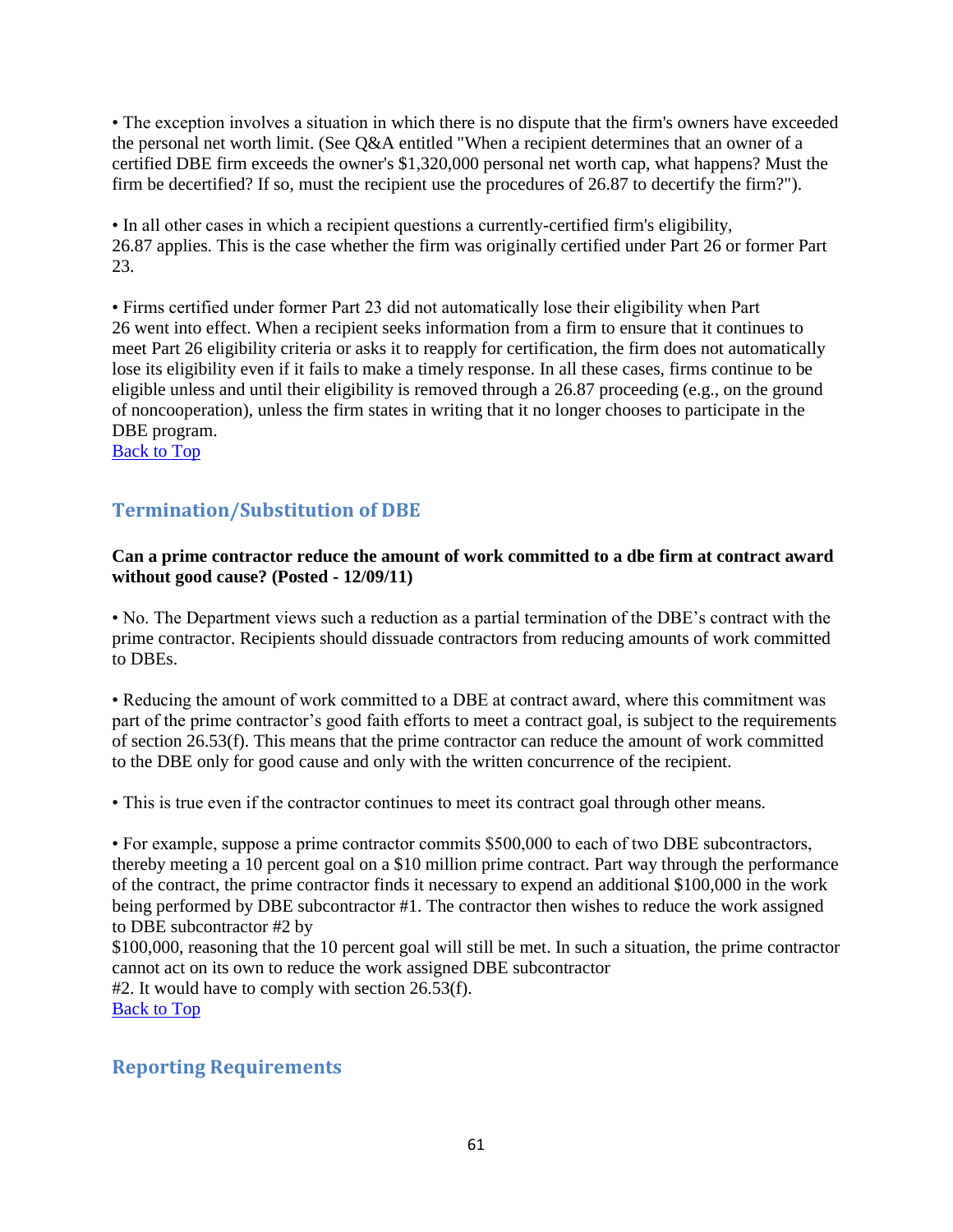## **Should recipients keep track of DBE "commitments," "achievements," or both? Section 26.37(b), 26.55(g) (Posted - 2/17/00)**

• Both. Section 26.37(b) requires recipients to have a mechanism to verify that the work committed to DBEs at contract award is actually performed by the DBEs. Obviously, recipients need to track both commitments and actual achievements in order to perform this task.

• Final information on actual achievements will often not be available in the same year in which contracts are let. Recipients will often have to rely on commitments information in order to administer their programs (e.g., make needed adjustments with respect to the use of race-neutral and race-conscious measures).

• On the other hand, keeping track of actual achievements is crucial to evaluating the operation of recipients' programs. As 26.55(g) provides, actual achievements are not counted toward goals until DBEs receive payment for their work. If the actual achievements of particular contractors, or a recipient's program in general, falls short of commitments, this is an indication that corrective action should be taken to improve program performance.

## **GUIDANCE ON COMPLETING THE ONGOING PAYMENTS PORTION OF THE UNIFORM REPORT OF DBE COMMITMENTS/AWARDS AND PAYMENTS (Posted 2/11/16)**

Section C of the Uniform Report is designed to capture information on current actual payments made to DBEs for work performed on ongoing federally-assisted contracts. This payment data provides a "snapshot" of dollars actually paid to DBEs as compared to dollars committed or awarded to DBEs but not yet paid during the reporting period. In column A, the total numbers of ongoing contracts on which payments were made during the reporting period are the prime contracts.

Similarly, in column B, the total dollars paid to prime contractors for work performed on prime contracts by both the prime contractor and its subcontractors is to be reported. Payments by recipients for all work performed on the contract are made to the prime contractor, who in turn is obligated to promptly pay its DBE and non-DBE subcontractors. See 49 C.F.R. §26.29. In column C, the total number of ongoing contracts performed by DBEs includes both prime contracts and subcontracts. The term contract refers to any legally binding relationship obligating a seller to furnish supplies, material, or services to a buyer who is obligated to pay. It includes, but is not limited to, subcontracts, supplier agreements, and trucking arrangements.

The inclusion of prime contracts in Column C likely will be the exception and not the rule since most DBE participation is obtained through subcontracts. However, when DBE prime contracts are included in column C, you should in a footnote include the number of DBE prime contracts reported. The number of contracts reported in column C may be larger, smaller, or the same as the number in column A. To illustrate the point, assume that only one prime contract is underway during the reporting period. If the prime contractor is a non-DBE with 3 DBE subcontractors, the number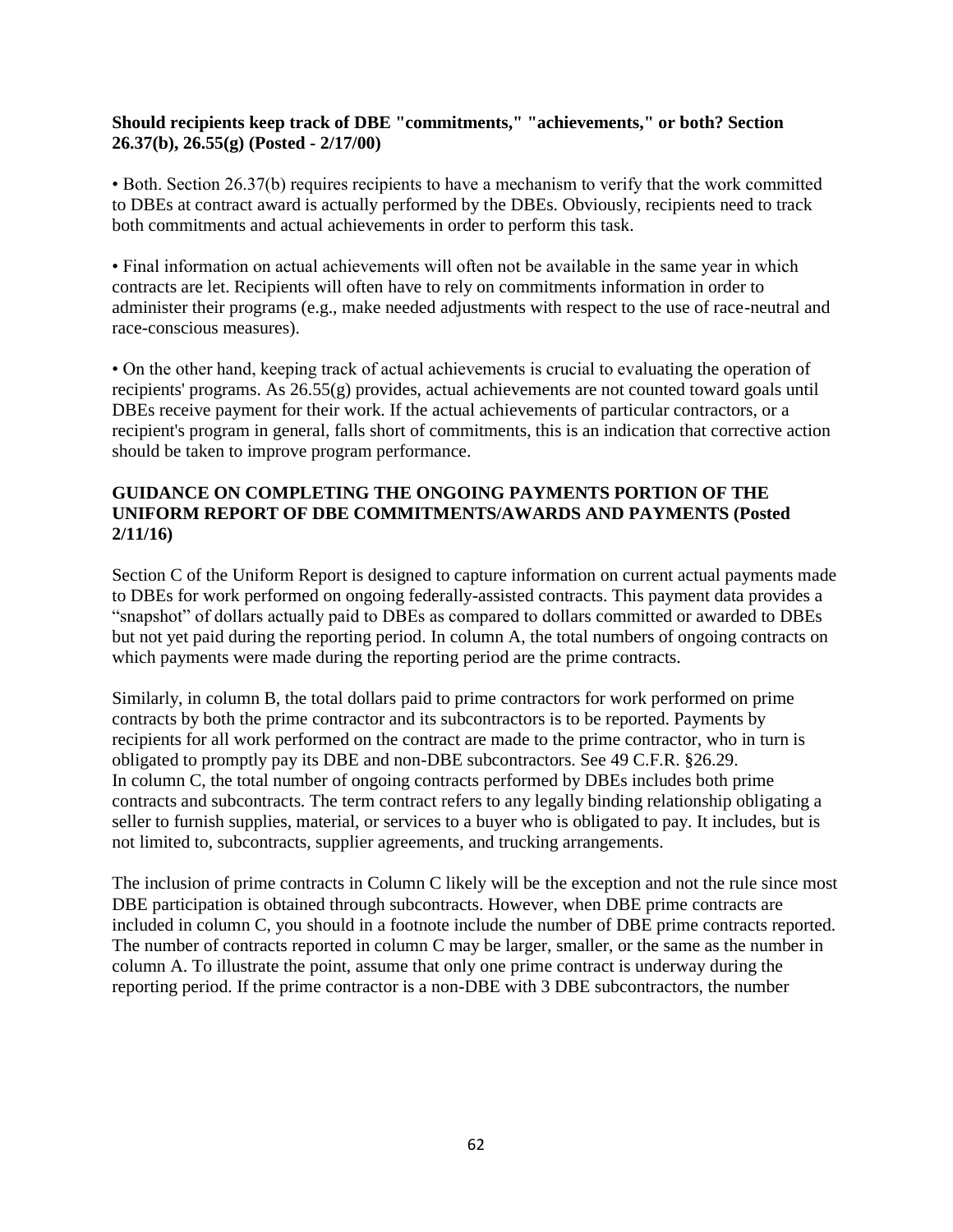reported in column C  $(3)$  will be higher than column A  $(1)$ . By contrast, if a non-DBE prime contract reported in column A has no DBE subcontractors, the number reported in column C (0) will be less than column A (1). If the prime contract involves a DBE prime contractor with no DBE subcontractors, the number in column A  $(1)$  and column C  $(1)$  would be the same, with appropriate notation that column C includes a DBE prime contract.

The total dollars paid to prime contractors reported in column B (which covers all work that resulted in payment) is used to derive the percentage payments to DBEs reported in column F based on the actual dollars paid to DBEs reported in column D. Column E captures the number of DBE firms paid during the reporting period. If one firm performs work on multiple contracts and is paid for that work during the reporting period, the firm should be counted only once. [Back to Top](#page-0-0)

# **Certification Appeals**

**Must a recipient have an internal appeal system for applicants who are denied certification or decertified? if there is such a process, must it include providing a verbatim transcript of the original proceeding to the firm for purposes of the internal appeal? Section 26.83 - 26.89 (Posted - 4/12/99)** 

• No. There is no requirement for recipients to establish an internal appeal system. Recipients have the discretion to establish such a system, however.

• Once a recipient has made an administratively final denial or decertification decision (i.e., one that means the firm cannot participate in the recipient's DOT-assisted contracts as a DBE), the firm may appeal the result to DOT under 26.89.

• If a recipient has established an internal appeals system, a firm is not required to exhaust this remedy before appealing an administratively final decision to DOT under 26.89. However, if a firm chooses to appeal through the recipient's internal appeal process, the Department will not act on a 26.89 appeal until completion of the recipient's proceeding.

• The details of any internal appeal process a recipient establishes should be part of the recipient's revised DBE program. DOT will look at the process to make sure that it is fair.

• A verbatim record is required in decertification actions (see  $26.87(d)(2)$ ). For denials of applications for certification, part 26 does not require a verbatim record. Either a verbatim record or another means that gives the appellant the opportunity to review the record of the initial proceeding in detail is permissible. This is important to a fair appeal proceeding, since it gives the appellant the opportunity to make effective arguments about the initial proceeding. [Back to Top](#page-0-0)

# **Mentor Protégé Programs**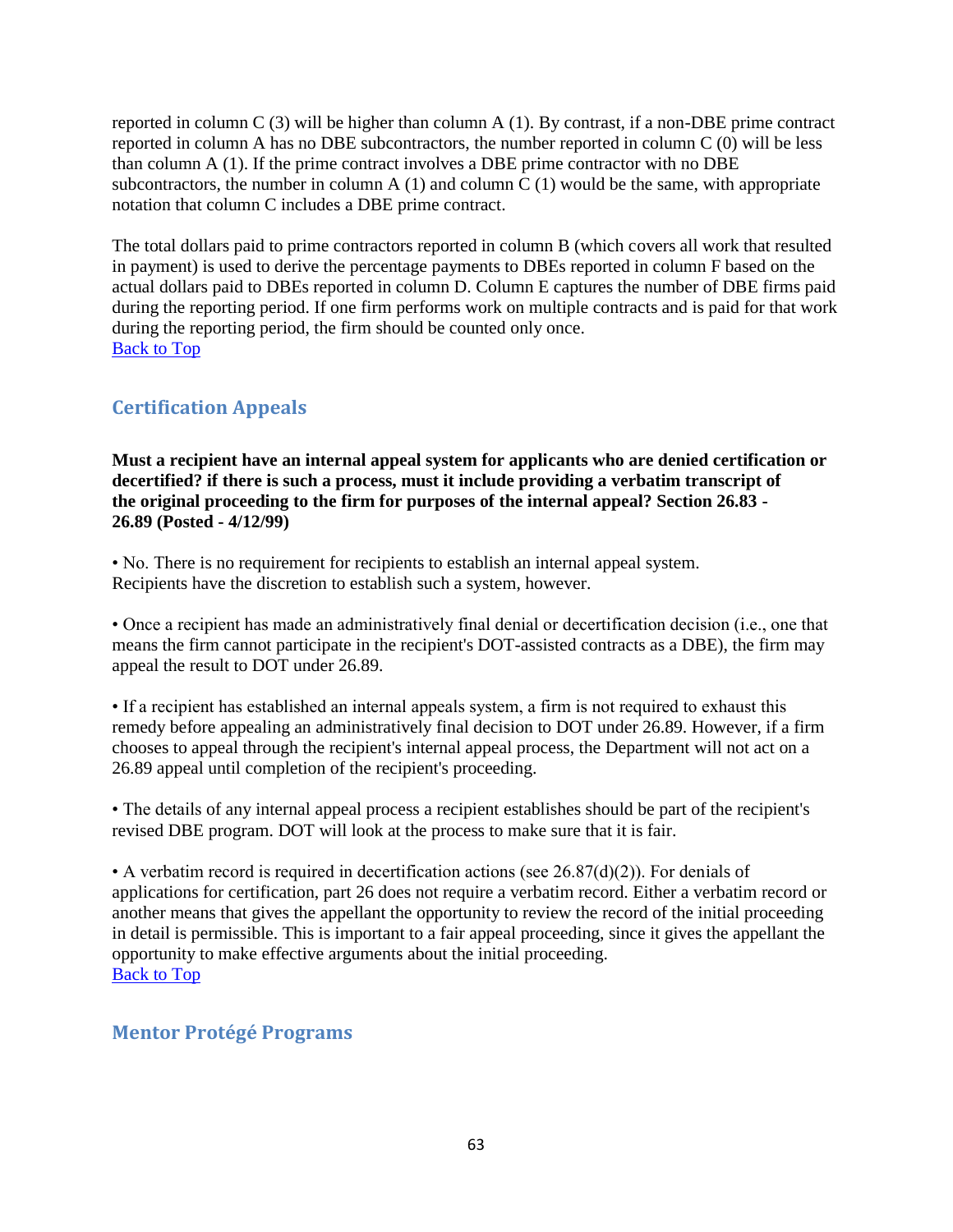## **Does the department of transportation encourage recipients to establish mentor-protégé programs? (Posted - 2/17/00 - Edited 12/7/01)**

• Yes. A well-run mentor-protégé program can be an important asset to a recipient's efforts to ensure equal opportunities for DBEs.

• Besides providing important experience and training to emerging companies, such a program may be an additional source of race-neutral DBE participation to the recipient.

• For the first time in the history of the Department's DBE regulations, Part 26 explicitly authorizes recipients to establish mentor-protégé programs as a part of their DBE programs.

• Under this authority, recipients may cooperate with private-sector mentor-protégé plans that are consistent with the safeguards against fronts and frauds established in Part 26. [Back to Top](#page-0-0)

# **Confidentiality of Information**

**How should a recipient respond to a request, under a state freedom of information or open records law, for confidential business information submitted by a DBE? Section 26.67. 26.109(a)(2) (Posted - 4/12/99 - Edited 12/7/01)** 

• Particularly in the certification process, firms provide recipients with much financial and other information that applicants may wish to safeguard from disclosure.

• 26.109((a)(2) directs recipients, as a general matter, to "safeguard from disclosure to unauthorized persons information that may reasonably be considered to be confidential business information, consistent with Federal, state, and local law."

 $\cdot$  26.67(a)(2)(ii) provides that, with respect to personal financial information submitted in response to the personal net worth statement requirement of 26.67, part 26 specifically intends to pre-empt disclosure under state law. Recipients may not release these records to a third party (other than DOT in some circumstances) without the consent of the submitter.

• In summary, the effects of part 26 on disclosure of information submitted by applicants for certification and DBEs are the following:

 $\circ$  Notwithstanding any contrary provision of state law, recipients are prohibited from releasing personal financial information submitted in response to the personal net worth statement requirement of 26.67(a)(2).

o With respect to other information, the recipient must comply with a state freedom of information or open records law, even if it results in the disclosure of confidential business information about DBEs and applicants.

o It should be noted that such laws themselves often contain exceptions for certain kinds of confidential business information. Recipients should use such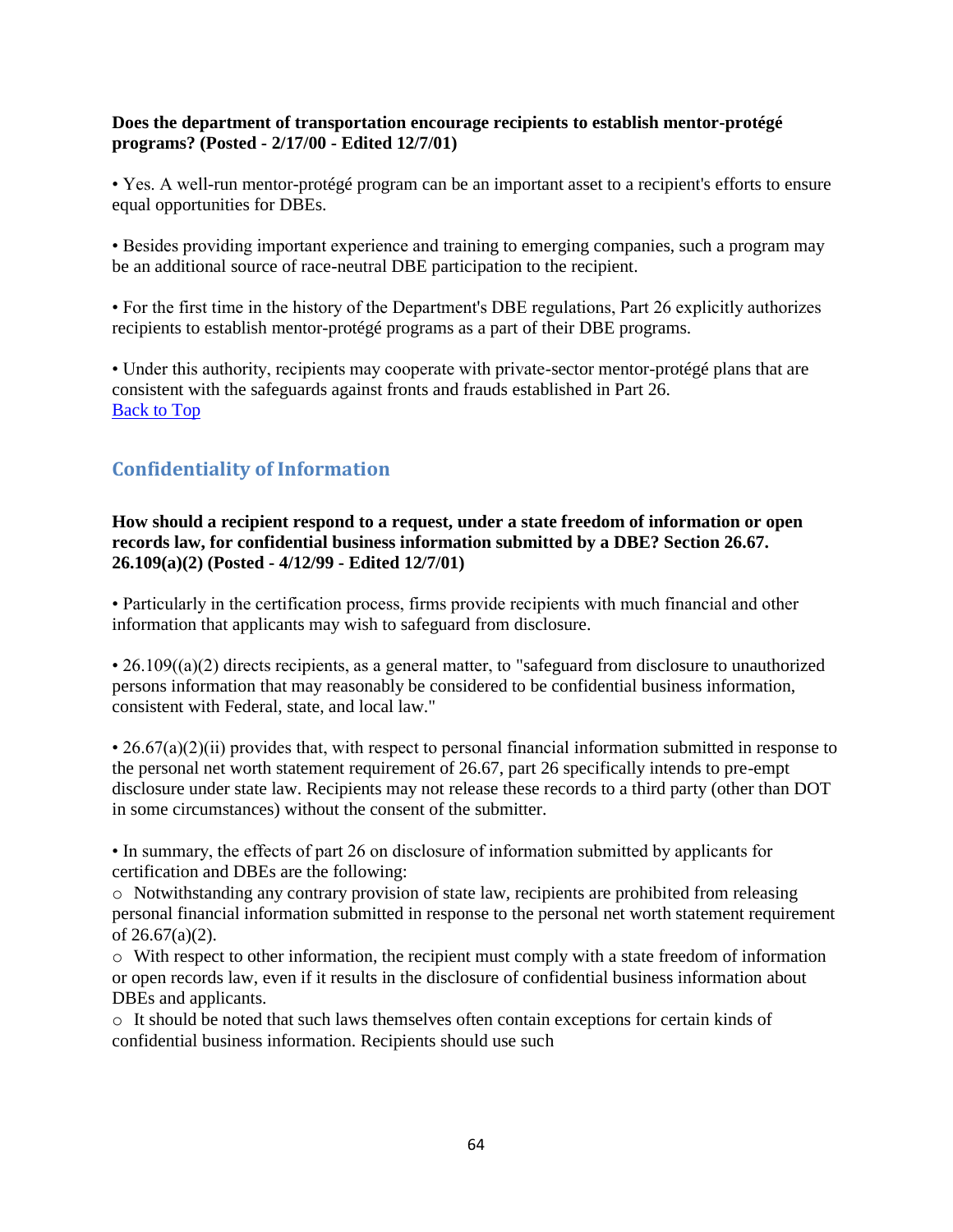exceptions to the fullest extent permitted by state law to protect from disclosure confidential business information submitted by DBEs or applicants for certification.

• The Federal Freedom of Information Act and Privacy Act apply only with respect to records in the possession of DOT and other Federal agencies (see 26.109(a)(1)), not records in the possession of state or local government agencies who receive Federal financial assistance.

• If any provision of Federal law prohibits recipients from disclosing certain records in their possession, then that law would control.

## **Are recipients and UCP required to keep confidential documents or communications produced in the course of a certification proceeding? Section 26.67, 26.109(a)(2) and 23.11 (Posted - 6/18/08)**

• Under the DOT DBE regulation, a recipient or UCP is prohibited from disclosing to any third party, without the submitter's written consent, a personal net worth statement or supporting documentation. Recipients and UCPs are likewise prohibited from disclosing confidential business information, including applications for DBE certification and supporting information.

• These prohibitions apply even in the face of a request under a state freedom of information or open records law.

• In the course of reviewing an application or otherwise considering the eligibility of a firm, the recipient or UCP and its staff may produce documents (e.g., memoranda, evaluations, records, notes, other working papers) that reproduce or refer to the information subject to the disclosure prohibitions of the DOT rule.

• Any information found in these "work product" documents that reproduces, refers to, or cites information required to be kept confidential by DOT rules is likewise protected from disclosure.

• In some cases, it could be possible for a recipient or UCP to carefully redact a document so that all references or citations to protected information were blacked out prior to the release of the documents. In other cases, references to protected information may be so pervasive in the document that the entire document cannot be released.

• Personal information, including PNW or confidential business information that is submitted to a UCP or recipient for DBE program purposes, is protected from disclosure, even if it is simultaneously submitted to the UCP or recipient for another purpose, such as certification in a local minority or women's business program. The information does not lose its character as protected information under the DBE rules just because it may also be used for another purpose. [Back to Top](#page-0-0)

# **WESTERN STATES DECISION**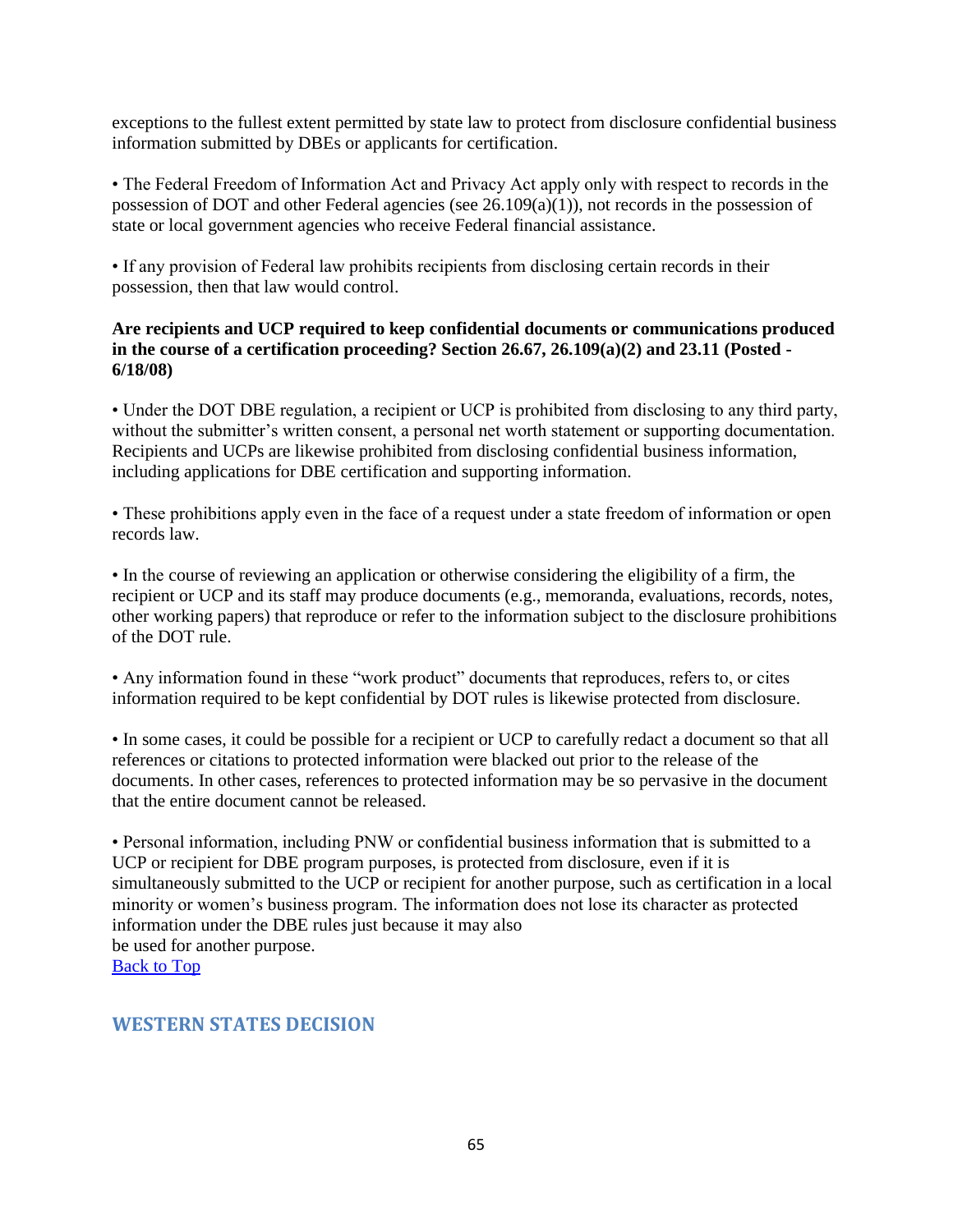## **Questions and answers concerning response to western states paving company v. Washington state department of transportation**

• These questions and answers apply only to recipients of Federal financial assistance from the Federal Highway Administration (FHWA), Federal Transit Administration (FTA), and Federal Aviation Administration (FAA) located in the states comprising the 9th Federal Judicial Circuit. These states are California, Oregon, Washington, Alaska, Arizona, Idaho, Montana, Nevada, and Hawaii.

• These questions and answers do not apply to recipients in other states.

• These questions and answers apply only to the disadvantaged business enterprise programs (DBE) of recipients of Federal financial assistance governed by 49 CFR Part 26.

## **What did the court say in Western States? (Posted - 1/12/06)**

• Like other Federal courts that have reviewed the Department of Transportation's DBE program, the 9th Circuit panel held that 49 CFR Part 26 and the authorizing statute for the DBE program in TEA-21 were constitutional. The court affirmed that Congress had determined that there was a compelling need for the DBE program and the Part 26 was narrowly tailored. The court agreed that Washington State did not need to establish a compelling need for its DBE program, independent of the determinations that Congress made on a national basis.

• However, the court said that race conscious elements of a national program, to be narrowly tailored as applied, must be limited to those parts of the country where its race- based measures are demonstrably needed.

• Whether race-based measures are needed depends on the presence or absence of discrimination or its effects in a state's transportation contracting industry. In addition, even when discrimination is present in a state, a program is narrowly tailored only if its application is limited to those specific groups that have actually suffered discrimination or its effects.

• The court concluded that Washington State DOT's DBE program was not narrowly tailored because the evidence of discrimination supporting its application was inadequate.

• The court mentioned several ways in which the state's evidence was insufficient:

• Washington State DOT had not conducted statistical studies to establish the existence of discrimination in the highway contracting industry that were completed or valid.

• The court cited the 8th Circuit's decision in Sherbrooke Turf v. Minnesota Department of Transportation. In that case, the court said, Minnesota and Nebraska had hired outside consulting firms to conduct statistical analyses of the availability and capacity of DBEs in their local markets, which the 8th Circuit had relied on in holding that the two states' DBE programs were constitutional as applied.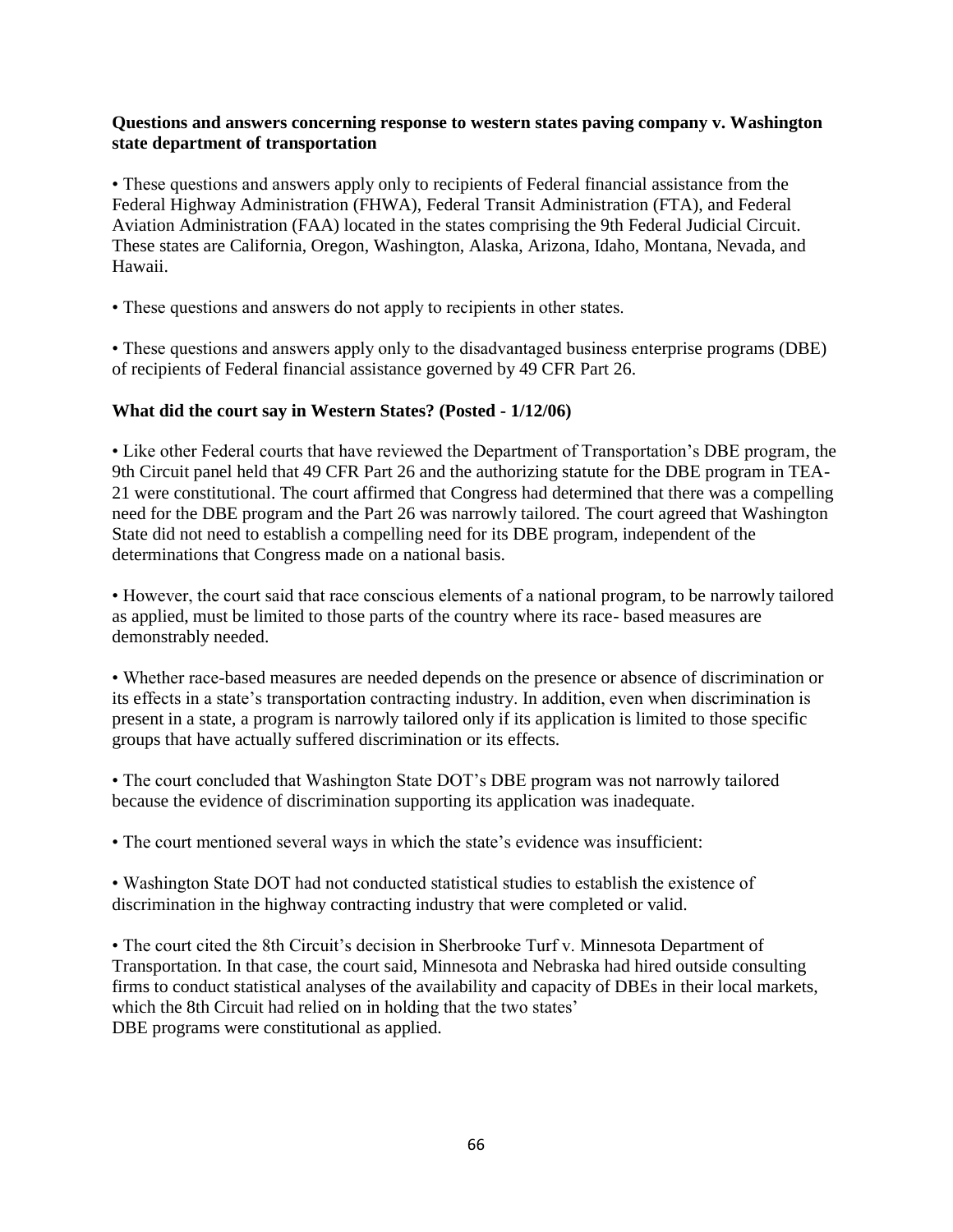• Washington State DOT's calculation of the capacity of DBEs to do work was flawed because it failed to take into account the effects of past race-conscious programs on current DBE participation.

• The disparity between DBE participation on contracts with and without affirmative action components did not provide any evidence of discrimination.

• A small disparity between the proportion of DBE firms in the state and the percentage of funds awarded to DBEs in race-neutral contracts (2.7% in the case of Washington State DOT) was entitled to little weight as evidence of discrimination, because it did not account for other factors that may affect the relative capacity of DBEs to undertake contracting work.

• This small statistical disparity is not enough, standing alone, to demonstrate the existence of discrimination. To demonstrate discrimination, a larger disparity would be needed. Washington State DOT did not present any anecdotal evidence of discrimination.

• The affidavits required by 49 CFR 26.67(a), in which DBEs certify that they are socially and economically disadvantaged, are not evidence of the presence of discrimination.

• Consequently, the court found that the Washington State DOT DBE program was unconstitutional as applied.

# **What should recipients' studies include? (Posted - 1/12/06)**

• Based on the 9 th Circuit decision, recipients should consider the following points as they design their studies:

• The study should ascertain the evidence for discrimination and its effects separately for each of the groups presumed by Part 26 to be disadvantaged.

• The study should include an assessment of any anecdotal and complaint evidence of discrimination.

• Recipients may consider the kinds of evidence that are used in "Step 2" of the Part 26 goal- setting process, such as evidence of barriers in obtaining bonding and financing, disparities in business formation and earnings.

• With respect to statistical evidence, the study should rigorously determine the effects of factors other than discrimination that may account for statistical disparities between DBE availability and participation. This is likely to require a multivariate/regression analysis.

• The study should quantify the magnitude of any differences between DBE availability and participation, or DBE participation in race-neutral and race-conscious contracts. Recipients should exercise caution in drawing conclusions about the presence of discrimination and its effects based on small differences.

• In calculating availability of DBEs, the study should not rely on numbers that may have been inflated by race-conscious programs that may not have been narrowly tailored.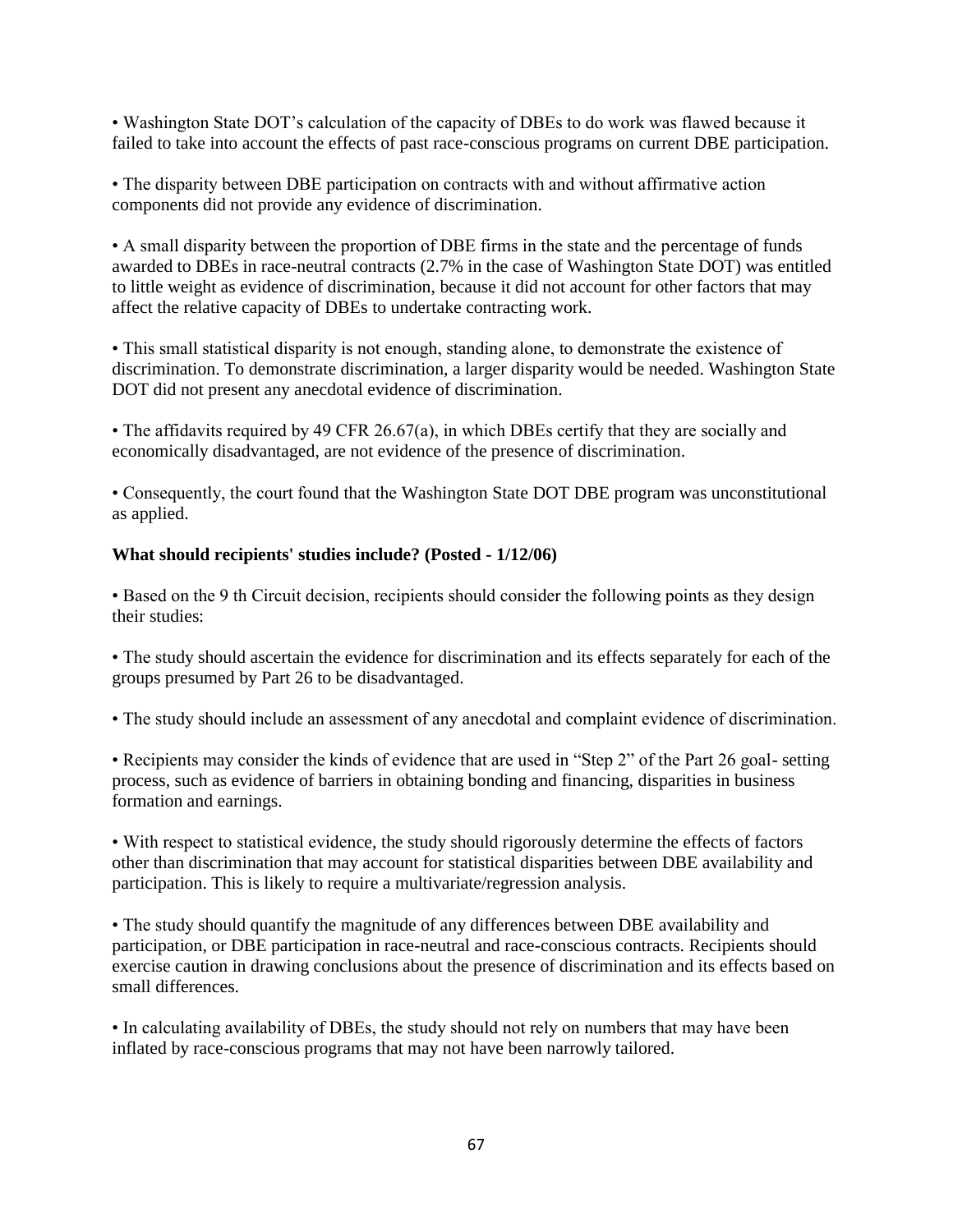• Recipients should consider, as they plan their studies, evidence-gathering efforts that Federal courts have approved in the past. These include the studies by Minnesota and Nebraska cited in Sherbrooke Turf, Inc. v. Minnesota Department of Transportation, 345 F.3d 964 (8 th Cir. 2003), cert. denied 124 S. Ct. 2158 (2004) and the Illinois evidence cited in Northern Contracting, Inc. v.State of Illinois, et al. 2005 WL 2230195, N.D.Ill., September 08, 2005 (No. 00 C 4515)

## **Will the process used by the modal administrations to review and approve goal submissions made by recipients in the ninth circuit change? (Posted - 1/12/06)**

• For FHWA recipients in the 9th Circuit, FY 2006 DBE goal submissions will require concurrence by the FHWA Office of Civil Rights and the Office of Chief Counsel in Washington, D.C. before approval by the appropriate FHWA division office.

• FTA's process will remain the same.

• For FAA recipients in the 9th Circuit, FY 2006 DBE goal submissions with a race- conscious component will require concurrence by the FAA Headquarters Office of Civil Rights and a legal sufficiency review by the Office of Chief Counsel in Washington, D.C. before being approved by the appropriate FAA Regional Office of Civil Rights and Office of Chief Counsel. Those with an all race- neutral overall goal will be approved by the Regional Office of Civil Rights.

# **Will federal funds help to defray the costs of recipients' studies? (Posted - 1/12/06)**

• Yes. FHWA, FTA, and FAA have all stated that the costs of conducting disparity studies are reimbursable from Federal program funds, subject to the availability of those funds.

• Recipients should contact their operating administration for more detailed information.

## **Can there be statewide or regional studies, as opposed to a separate study for each individual recipient? (Posted - 1/12/06)**

• If feasible, studies may be undertaken on a regional or statewide basis to reduce the costs that would be involved if each recipient conducted its own separate study.

• We would expect that each State DOT would conduct a statewide study. Such a study should be conducted in cooperation with transit and airport recipients in the state, so that the study would apply to recipients in all three modes.

• Larger transit and/or airport recipients may want to conduct their own study, since the demographics of large urban areas may differ from that of the state as a whole.

# **If recipients will be operating an all race-neutral DBE program in FY 2006 or subsequent years, what should such a program include? (Posted - 1/12/06)**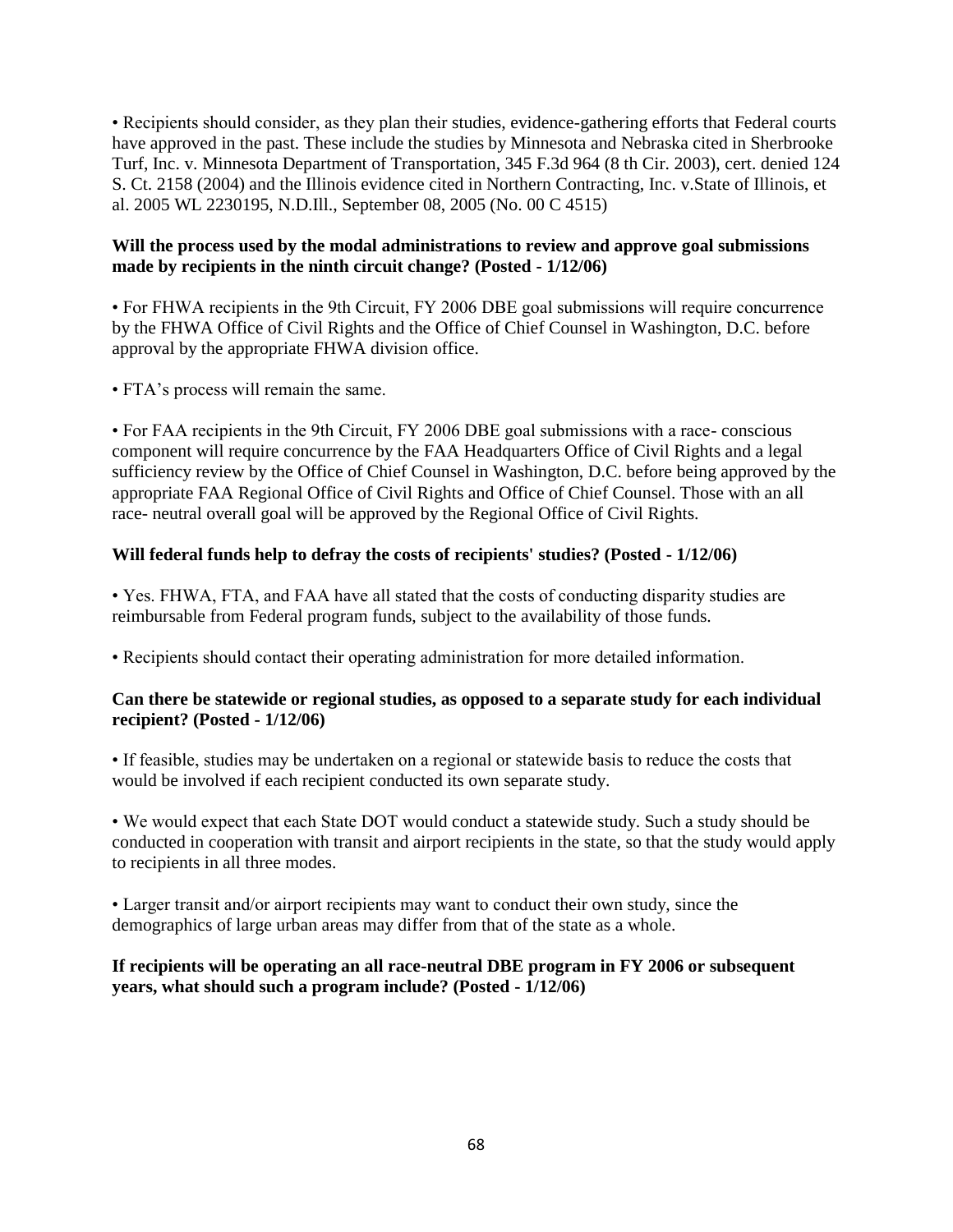• With few exceptions, generally there is no difference in how the DBE program regulations apply to a race- and gender-neutral program (hereafter race-neutral) as compared to a race- and genderconscious program (hereafter race-conscious).

• In a wholly race- neutral program (e.g., the annual overall DBE goal has been approved with no portion of it projected to be attained by using race- and gender-conscious means) the recipient does not set contract goals on any of its US DOT-assisted contracts for which DBE subcontracting possibilities exist. Recipients having an all-race-neutral program are not required to establish contract goals to meet any portion of their overall goal.

• Recipients should take affirmative steps to use as many of the race-neutral means of achieving DBE participation identified at 49 CFR 26.51(b) as possible to meet the overall goal and to demonstrate that you are administering your program in good faith. The Department expects that recipients using all race-neutral programs will use methods such as unbundling of contracts, technical assistance, capital and bonding assistance, business development programs, etc., rather than waiting passively for DBEs to participate.

• The good faith efforts requirements in 49 CFR 26.53 that apply when DBE contract goals are set have no required application to recipients implementing a race-neutral program. However, recipients must continue to collect the data required to be reported in the Uniform Report of DBE Awards or Commitments and Payments Form (see §26.11) and to monitor compliance with the commercially useful function requirements.

• The prompt payment and retainage requirements of 49 CFR 26.29 are race-neutral mechanisms designed to benefit all subcontractors, DBEs and non-DBEs alike. Recipients using all race-neutral programs must continue to implement them.

• The requirement that DBEs must perform a commercially useful function to receive credit toward the overall goal applies to race neutral programs just as it does to programs that use race-conscious means to meet program objectives.

• It is helpful for recipients to maintain an effective monitoring and enforcement program to track DBE participation obtained through race neutral means that the recipient claims credit (see 49 CFR  $26.37$  (b)).

## **If a recipient lacks sufficient evidence of discrimination or its effects, what should it do to remedy the lack of information? (Posted - 1/12/06)**

• A recipient in this situation should immediately begin to conduct a rigorous and valid study to determine whether there is evidence of discrimination or its effects.

• The Department expects recipients who submit an all-race neutral goal for FY 2006 because they lack sufficient evidence of discrimination to ensure that this evidence- gathering effort is completed expeditiously.

• Studies to determine the presence of discrimination or its effects are often referred to as "disparity" or "availability" studies, though there can also be rigorous and scientifically valid studies which may have different names. Whatever label is applied to a study, however, the key point is that it be designed to determine, in a fair and valid way, whether evidence of the kind the  $9<sup>th</sup>$  Circuit decision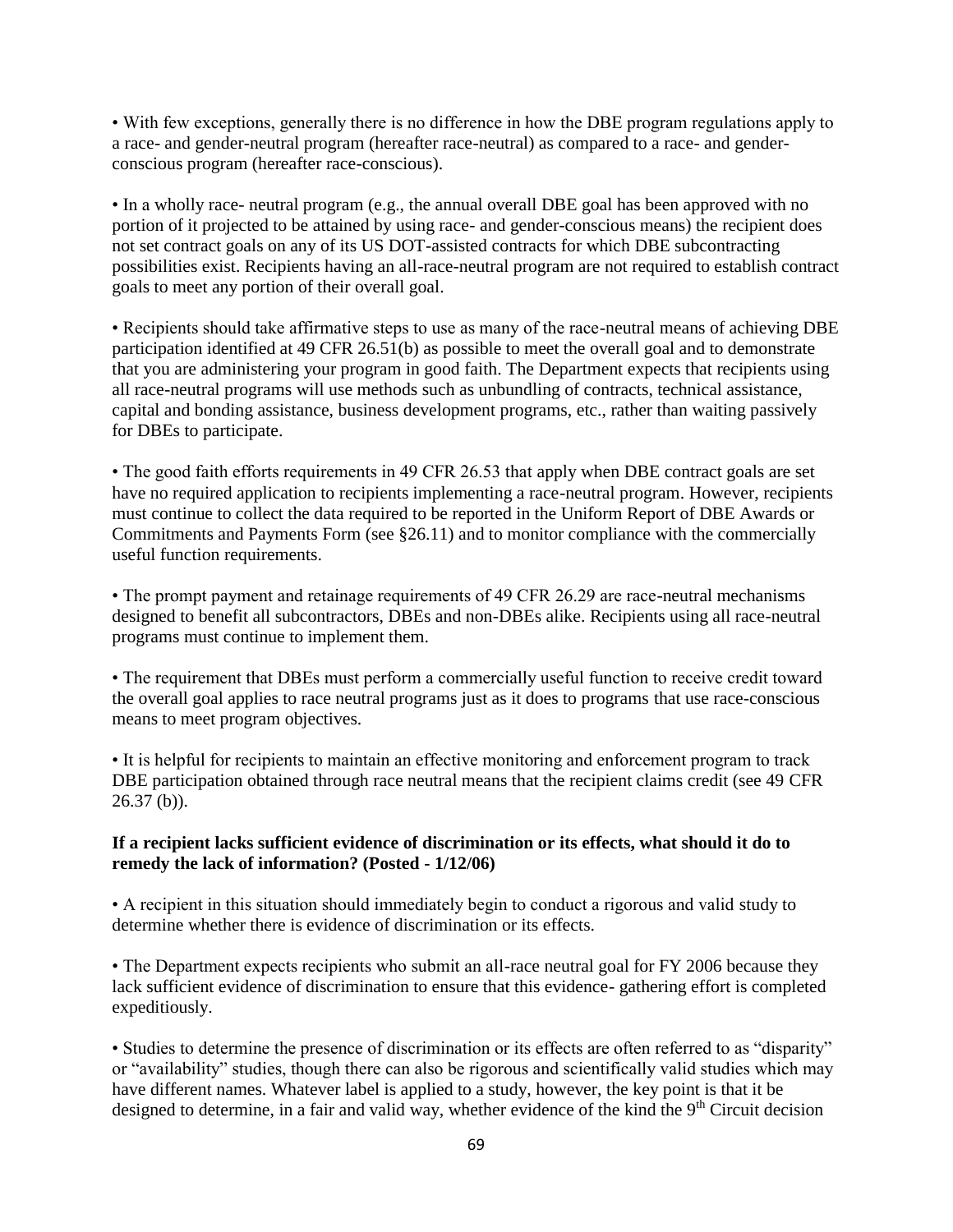determined was essential to a DBE program including race-conscious elements exists. [Back to Top](#page-0-0)

# **Program Administrator**

## **Section 26.3 – If another Federal Agency Administers a Federal-Aid Contract or Undertakes a Federal-Aid project at the Request of a Recipient, Is the Other Federal Agency Subject to the Requirements of Title 49 CFR Part 26? (Posted-9/1/03)**

• No. The USDOT DBE program requirements apply to the activities of non-Federal recipients of DOT financial assistance specified in 49 C.F.R. § 26.3. The purpose of the USDOT DBE program is to ensure that Federal funds distributed to state, local, and regional authorities are not used to engage in discriminatory conduct or to perpetuate the past effects of discrimination by denying contracting opportunities to small disadvantaged businesses.

• Similarly, it is the policy of the Federal government to ensure that small disadvantaged businesses have the maximum practicable opportunity to participate in the performance of contracts let by Federal agencies. Establishing and implementing a DBE program consistent with the requirements of Title 49 part 26 is a condition the Federal government places on the receipt of Federal funds by non-Federal authorities. It is not a condition that Congress intended to impose on Federal agencies through Federal assistance programs created to support state, local, and regional authorities. Federal agency conduct in this regard is governed by different statutory and regulatory requirements.

• Most Federal agencies have programs analogous to the DBE program aimed at ensuring equal opportunity for minority and women owned businesses to participate in Federal contracting. If another Federal agency is authorized to administer a Federal-aid contract or project on behalf or at the request of a recipient of USDOT financial assistance, the other Federal agency and the recipient should agree on how the other Federal agency will contribute to the recipient's achievement of its annual overall DBE goal. The other Federal agency must be willing to report to the recipient its DBE achievements on DOT assisted contracts for inclusion in the reports made by the recipient to the appropriate operating administration.

• The Federal Acquisition Regulations would govern the procurement activities undertaken by the other Federal agency.

## **Section 26.21 – Are recipients required to collect all bidders' list information at the time of bid (posted – 2/17/00)**

• No. The regulation permits recipients to collect bidders' list information in a variety of ways and at various times.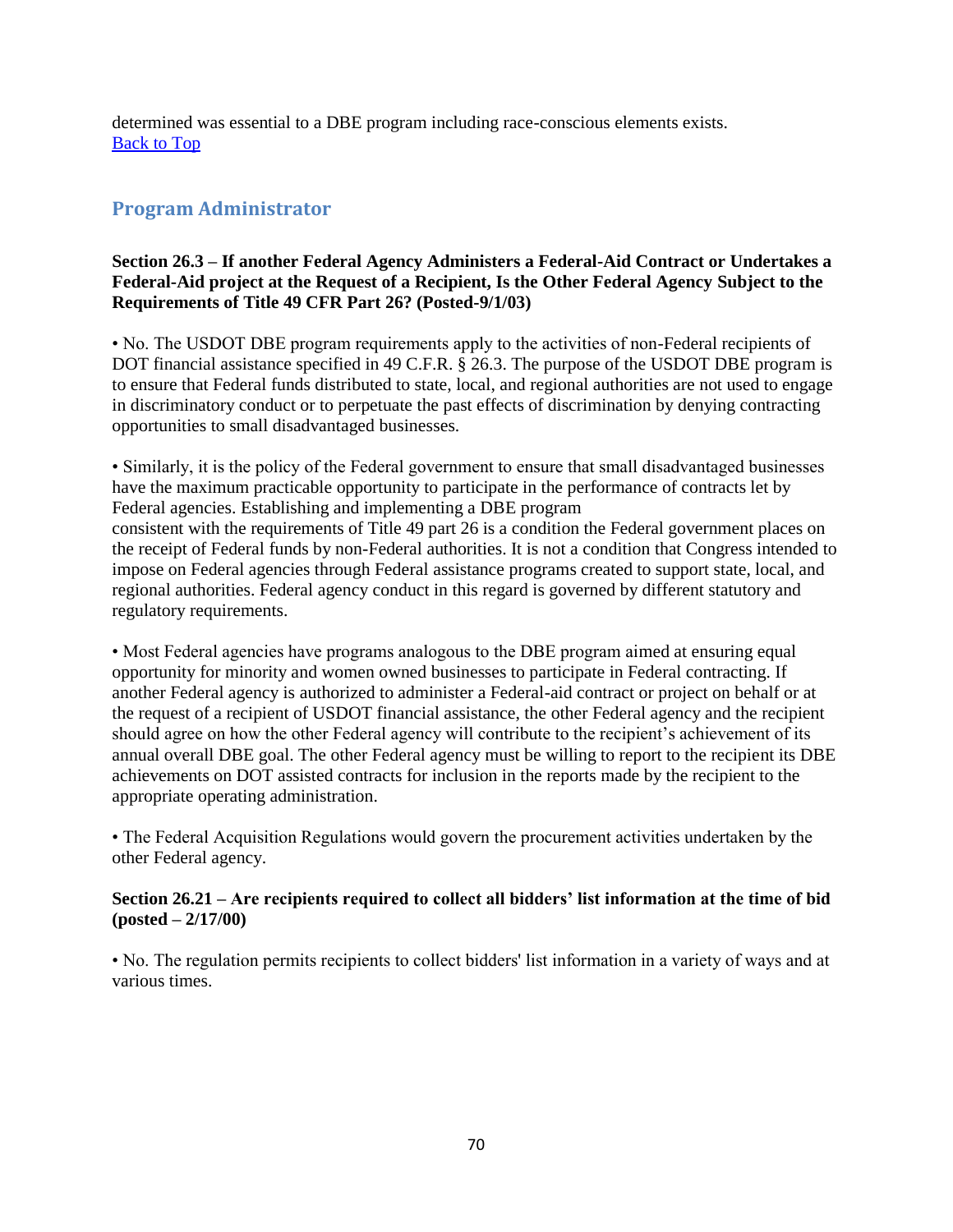• For example, it may be less burdensome on bidders if the recipient permits them to provide the names and addresses of firms a reasonable time after bids are due. The information provided at such a time may also be in a more easily usable form to the recipient.

• Not all bidders' list information need necessarily be collected through the bid process. For example, a recipient could conduct a survey of a sample of firms that have bid or quoted on its projects to determine the age and annual gross receipts of the firms on the bidders' list.

## **Section 26.21 – Can a new recipient be eligible to receive Federal financial assistance if it does not have an approved DBE program?**

• Section 26.21(c) provides that "You are not eligible to receive DOT financial assistance unless DOT has approved your DBE program and you are in compliance with it and this part."

• If you are a new recipient (e.g., a transit grantee beginning service for the first time, who has never had an approved DBE program), you must have an approved DBE program before you are eligible to begin receiving Federal financial assistance. This was also true under the old DBE rule.

• For example, if you are a new transit grantee, hoping to begin receiving FTA funds in the next fiscal year, you must have an FTA-approved DBE program conforming to part 26 before receiving those funds.

## **What impact do state anti-affirmative action laws have on the DOT DBE program? (Posted - 4/12/99)**

• None. State laws regarding affirmative action do not pre-empt the Federal DBE statues and regulations.

• Some states have laws that prohibit the use of race-conscious affirmative action measures on state or locally funded contracts led by public agencies in the state (e.g., California Proposition 209; Washington Initiative 200). Such states must still implement the DOT DBE Program, as a condition of receiving DOT financial assistance.

• State anti-affirmative action laws of this kind typically have provisions that authorize state or local public agencies to comply with Federal affirmative action requirements that are a condition of Federal financial assistance. Consequently, compliance with part 26 does not create any conflict with such state laws*.* 

[Back to Top](#page-0-0)

# **Recovery Act**

**Section 26.45, 26.47, 26.51, 26.53 How should recipients administer their DBE programs in the context of potentially large increases in funding that may become available as the result of the proposed Economic Recovery Package (posted – 1/26/09)**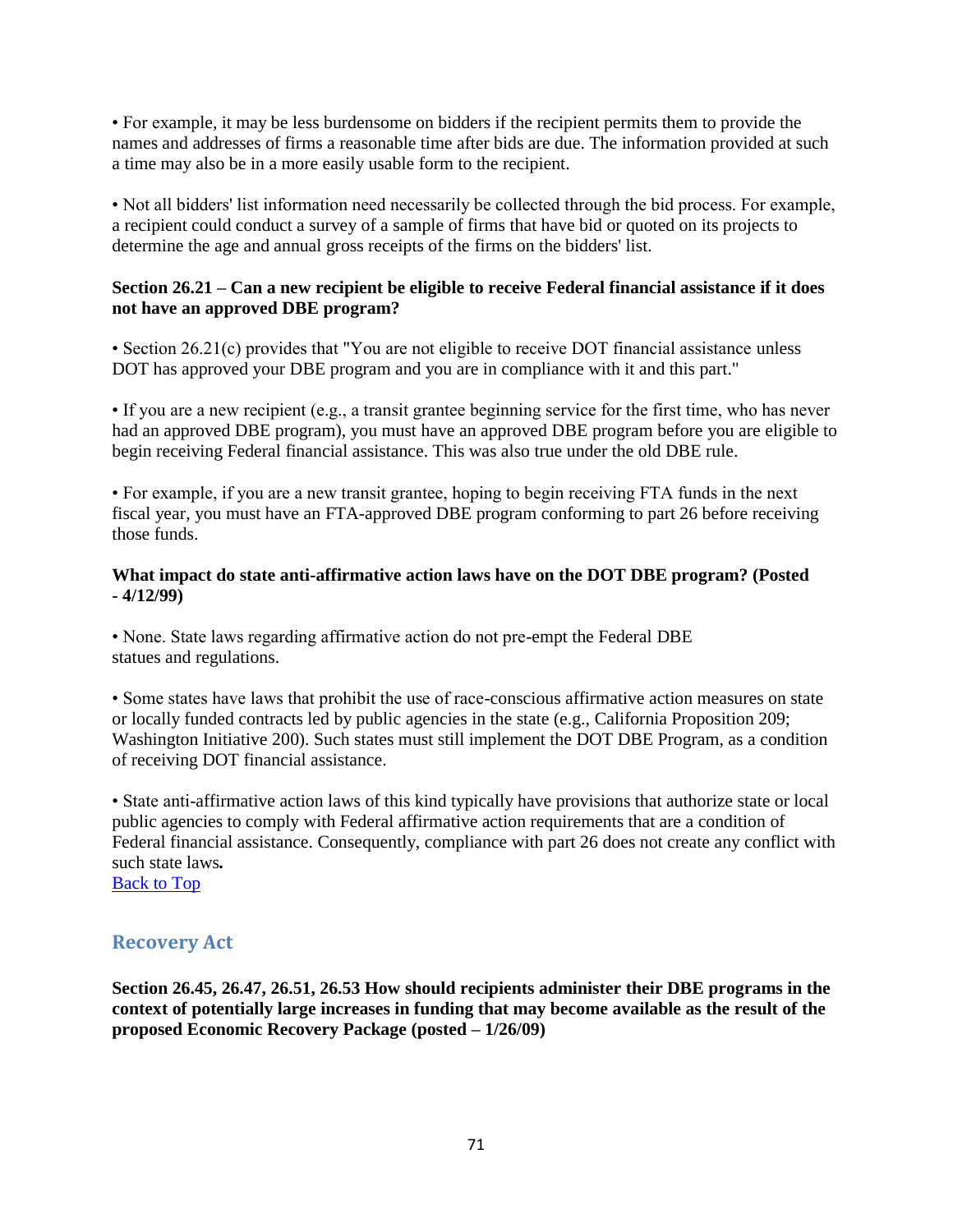• The Department anticipates that the DBE program and regulations will apply to Federally-assisted contracts receiving funds from the proposed recovery package. All of a recipient's funds – whether derived from SAFETEA-LU or the recovery package – should be viewed as part of a single, combined funding base to which DBE goals apply.

• Given the flexibility built into the DBE regulations, recipients can successfully administer their DBE programs under these rules in the context of funding increases provided by the recovery legislation. Particularly because a major purpose of the proposed legislation is to increase opportunities for businesses and workers in a challenging economic climate, the Department expects recipients to do so.

• The Department is aware of concerns expressed by recipients that there may not be sufficient availability of certified DBEs to meet existing overall goals, as applied to recipients' expanded programs.

• To help address such concerns, recipients should begin, as soon as possible, outreach to affected persons. This outreach should include dialogue with representatives of the contracting industry and the DBE community to begin to understand recipient- specific issues. This outreach will allow recipients and DOT operating administrations to be better prepared to react to Congressional direction in new legislation.

• Recipients should make use of race-neutral measures, such as small business programs, ownerprovided insurance, technical and financial assistance, and unbundling of contracts to increase the ability and capacity of DBEs and other small businesses to perform contracts receiving recovery package funding. The Department of Transportation's Office of Small and Disadvantaged Business Utilization also operates a short-term lending program, which can help to increase DBE capacity.

• Recipients should take steps to mobilize underutilized DBE capacity:

o Recipients should reach out to firms that may potentially be eligible for DBE certification, but are not yet part of the program, urging them to apply.

o Recipients should expedite the processing of applications for certification.

o In many cases, there are substantial numbers of certified firms that are seldom used on contracts. This can be an additional source of DBE capacity. Recipients should make vigorous efforts to work with such firms and prime contractors to take advantage of this resource.

o Recipients and prime contractors should be as inclusive as possible in utilizing all available DBE firms, not ruling certified firms out based on preconceptions about their competence to do a particular job.

• Recipients should use existing regulatory tools to address concerns about capacity: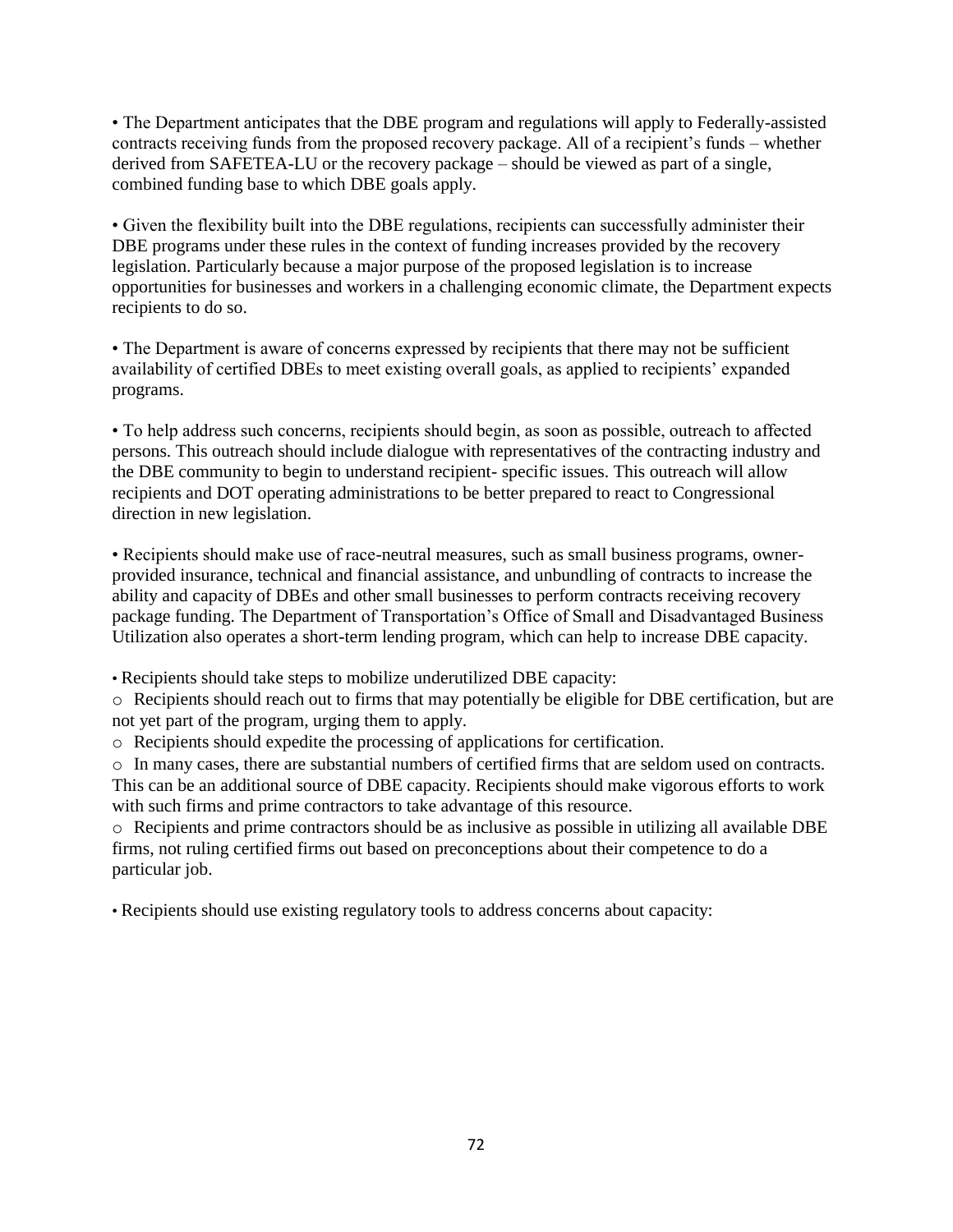o Recipients can take the projected availability of DBEs for any particular contract into consideration in determining the contract goal for that contract. This is consistent with the existing regulation (see 49 CFR

 $26.51(e)(2)$ ).

o If a bidder on a prime contract cannot find sufficient certified DBE participation to meet a contract goal (e.g., because all DBE capacity for the types of work involved is absorbed by other projects), the bidder can

meet DBE requirements by documenting its good faith efforts to find DBE participation. This is also consistent with the existing regulation (see 49 CFR 26.53(a)(2)).

o The Department believes that modifications to overall goals will be needed rarely, if at all, to deal with administration of recovery package funds. It is important to remember that recipients are not penalized for failing to "hit the number" with respect to overall goals, as long as they are operating their programs in good faith (see 49 CFR 26.47). However, if a recipient believes it necessary to adjust an overall goal, it could propose such an adjustment to the relevant DOT operating administration. The requirements of 49 CFR 26.45 would apply to such an adjustment.

• Recipients should communicate regularly with DOT agencies concerning operating their DBE programs in context of recovery package funding. If a recipient believes that is has problems or issues that are not addressed by the DOT regulations or program guidance, the recipient should contact the relevant operating administration to discuss the matter. [Back to Top](#page-0-0)

## **Race-Neutral Measures**

## **Would the provision of plans or specifications for a project at no charge to DBEs, when other firms are charged a fee for this information, be considered a race-neutral measure? (Section 26.51) (posted – 4/12/99)**

• If plans and specifications are provided to DBEs without charge, but other firms are charged a fee for the same service, this would not be a race-neutral measure. This is because the DBE status of a firm determines whether or not the firm has to pay a fee for the information.

• On the other hand, if such plans and specifications are provided free to all small businesses, or a subcategory of "smaller" small businesses, or to all new businesses (e.g., that have been in operation less than three years), or to all businesses in a particular field, etc., then no distinction is being made on the basis of DBE status. Such an approach would be race-neutral.

• While this question concerns a measure that we view as race-conscious, there may be other measures used to facilitate increased DBE participation that we would consider to be race-neutral. For example, outreach or technical assistance measures aimed primarily at DBEs may be viewed as race-neutral.

[Back to Top](#page-0-0)

## **Updated: Tuesday, February 11, 2016**